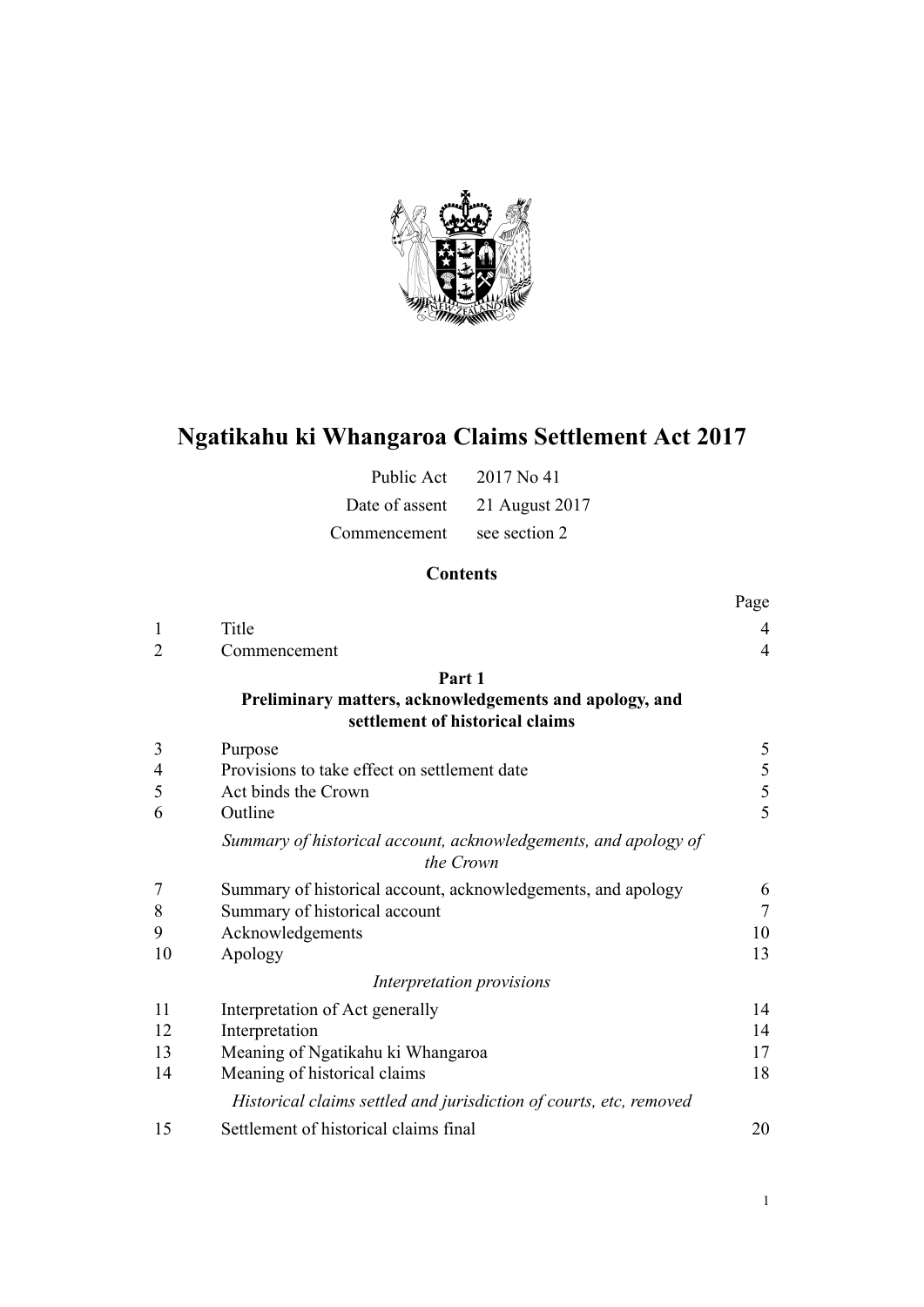|    | Ngatikahu ki Whangaroa Claims Settlement Act 2017                                                        | 2017 No 41 |
|----|----------------------------------------------------------------------------------------------------------|------------|
|    | Amendment to Treaty of Waitangi Act 1975                                                                 |            |
| 16 | Amendment to Treaty of Waitangi Act 1975                                                                 | 21         |
|    | Resumptive memorials no longer to apply                                                                  |            |
| 17 | Certain enactments do not apply                                                                          | 21         |
| 18 | Resumptive memorials to be cancelled                                                                     | 21         |
|    | Miscellaneous matters                                                                                    |            |
| 19 | Rule against perpetuities does not apply                                                                 | 22         |
| 20 | Access to deed of settlement                                                                             | 22         |
|    | Part 2                                                                                                   |            |
|    | <b>Cultural redress</b>                                                                                  |            |
|    | Subpart 1-Protocols                                                                                      |            |
| 21 | Interpretation                                                                                           | 22         |
|    | General provisions applying to protocols                                                                 |            |
| 22 | Issuing, amending, and cancelling protocols                                                              | 23         |
| 23 | Protocols subject to rights, functions, and duties                                                       | 23         |
| 24 | Enforcement of protocols                                                                                 | 23         |
|    | Conservation                                                                                             |            |
| 25 | Conservation protocol                                                                                    | 24         |
|    | Taonga tūturu                                                                                            |            |
| 26 | Taonga tūturu protocol                                                                                   | 24         |
|    | Subpart 2—Statutory acknowledgement and deed of recognition                                              |            |
| 27 | Interpretation                                                                                           | 25         |
|    | Statutory acknowledgement                                                                                |            |
| 28 | Statutory acknowledgement by the Crown                                                                   | 25         |
| 29 | Purposes of statutory acknowledgement                                                                    | 25         |
| 30 | Relevant consent authorities to have regard to statutory<br>acknowledgement                              | 26         |
| 31 | Environment Court to have regard to statutory acknowledgement                                            | 26         |
| 32 | Heritage New Zealand Pouhere Taonga and Environment Court to<br>have regard to statutory acknowledgement | 26         |
| 33 | Recording statutory acknowledgement on statutory plans                                                   | 27         |
| 34 | Provision of summary or notice to trustees                                                               | 27         |
| 35 | Use of statutory acknowledgement                                                                         | 28         |
|    | Deed of recognition                                                                                      |            |
| 36 | Issuing and amending deed of recognition                                                                 | 28         |
|    | General provisions relating to statutory acknowledgement and<br>deed of recognition                      |            |
| 37 | Application of statutory acknowledgement to river or stream                                              | 29         |
|    |                                                                                                          |            |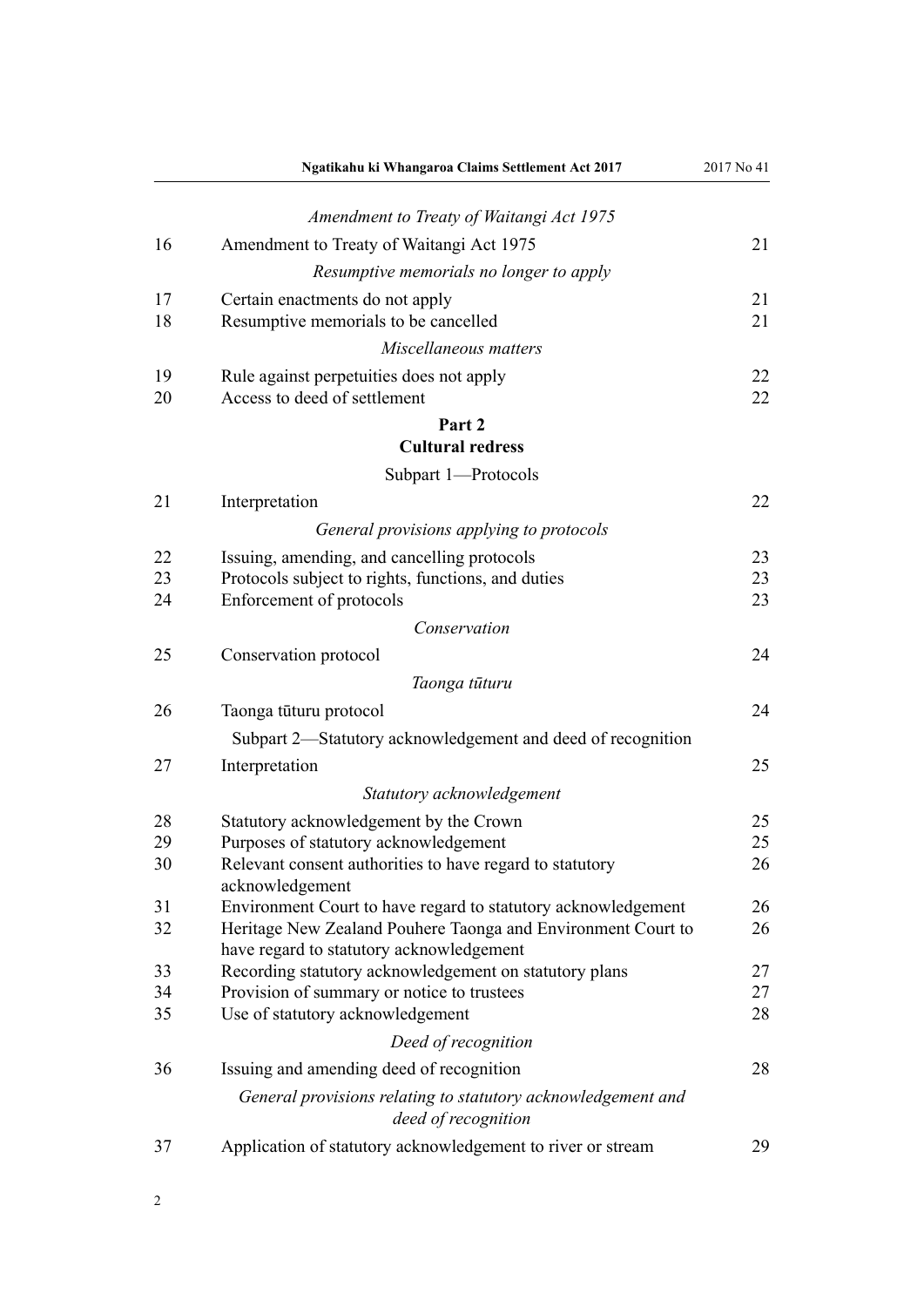| 2017 No 41 | Ngatikahu ki Whangaroa Claims Settlement Act 2017                                   |          |
|------------|-------------------------------------------------------------------------------------|----------|
| 38         | Exercise of powers and performance of functions and duties                          | 29       |
| 39         | Rights not affected                                                                 | 29       |
|            | Consequential amendment to Resource Management Act 1991                             |          |
| 40         | Amendment to Resource Management Act 1991                                           | 30       |
|            | Subpart 3—Overlay classification                                                    |          |
| 41         | Interpretation                                                                      | 30       |
| 42         | Declaration of overlay classification and the Crown's<br>acknowledgement            | 31       |
| 43         | Purposes of overlay classification                                                  | 31       |
| 44         | Effect of protection principles                                                     | 31       |
| 45         | Obligations on New Zealand Conservation Authority and<br><b>Conservation Boards</b> | 31       |
| 46         | Noting of overlay classification in strategies and plans                            | 32       |
| 47         | Notification in Gazette                                                             | 32       |
| 48         | Actions by Director-General                                                         | 32       |
| 49         | Amendment to strategies or plans                                                    | 32       |
| 50         | Regulations                                                                         | 33       |
| 51         | <b>Bylaws</b>                                                                       | 33       |
| 52         | Effect of overlay classification on overlay area                                    | 33       |
| 53         | Termination of overlay classification                                               | 34       |
| 54<br>55   | Exercise of powers and performance of functions and duties<br>Rights not affected   | 34<br>34 |
|            | Subpart 4—Official geographic names                                                 |          |
| 56         | Interpretation                                                                      | 35       |
| 57         | Official geographic names                                                           | 35       |
| 58         | Publication of official geographic names                                            | 35       |
| 59         | Subsequent alteration of official geographic names                                  | 35       |
| 60         | Akatārere Historic Reserve                                                          | 35       |
|            | Subpart 5—Vesting of cultural redress properties                                    |          |
| 61         | Interpretation                                                                      | 36       |
|            | Properties vested in fee simple                                                     |          |
| 62         | Clarke Block                                                                        | 37       |
| 63         | Kōwhairoa ana koiwi                                                                 | 37       |
| 64         | Opakau Urupā                                                                        | 37       |
| 65         | Otara ana koiwi                                                                     | 37       |
| 66         | Pear Tree Bay property                                                              | 37       |
| 67         | Pukeānginga/Kiwitahi Urupā                                                          | 37       |
| 68         | <b>Stony Creek Station</b>                                                          | 37       |
| 69         | Te Komanga Urupā                                                                    | 37       |
| 70         | Temahani Urupā                                                                      | 37       |
| 71         | <b>Thomson Block</b>                                                                | 37       |
| 72         | Waipouritaka ana koiwi                                                              | 38       |

3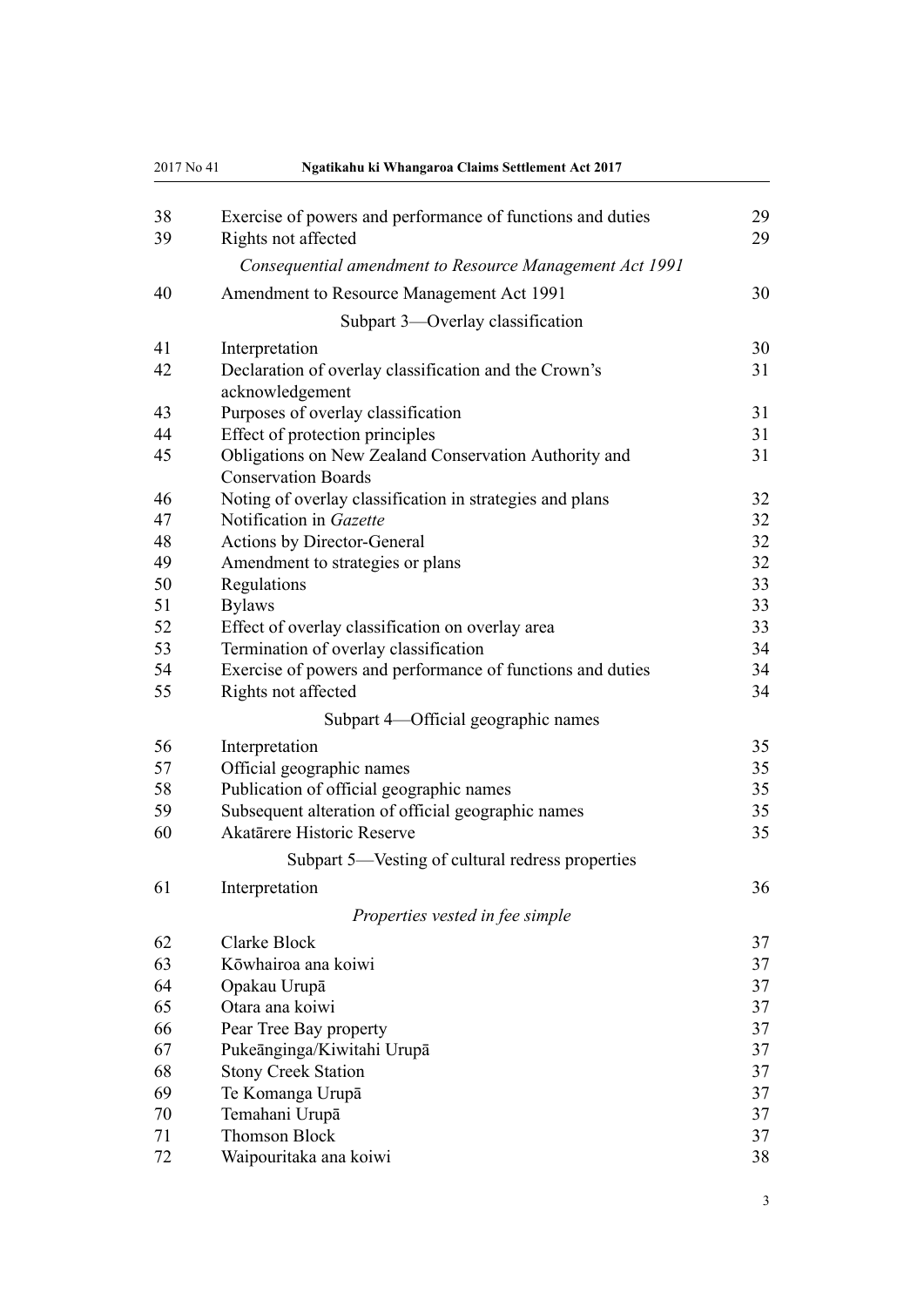| s 1 | Ngatikahu ki Whangaroa Claims Settlement Act 2017                        | 2017 No 41 |
|-----|--------------------------------------------------------------------------|------------|
|     | Properties vested in fee simple to be administered as reserves           |            |
| 73  | Kōwhairoa Peninsula property                                             | 38         |
| 74  | Waihi Bay property                                                       | 38         |
|     | Properties vested in fee simple subject to conservation covenants        |            |
| 75  | Paekauri                                                                 | 38         |
| 76  | Taemaro to Tokamatā                                                      | 39         |
|     | General provisions applying to vesting of cultural redress<br>properties |            |
| 77  | Properties vest subject to or together with interests                    | 39         |
| 78  | Interests that are not interests in land                                 | 39         |
| 79  | Registration of ownership                                                | 39         |
| 80  | Application of Part 4A of Conservation Act 1987                          | 40         |
| 81  | Matters to be recorded on computer freehold register                     | 41         |
| 82  | Application of other enactments                                          | 41         |
| 83  | Minister of Conservation may grant easements                             | 42         |
| 84  | Names of Crown protected areas discontinued                              | 42         |
|     | Further provisions applying to reserve properties                        |            |
| 85  | Application of other enactments to reserve properties                    | 42         |
| 86  | Subsequent transfer of reserve land                                      | 43         |
| 87  | Transfer of reserve land to new administering body                       | 43         |
| 88  | Transfer of reserve land to trustees of existing administering body      | 44         |
|     | if trustees change                                                       |            |
| 89  | Reserve land not to be mortgaged                                         | 44         |
| 90  | Saving of bylaws, etc, in relation to reserve properties                 | 44         |
|     | <b>Schedule 1</b>                                                        | 45         |
|     | <b>Statutory areas</b>                                                   |            |
|     | <b>Schedule 2</b>                                                        | 46         |
|     | Overlay area                                                             |            |
|     | <b>Schedule 3</b>                                                        | 47         |
|     | <b>Cultural redress properties</b>                                       |            |

### **The Parliament of New Zealand enacts as follows:**

#### **1 Title**

This Act is the Ngatikahu ki Whangaroa Claims Settlement Act 2017.

#### **2 Commencement**

This Act comes into force on the day after the date on which it receives the Royal assent.

|--|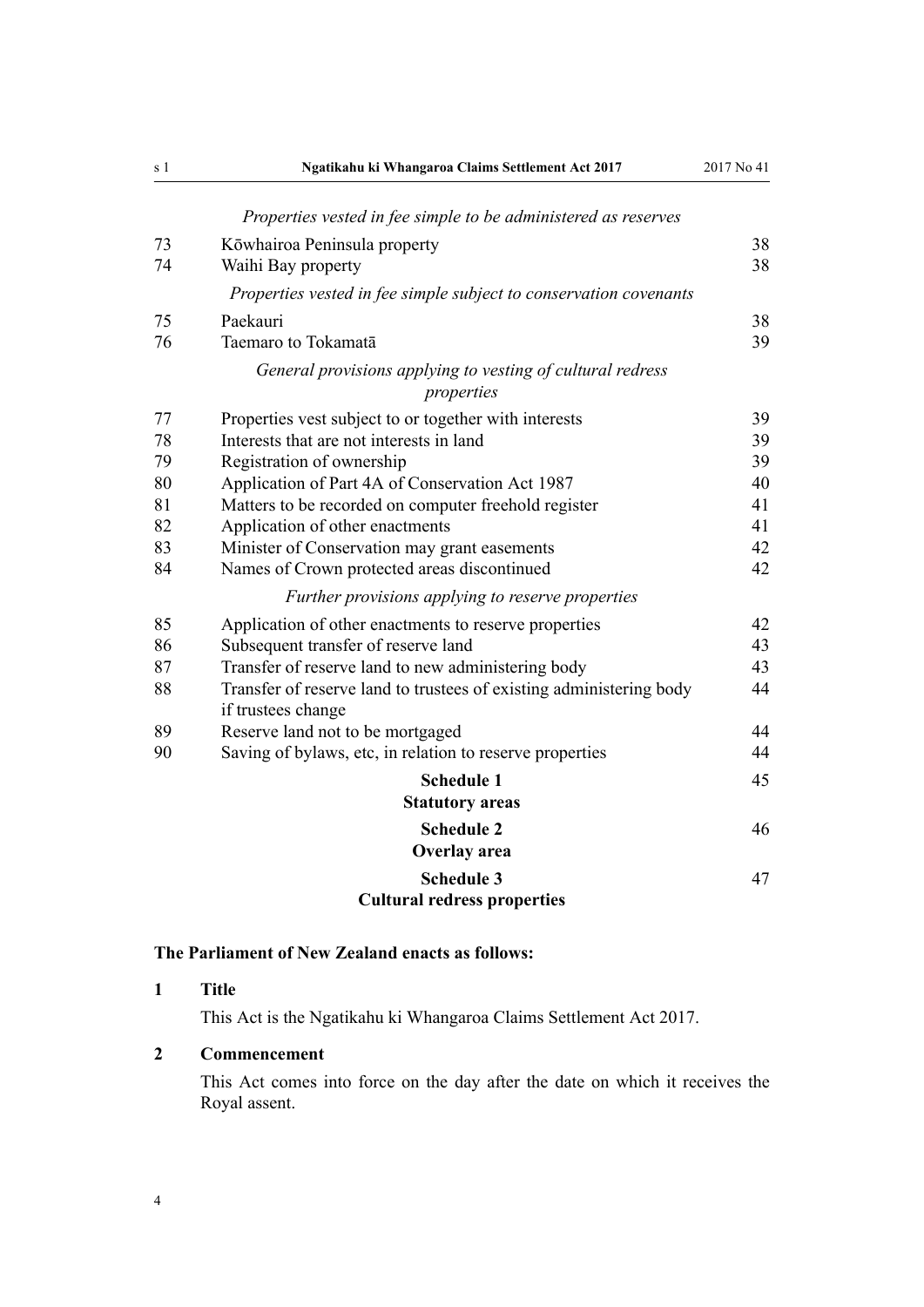#### **Part 1**

### **Preliminary matters, acknowledgements and apology, and settlement of historical claims**

#### **3 Purpose**

The purpose of this Act is—

- (a) to record in English and te reo Māori the acknowledgements and apology given by the Crown to Ngatikahu ki Whangaroa in the deed of settlement; and
- (b) to give effect to certain provisions of the deed of settlement that settles the historical claims of Ngatikahu ki Whangaroa.

#### **4 Provisions to take effect on settlement date**

- (1) The provisions of this Act take effect on the settlement date unless stated otherwise.
- (2) Before the date on which a provision takes effect, a person may prepare or sign a document or do anything else that is required for—
	- (a) the provision to have full effect on that date; or
	- (b) a power to be exercised under the provision on that date; or
	- (c) a duty to be performed under the provision on that date.

#### **5 Act binds the Crown**

This Act binds the Crown.

#### **6 Outline**

- (1) This section is a guide to the overall scheme and effect of this Act, but does not affect the interpretation or application of the other provisions of this Act or of the deed of settlement.
- (2) This Part—
	- (a) sets out the purpose of this Act; and
	- (b) provides that the provisions of this Act take effect on the settlement date unless a provision states otherwise; and
	- (c) specifies that the Act binds the Crown; and
	- (d) sets out a summary of the historical account, and records the text of the acknowledgements and apology given by the Crown to Ngatikahu ki Whangaroa, as recorded in the deed of settlement; and
	- (e) defines terms used in this Act, including key terms such as Ngatikahu ki Whangaroa and historical claims; and
	- (f) provides that the settlement of the historical claims is final; and
	- (g) provides for—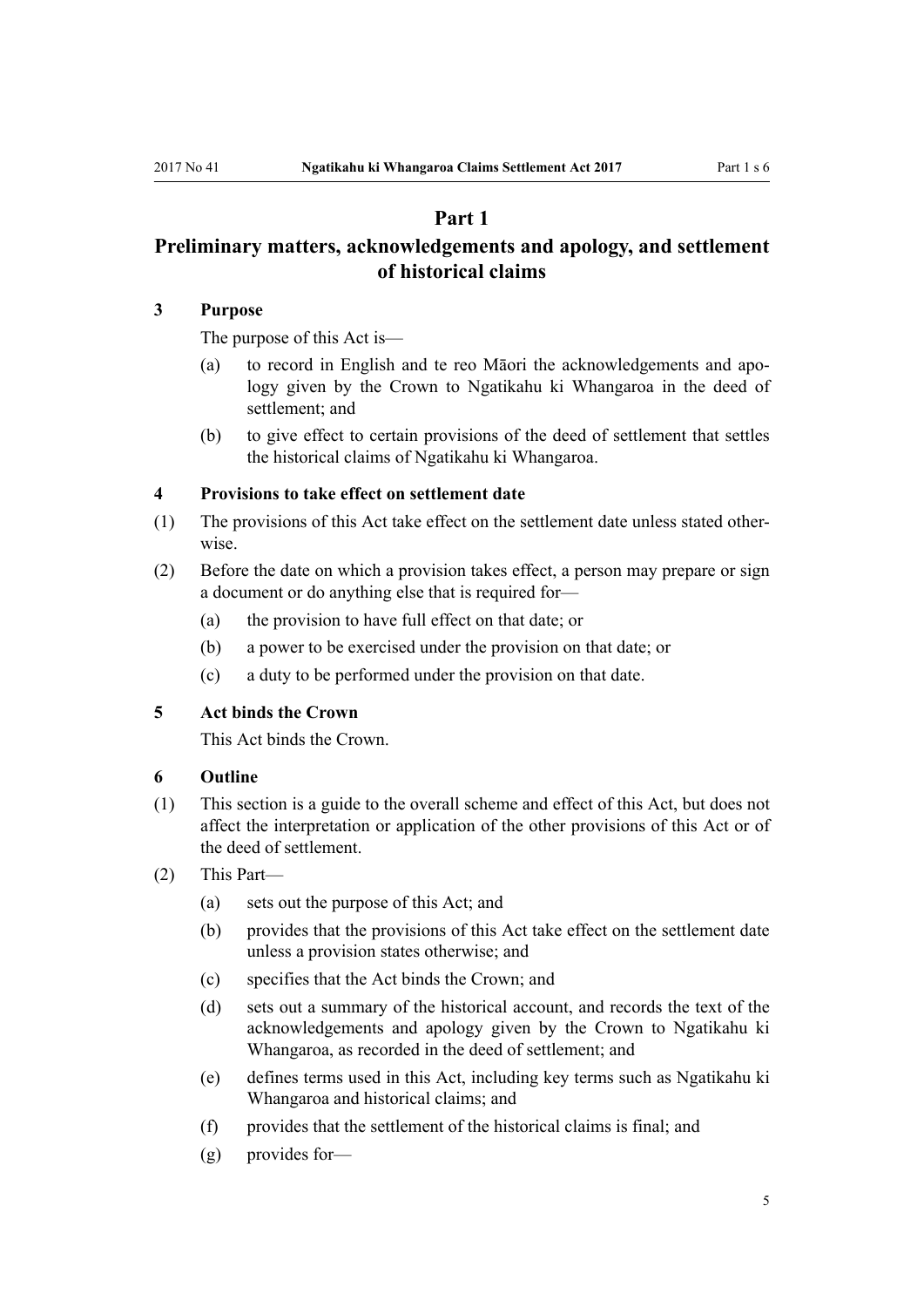- (i) the effect of the settlement of the historical claims on the jurisdiction of a court, tribunal, or other judicial body in respect of the historical claims; and
- (ii) a consequential amendment to the Treaty of Waitangi Act 1975; and
- (iii) the effect of the settlement on certain memorials; and
- (iv) the exclusion of the law against perpetuities; and
- (v) access to the deed of settlement.
- (3) Part 2 provides for cultural redress, including—
	- (a) cultural redress that does not involve the vesting of land, namely,—
		- (i) protocols for conservation and taonga tūturu on the terms set out in the documents schedule; and
		- (ii) a statutory acknowledgement by the Crown of the statements made by Ngatikahu ki Whangaroa of their cultural, historical, spiritual, and traditional association with certain statutory areas and the effect of that acknowledgement, together with the deed of recognition for the specified area; and
		- (iii) an overlay classification applying to a certain area of land; and
		- (iv) the provision of official geographic names; and
	- (b) cultural redress requiring vesting in the trustees of the fee simple estate in certain cultural redress properties.
- (4) There are 3 schedules, as follows:
	- (a) Schedule 1 describes the statutory areas to which the statutory acknowledgement relates and, in 1 case, for which a deed of recognition is issued:
	- (b) Schedule 2 describes the overlay area to which the overlay classification applies:
	- (c) Schedule 3 describes the cultural redress properties.

*Summary of historical account, acknowledgements, and apology of the Crown*

#### **7 Summary of historical account, acknowledgements, and apology**

- (1) Section 8 summarises in English and te reo Māori the historical account in the deed of settlement, setting out the basis for the acknowledgements and apology.
- (2) Sections 9 and 10 record in English and te reo Māori the text of the acknowledgements and apology given by the Crown to Ngatikahu ki Whangaroa in the deed of settlement.
- (3) The acknowledgements and apology are to be read together with the historical account recorded in part 2 of the deed of settlement.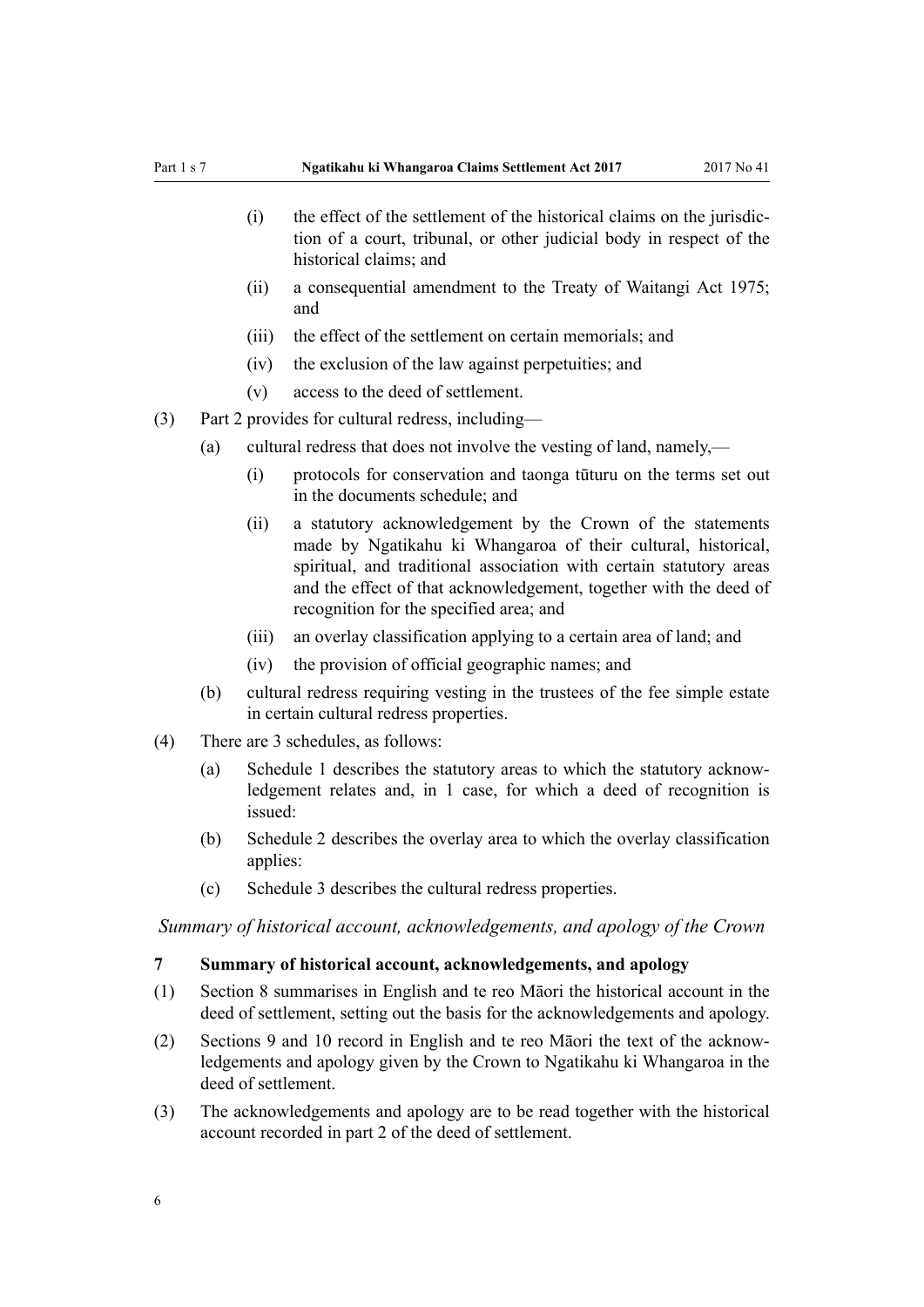#### **8 Summary of historical account**

- (1) Prior to 1840, Europeans and Māori conducted land transactions within the Ngatikahu ki Whangaroa rohe. The majority of these involved other iwi who asserted some authority over the region. The Crown was meant to investigate the legitimacy of these transactions in the 1840s, but in most cases failed to do so because of concerns this would aggravate inter-tribal conflict. In the 1850s, the Crown investigated some Mangonui land claims, but did not investigate others. Though Ngatikahu ki Whangaroa occupied many of these blocks, the Crown failed to adequately consider their customary interests.
- (2) The Crown considered all customary title was extinguished if a land commissioner confirmed the transaction. It assumed ownership of an estimated 11 000 acres of Ngatikahu ki Whangaroa ancestral lands through its "surplus" land policy. Māori evidence regarding these transactions was not always heard in an open, public inquiry.
- (3) In 1841, the Crown sought to settle a dispute between two Māori rangatira by acquiring their interests in the area between Mangonui, Taemaro, and Otangaroa. Though these transactions involved Ngatikahu ki Whangaroa's ancestral lands, there is no evidence of their involvement or of the Crown sufficiently investigating their customary interests.
- (4) In 1863, the Crown signed the Mangonui purchase to settle outstanding Māori claims in the eastern Mangonui area. The Crown agreed to set aside Taemaro and Waiaua as Māori reserves, but it reduced the size of Taemaro reserve—excluding some areas occupied and cultivated by Ngatikahu ki Whangaroa. A Ngatikahu ki Whangaroa petitioner later claimed that the Mangonui purchase of approximately 22 000 acres only involved about 2 000 acres at Kopupene.
- (5) The establishment of the Native Land Court in 1865 altered Māori customary tenure by allowing individual ownership. The 500-acre Motukahakaha block was awarded to 2 Māori owners and was later sold to private interests. The Native Land Court awarded Māori title to the 977-acre Takerau block, but then cancelled it after deciding Takerau was Crown land.
- (6) Māori were awarded title to the 3 990-acre Taemaro block in 1870, which lay within the boundaries of the 1863 Mangonui purchase. The Crown believed it owned the block, but failed to attend the court hearing. Māori later surrendered title to Taemaro in exchange for an enlarged 99-acre reserve at Taemaro and a 649-acre reserve at Waimahana. The Crown passed the Taimaro and Waimahana Grants Act 1874, which empowered the Governor to establish the 2 reserves. The Act vested Taemaro reserve in 6 individuals and Waimahana reserve in 10 individuals.
- (7) Taemaro remained a contentious issue for Ngatikahu ki Whangaroa, who claimed they were coerced into surrendering title to the block. Crown officials denied any coercion. Ngatikahu ki Whangaroa repeatedly petitioned the Crown about "surplus" lands and the Taemaro and Takerau transactions.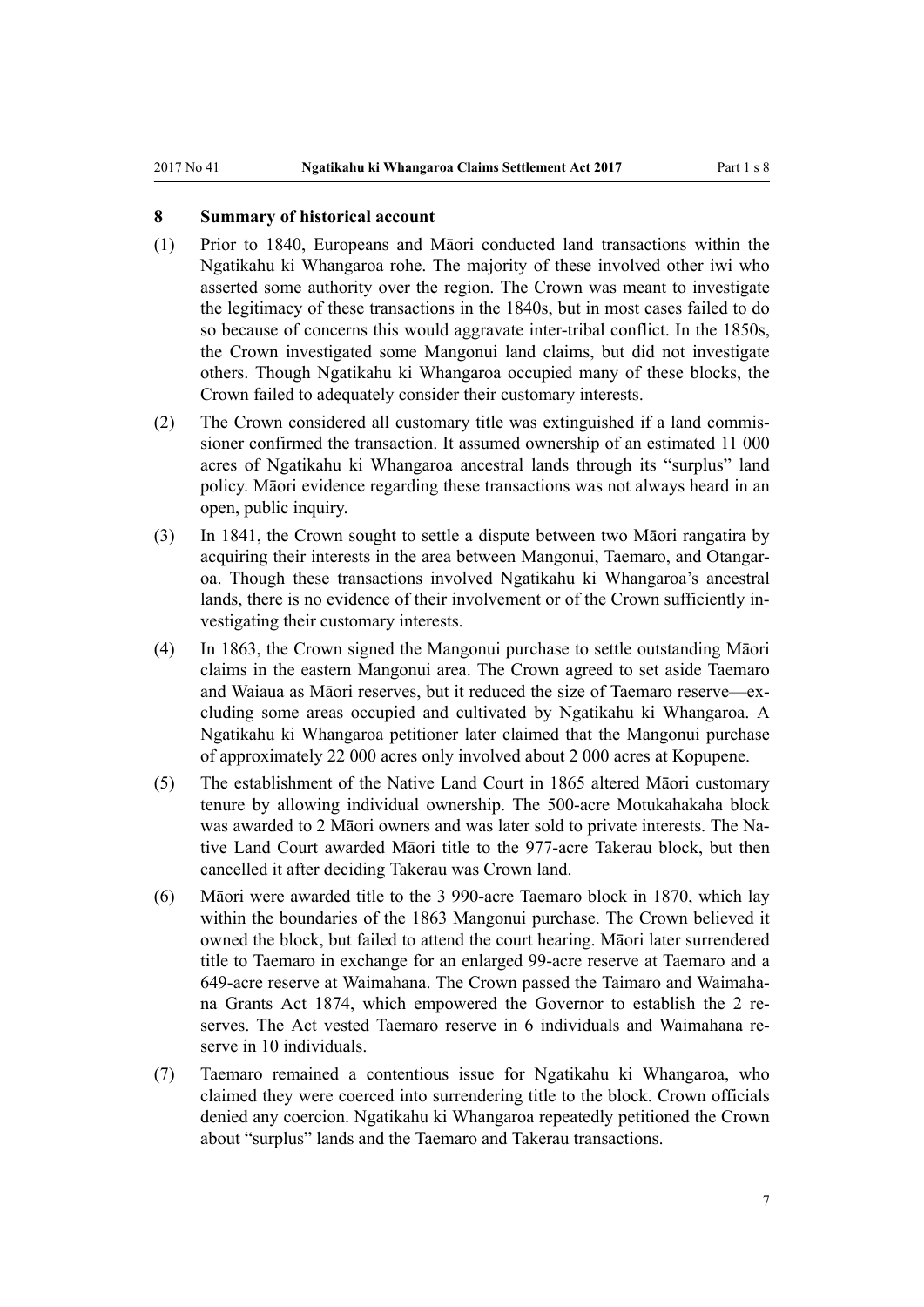- (8) After Crown officials approached them about gifting an area Lord Ranfurly had picnicked at for a scenic reserve, Motukiwi Hone Tua and other Ngatikahu ki Whangaroa offered the Crown approximately 10 acres for this purpose. The Crown, however, eventually decided to take 706 acres for the Ranfurly Bay Scenic Reserve, including important Ngatikahu ki Whangaroa wāhi tapu and urupā. Māori owners received a total of £1,060 from the Crown as compensation, but lost £40 per year from a 30-year lease of the block.
- (9) Following World War II, the Crown took land at Matakaraka that the navy had occupied during the conflict. In 1983, the Crown transferred the land to the Lands and Survey Department, and only revested it in Māori ownership in 1990. The Crown purchased other land at Matakaraka for scenic reserve purposes without getting the consent of all owners. Ngatikahu ki Whangaroa were left virtually landless and the majority of their people now live outside their rohe.

#### *Te whakarāpopototanga o ngā kōrero o mua*

- (1) I mua i te tau 1840, he mea whakaoti ētahi whakawhitinga whenua e ētahi Pākehā me ētahi Māori i roto i te rohe o Ngatikahu ki Whangaroa. He mea whai wāhi ki te nuinga o aua whakawhitinga ētahi atu iwi i whakapuaki i tō rātou mana i runga i taua rohe. Ko te tikanga me tirotiro te Karauna i te tūturutanga o aua whakawhitinga i ngā tau mai i 1840, engari i te nuinga o ngā wā kīhai i oti, nā tōna āwangawanga kei whakanuia te rīriri i waenga iwi. I ngā tau o 1850, i tirotiro te Karauna i ētahi o ngā kerēme whenua o Mangōnui, engari kīhai i tirotirohia ētahi atu. Ahakoa e nohoia ana te nuinga o ēnei poraka e Ngatikahu ki Whangaroa, i rahua e te Karauna te āta whai whakaaro ki ngā pānga tuku iho o Ngatikahu ki Whangaroa.
- (2) E ai ki te Karauna kua whakanoatia ngā kokoraho tuku iho katoa mehemea kua whakaūngia te whakawhitinga e tētahi kaikōmihana whenua. I riro i a ia te rangatiranga o tata ki te 11 000 eka o ngā whenua tuku iho o Ngatikahu ki Whangaroa nā tāna kaupapahere whenua "tuwhene". Kīhai i rangona i ngā wā katoa ngā taunakitanga e pā ana ki aua whakawhitinga i ngā uiuitanga tuwhera, wātea hoki ki te iwi whānui.
- (3) I aru te Karauna i te tau 1841 kia whakatauria he wenewene i waenga i ētahi rangatira tokorua nā te tango i ō rāua pānga i ngā whenua i waenga i Mangōnui, Taemaro me Otangaroa. Ahakoa i whai wāhi ngā whenua tuku iho o Ngatikahu ki Whangaroa ki aua whakawhitinga, kāhore he taunakitanga e whakaatu mai ana i uru mai ai a Ngatikahu ki Whangaroa ki aua whakawhitinga, i rawaka anō hoki tā te Karauna tirotiro i ō rātou pānga tuku iho.
- (4) I te tau 1863, i haina te Karauna i te hokonga o Mangōnui ko te whakatau i ngā kerēme Māori e toe ana i te takiwā o Mangōnui ki te rāwhiti te pūtake. I whakaae te Karauna ki te whakawehe i Taemaro me Waiaua hei rāhuitanga Māori, engari i whakaitingia te rahi o te rāhuitanga Taemaro, me te kati i ētahi wāhi e nohoia ana, e tāmatangia ana e Ngatikahu ki Whangaroa. He mea kerēme i muri atu e tētahi kaipetihana nō Ngatikahu ki Whangaroa i whai wāhi anake he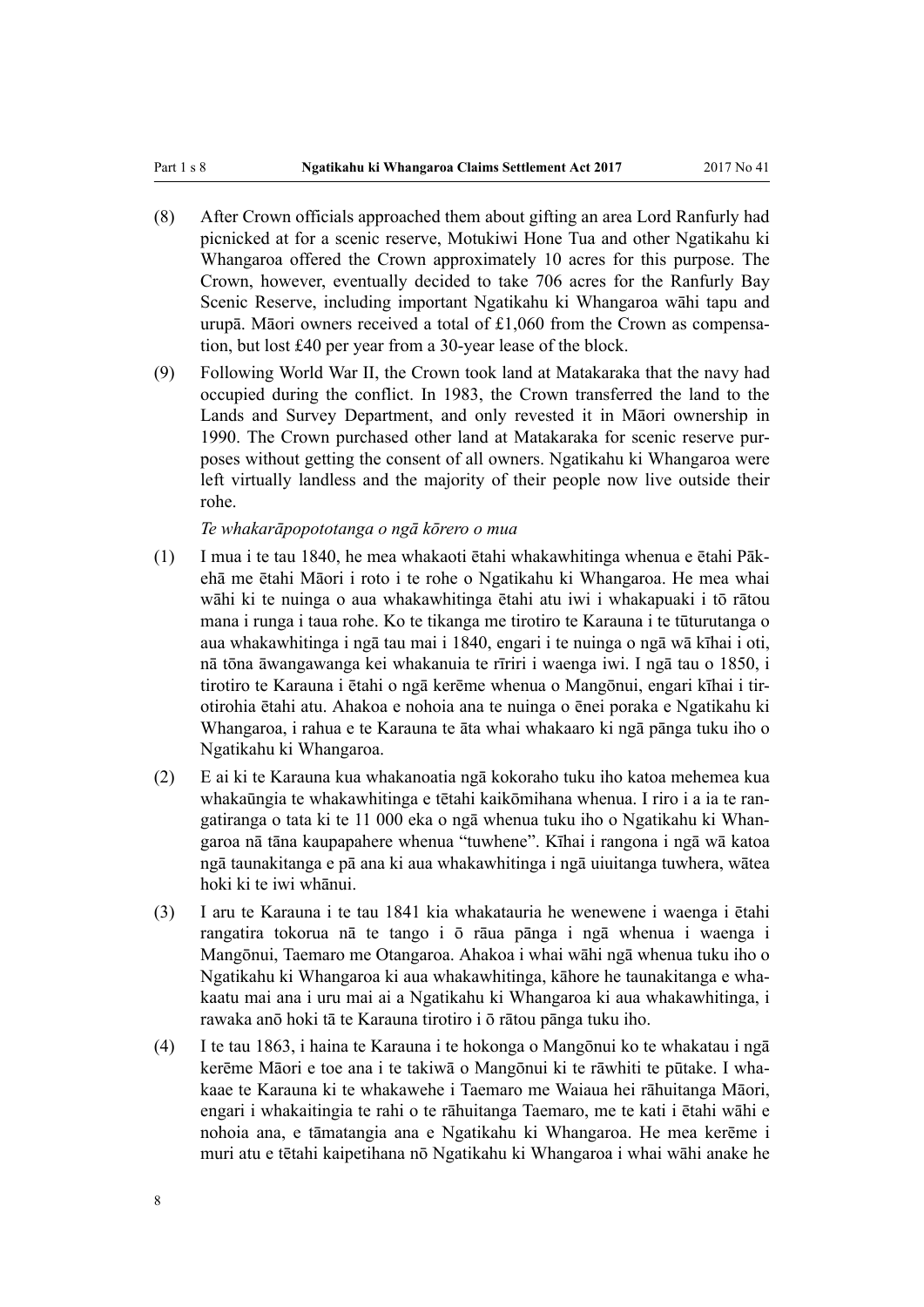2 000 eka pea o te whenua i Kopupene ki te hokonga o Mangōnui e 22 000 eka pea te rahi.

- (5) Nā te whakatūnga o te Kōti Whakawā Whenua Māori i te tau 1865 te mana whenua tuku iho o te Māori i whakarerekē mā te tuku i te rangatiranga takitahitanga. I tukuna te poraka Motukahakaha e 500 eka te rahi ki ētahi rangatira Māori tokorua, ā, ka hokona atu i muri atu ki hunga kē. I tuku te Kōti Whakawā Whenua Māori i te kokoraho Māori ki te poraka Takerau 977 eka, engari i whakakorea taua kokoraho whai mai ana i tāna whakatau he whenua Karauna a Takerau.
- (6) I whiwhi kokoraho te Māori ki te poraka Taemaro e 3 990 eka i te tau 1870, ā, e takoto ana taua poraka i roto i ngā paenga o te hokonga o Mangōnui o te tau 1863. He mea whakapono te Karauna nōna taua poraka, engari horekau i tae ki te whakawākanga a te kōti. I muri atu i tuku atu ētahi Māori i te kokoraho ki Taemaro mō tētahi rāhuitanga rahi ake e 99 eka i Taemaro me tētahi anō rāhuitanga e 649 eka i Waimahana. I whakamana te Karauna i te Ture Karāti o Taimaro me Waimahana i te tau 1874, i whakamanahia ai te Kāwana ki te whakatū i ngā rāhuitanga e 2. I tauria e te Ture te rāhuitanga o Taemaro ki ngā tāngata e 6, me te rāhuitanga o Waimahana ki ngā tāngata 10.
- (7) I noho a Taemaro he take tautohetohe ki a Ngatikahu ki Whangaroa, me tā rātou kerēme i uruhina rātou ki te tuku atu i te poraka. I whakakore ngā āpiha o te Karauna nā rātou a Ngatikahu ki Whangaroa i uruhi ki te tuku i te poraka. I auau tonu ā Ngatikahu ki Whangaroa tuku petihana ki te Karauna mō ngā whenua "tuwhene", me ngā whakawhitinga o Taemaro me Takerau.
- (8) I muri i tā ngā āpiha o te Karauna tono i a rātou ki te takoha i te wahi i pikiniki ai a Rore Ranfurly hei rāhuitanga tirohanga, he mea tuku e Motukiwi Hone Tua me ētahi atu nō Ngatikahu ki Whangaroa tata ki te 10 eka mō taua pūtake. Heoi anō, i whakatau rawa te Karauna ki te tango i te 706 eka mō te Rāhuitanga Tirohanga o Ranfurly Bay, ā, i roto i taua tangohanga whenua ko ētahi wāhitapu me ngā urupā hira o Ngatikahu ki Whangaroa. I whiwhi ngā rangatira Māori i te £1,060 i te Karauna hei paremata, engari i ngaro te £40 i te tau i tētahi rīhitanga 30 tau te roa o te poraka.
- (9) Whai mai ana i te Pakanga Tuarua o te Ao, i tango te Karauna i te whenua i Matakaraka i noho ai te taua moana i te wā o te pakanga. I te tau 1983, i whakawhitia ngā whenua e te Karauna ki te Tari Rūri Whenua, me te whakataka anō ki raro i te rangatiratanga o te Māori i te tau 1990 anake. I hoko te Karauna i ētahi atu whenua i Matakaraka mō te hanga rāhuitanga tirohanga me te kore whiwhi whakaaetanga i ngā rangatira katoa. Ka mutu kua tata kore nei ngā whenua o Ngatikahu ki Whangaroa, ā, e noho ana te nuinga o te iwi i waho i tō rātou rohe ināianei.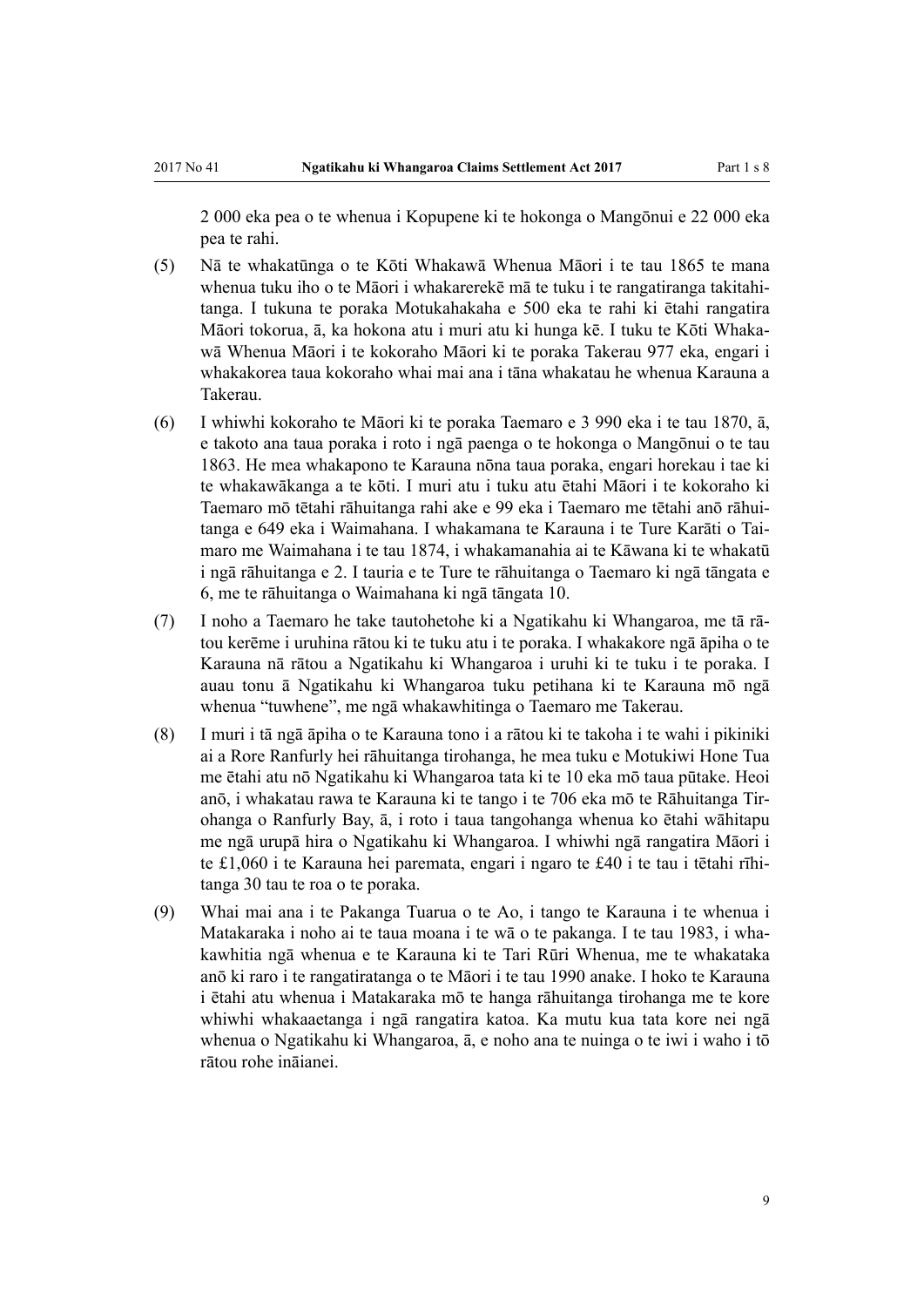#### **9 Acknowledgements**

- (1) The Crown acknowledges that it failed to deal with the long-standing grievances of Ngatikahu ki Whangaroa in an appropriate way, and that recognition of these grievances is long overdue.
- (2) The Crown acknowledges that, in approving pre-Treaty land transactions, issuing grants to settlers for some of these lands, and retaining 11 000 acres of "surplus land" from transactions in the Ngatikahu ki Whangaroa rohe, it—
	- (a) failed to consider the customary rights and interests of Ngatikahu ki Whangaroa in these lands; and
	- (b) failed to assess the impact of the alienation of these lands on Ngatikahu ki Whangaroa; and
	- (c) failed to survey most of these lands.

The Crown acknowledges that these failures breached Te Tiriti o Waitangi/the Treaty of Waitangi and its principles.

- (3) The Crown acknowledges that—
	- (a) Ngatikahu ki Whangaroa have long disputed the extent of the Crown's 1863 Mangonui purchase; and
	- (b) the Crown did not challenge the Native Land Court's 1870 award to Māori of nearly 4 000 acres at Taemaro within the period provided in the native land laws for appealing court decisions; and
	- (c) the Māori owners of Taemaro subsequently protested that the Crown coerced them into surrendering the title for the block in return for reserves of approximately 750 acres at Taemaro and Waimahana; and
	- (d) the Taemaro Reserve did not include all areas occupied and cultivated by Ngatikahu ki Whangaroa; and
	- (e) the Crown's failure to ensure Ngatikahu ki Whangaroa retained adequate reserves within the boundaries of the Mangonui purchase breached Te Tiriti o Waitangi/the Treaty of Waitangi and its principles.
- (4) The Crown acknowledges that—
	- (a) the operation and impact of the native land laws, in particular the awarding of the important Ngatikahu ki Whangaroa blocks of Taemaro, Taupo, Matakaraka B, and Motukahakaha to individuals rather than iwi or hapū, made Ngatikahu ki Whangaroa lands more susceptible to partition, fragmentation, and alienation; and
	- (b) this contributed to the erosion of Ngatikahu ki Whangaroa tribal structures, which were based on collective tribal custodianship of land. The Crown's failure to protect the tribal structures of Ngatikahu ki Whangaroa was a breach of Te Tiriti o Waitangi/the Treaty of Waitangi and its principles.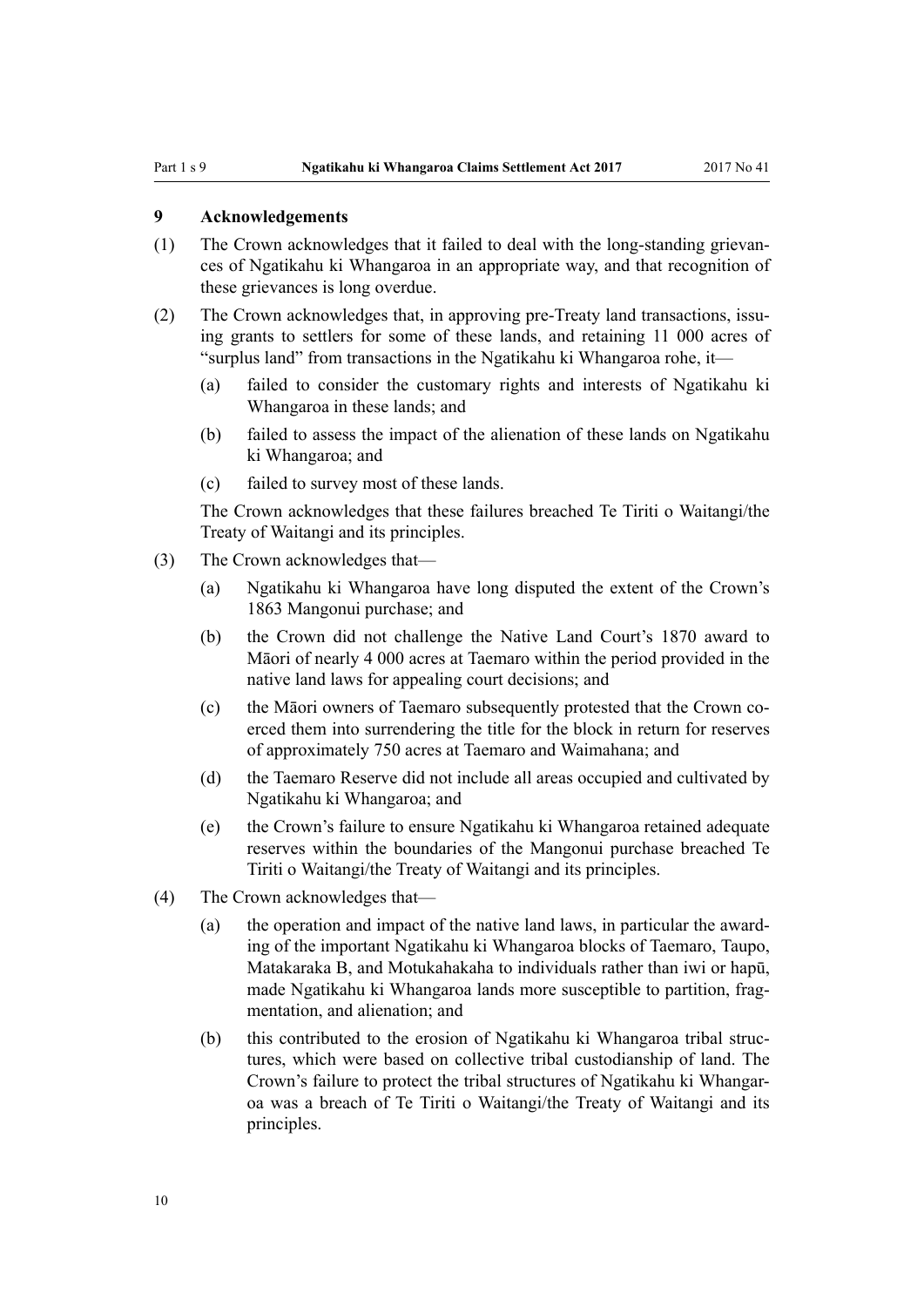- (5) The Crown acknowledges that the compulsory taking of more than 700 acres for a scenic reserve at Ranfurly Bay in 1919—
	- (a) caused Ngāti Kaitangata to lose many sites of significance and important urupā and wāhi tapu sites, including an urupā which was partitioned from the surrounding land by the Native Land Court in 1917; and
	- (b) deprived the owners of the significant income they had expected to receive from a 30-year lease of this land; and
	- (c) was excessive and therefore a breach of Te Tiriti o Waitangi/the Treaty of Waitangi and its principles.
- (6) The Crown acknowledges that it took 6 acres at Matakaraka in 1946 for public works, which it retained long after the land was no longer used for the purpose for which it was acquired, and only returned the land in 1990 following appeals from descendants of the block's former owners.
- (7) The Crown acknowledges that it continued negotiations to purchase Matakaraka B despite a meeting of assembled owners informing the Crown in 1949 that they wished to retain this land. In 1958, the majority of Matakaraka B was declared Crown land after a small number of owners had approved a Crown offer at an assembled owners' meeting in 1952.
- (8) The Crown acknowledges that the cumulative effect of its acts and omissions, including Crown purchases, public works takings, and the operation and impact of the native land laws, left Ngatikahu ki Whangaroa virtually landless. The Crown's failure to ensure that Ngatikahu ki Whangaroa retained sufficient land for their present and future needs was a breach of Te Tiriti o Waitangi/the Treaty of Waitangi and its principles.

*Ngā Whakaaetanga a te Karuna*

- (1) E whakaae ana te Karauna i rahua tāna whakatutuki i ngā whakamau mauroa o Ngatikahu ki Whangaroa i runga i te tika, ā, he tino tōmuri rawa tāna āhukahuka i aua whakamau.
- (2) E whakaae ana te Karauna nā āna mahi whakaae ki ngā tauwhitinga whenua i mua i te Tiriti o Waitangi, te tuku karāti ki ngā kaiwhakanoho whenua mō ētahi o aua whenua, me te pupuri i te 11 000 eka o ngā "whenua tuwhene" mai i ngā tauwhitinga i roto i te rohe o Ngatikahu ki Whangaroa—
	- (a) horekau i whai whakaaro ki ngā motika tuku iho me pānga o Ngatikahu ki Whangaroa ki aua whenua; ā
	- (b) horekau i aromatawai i te pānga o te makeretanga o aua whenua ki a Ngatikahu ki Whangaroa; ā
	- (c) horekau i rūri i te nuinga o aua whenua.

E whakaae ana te Karauna i takahi aua rahunga i te Tiriti o Waitangi/the Treaty of Waitangi me ōna mātāpono.

(3) E whakaae ana te Karauna—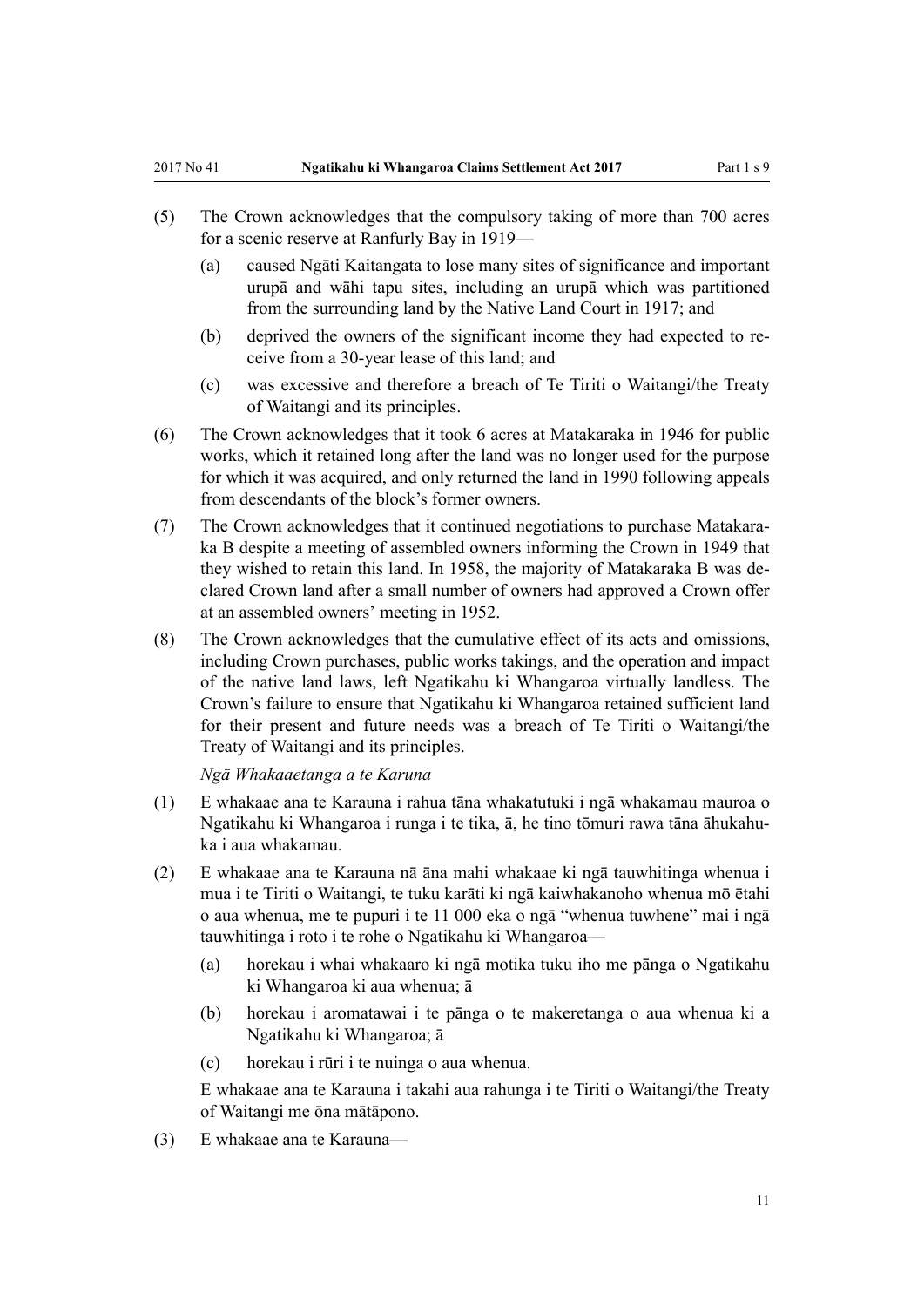- (a) he roa tonu te whakahē a Ngatikahu ki Whangaroa i te rahinga o tā te Karauna hokonga o Mangōnui i te tau 1863; ā
- (b) horekau te Karauna i tautohe i te tukunga a te Kōti Whakawā Whenua Māori i te tau 1870 tata ki te 4 000 eka i Taemaro i roto i te wā e whakaaetia ana i ngā ture whenua Māori mō te pīra i ngā whakatau a te kōti; ā
- (c) i tautohe ngā rangatira Māori o Taemaro i muri atu ka uruhina rātou e te Karauna kia tuku atu i te kokoraho o te poraka hei utu mō te 750 eka pea te rahi i Taemaro me Waimahana; ā
- (d) horekau i kapi i te Rāhuitanga Taemaro ngā wāhi katoa e nohoia ana, e tāmatangia ana e Ngatikahu ki Whangaroa; ā
- (e) i takahia te Tiriti o Waitangi/the Treaty of Waitangi me ōna mātāpono e te kore whakarite a te Karauna kia puritia e Ngatikahu ki Whangaroa ngā rāhuitanga rawaka i roto i ngā rohenga o te hokonga o Mangōnui.
- (4) E whakaae ana te Karauna—
	- (a) he mea whakarite e te mahinga me te pānga o ngā ture whenua Māori, ina koa te tuku i ngā poraka hira o Taemaro, Taupō, Matakaraka B me Motukahakaha ki ngā tāngata takitahi, kaua ki te iwi, ngā hapū rānei, kia kaha ake te pā o te roherohe, te whakawehewehe me te makeretanga ki ngā whenua o Ngatikahu ki Whangaroa; ā
	- (b) i whai wāhi tēnei ki te memeha haere o ngā hanganga ā-iwi o Ngatikahu ki Whangaroa, tērā e ahu mai ana i tō te iwi kaitiakitanga tōpū o te whenua. Ko tā te Karauna rahunga ki te tiaki i ngā hanganga ā-iwi o Ngatikahu ki Whangaroa he takahitanga o te Tiriti o Waitangi/the Treaty of Waitangi me ōna mātāpono.
- (5) E whakaae ana te Karauna ko te tangohanga whakature o neke atu i te 700 eka mō tētahi rāhuitanga tirohanga i Ranfurly Bay i te tau 1919—
	- (a) te pūtake i ngaro ai i a Ngāti Kaitangata te maha o ngā pae hira, ngā urupā me ngā wāhi tapu whakahirahira, tae atu ki tētahi urupā i wāwāhia i te whenua huri rauna nā te Kōti Whakawā Whenua Māori i te tau 1917; ā
	- (b) i whakakore i te whiwhinga a ngā rangatira o ngā whenua i ngā moni whiwhi nunui e ai ki te tūmanako kua whiwhi rātou mai i tētahi rīhi 30 tau te roa i runga i taua whenua; ā
	- (c) he inati, nā reira he takahitanga o te Tiriti o Waitangi/the Treaty of Waitangi me ōna mātāpono.
- (6) E whakaae ana te Karauna nāna i tango e ono ngā eka i Matakaraka i te tau 1946 mō ngā mahi nunui me te pupuri tonu i taua whenua mō te wā tino roa ake i muri i te whakamahinga mō te pūtake i riro ai, ā, i whakahoki i te whenua i te tau 1990 i muri anake i ngā pīra nā ngā uri o ngā rangatira tōmua o te poraka.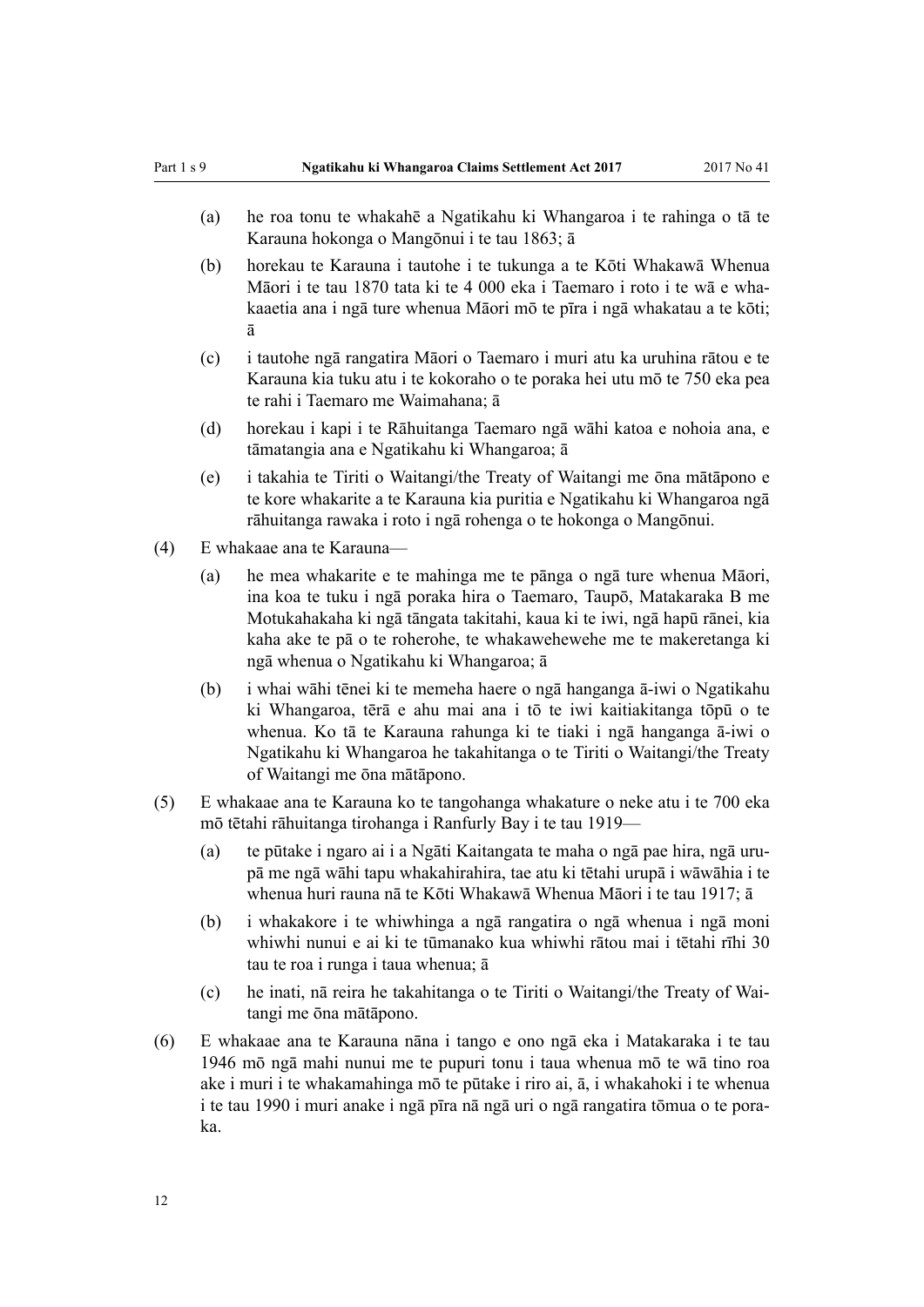- (7) E whakaae ana te Karauna nāna i whakarite kia haere tonu ngā whakaritenga ki te hoko i te Matakaraka B ahakoa te hui o ngā rangatira tōpū tērā i kī atu ki te Karauna i te tau 1949 i hiahia rātou ki te pupuri tonu i taua whenua. I te tau 1958, he mea kī ko te nuinga o Matakaraka B he whenua nō te Karauna e tētahi rōpū tokoiti o ngā rangatira o te whenua i muri i te whakaae ki tētahi hui o ngā rangatira tōpū i te tau 1952.
- (8) E whakaae ana te Karauna nā te pānga tāpiripiri o āna mahi me āna whakarerenga, tae atu ki ngā hokonga a te Karauna, o te tango whenua mō ngā mahi nunui, me te papātanga o ngā ture whakawā whenua Māori i kore tata nei ai ngā whenua o Ngatikahu ki Whangaroa. Ko tā te Karauna rahunga ki te whakarite kia puritia e Ngatikahu ki Whangaroa te rahi o te whenua e rawaka ana mō ō ratou hiahia o nāianei me āpōpō he takahitanga o te Tiriti o Waitangi/the Treaty of Waitangi me ōna mātāpono.

#### **10 Apology**

The text of the apology offered by the Crown to Ngatikahu ki Whangaroa, as set out in the deed of settlement, is as follows:

- (a) The Crown makes the following apology to the whānau, hapū, and iwi of Ngatikahu ki Whangaroa, to your tūpuna, and to your mokopuna:
- (b) The Crown apologises for its failure to honour its obligations to Ngatikahu ki Whangaroa under Te Tiriti o Waitangi/the Treaty of Waitangi. The Crown has taken too long to address appropriately your long-standing and acutely felt grievances, and recognises that this failure has adversely affected generations of Ngatikahu ki Whangaroa:
- (c) The Crown profoundly apologises for the hurt and ongoing grievance it caused Ngatikahu ki Whangaroa by taking surplus lands and its prolonged investigation of pre-Treaty land transactions, the adverse impact of native land laws on Ngatikahu ki Whangaroa lands and the Crown's taking of lands from Ngatikahu ki Whangaroa for public works and scenery preservation. The Crown is deeply sorry that the cumulative effects of its actions have deprived Ngatikahu ki Whangaroa of important sites, wāhi tapu and urupā of your tūpuna and left you virtually landless:
- (d) The Crown has promoted injurious laws and policies that undermined Ngatikahu ki Whangaroa wellbeing, and disrespected Ngatikahu ki Whangaroa rangatiratanga. For its acts which contributed to the loss of Ngatikahu ki Whangaroa autonomy and damaged Ngatikahu ki Whangaroa's tribal structures the Crown is deeply sorry:
- (e) The Crown seeks to atone for past injustices it has inflicted upon you. Through this settlement, the Crown hopes to restore its honour and relieve Ngatikahu ki Whangaroa's justified sense of grievance. The Crown looks forward to forging a new and enduring relationship with Ngatikahu ki Whangaroa based on good faith, mutual respect, partnership and the principles of Te Tiriti o Waitangi/the Treaty of Waitangi.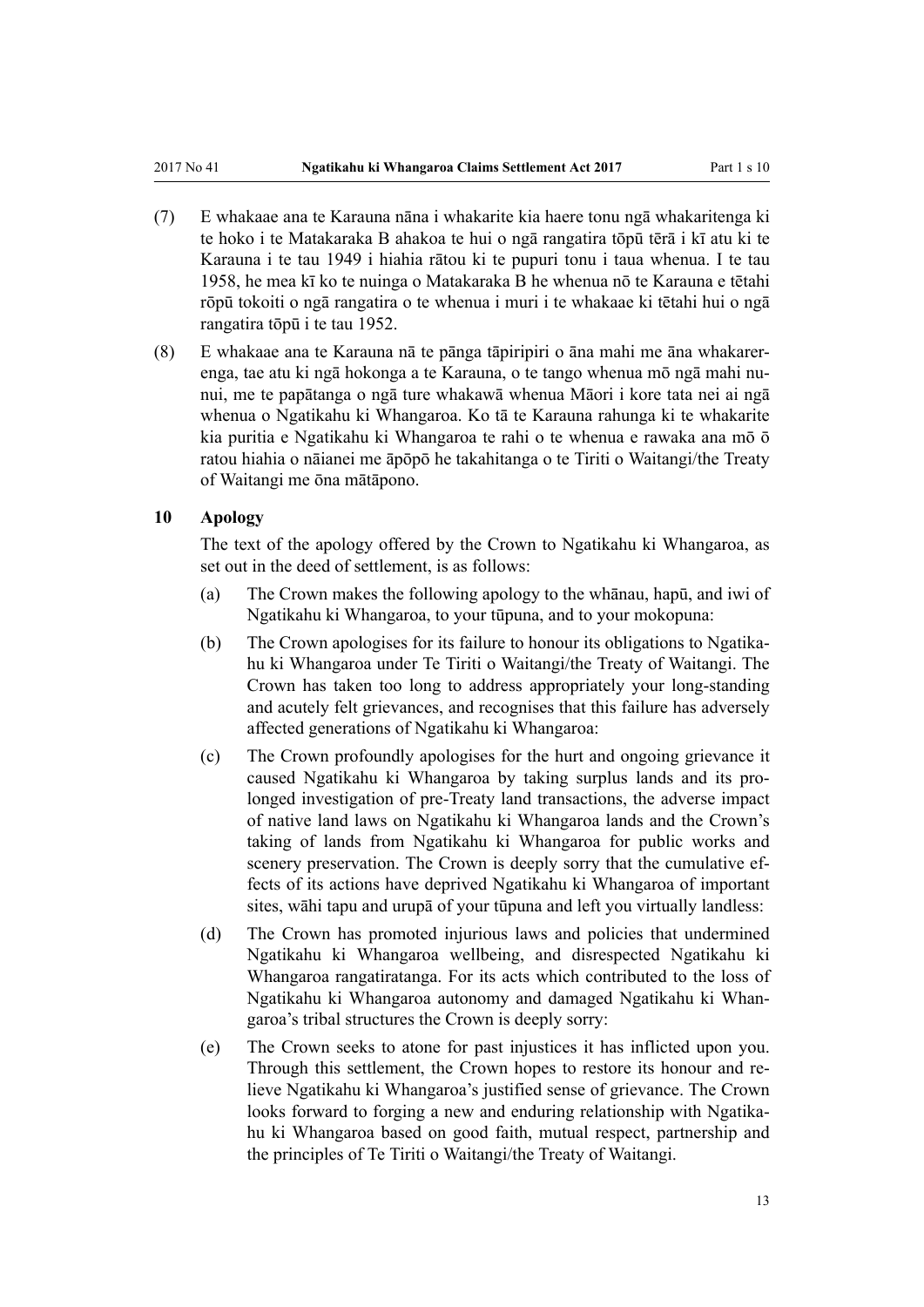#### *Te Whakapāna*

- (a) Tēnei te whakapāha atu a te Karauna ki ngā whānau, ngā hapū me te iwi o Ngatikahu ki Whangaroa, ki ō koutou tūpuna me ā koutou mokopuna:
- (b) E tuku whakapāha ana te Karauna mō tāna kore whakatutuki i ōna herenga ki a Ngatikahu ki Whangaroa i raro i te Tiriti o Waitangi/the Treaty of Waitangi. He tino roa rawa te wā i pau i te Karauna hei whakatutuki i runga i te tika i ō koutou whakamau mauroa, tino ngau kino hoki. E āhukahuka ana te Karauna he kino te pānga o taua hapa ki ngā whakatupuranga maha o Ngatikahu ki Whangaroa:
- (c) E kaha whakapāha ana te Karauna mō te mamae me te whakamau haere tonu ki a Ngatikahu ki Whangaroa e pupū mai ana i tā te Karauna tango i ngā whenua tuwhene me tāna whakatewhatewha auroa i ngā tauwhitinga whenua i mua i te Tiriti o Waitangi. E whakapāha hoki ana mō te pānga kino o ngā ture whenua Māori ki ngā whenua o Ngatikahu ki Whangaroa, me tā te Karauna tango whenua mai i a Ngatikahu ki Whangaroa mō ngā mahi nunui me te tohu i te tirohanga whenua. E kaha pōuri ana te Karauna mō ngā pānga tāpiripiri o āna mahi tērā i tango i a Ngatikahu ki Whangaroa ōna pae hira, wāhitapu me ngā urupā o ō koutou tūpuna, ā, ko te mutunga iho tata kore nei ō koutou whenua:
- (d) I whakaturea e te Karauna ngā ture me ngā kaupapahere takakino i tukituki i te oranga o Ngatikahu ki Whangaroa, i tīkai hoki i te rangatiratanga o Ngatikahu ki Whangaroa. E kaha pōuri ana anō hoki te Karauna mō āna mahi tērā i whai takoha atu ki te ngaromanga o te tino rangatiratanga o Ngatikahu ki Whangaroa, i tūkino rā hoki i ngā hanganga ā-iwi o Ngatikahu ki Whangaroa:
- (e) E rīpenetā ana te Karauna mō āna tūkino o mua i whakawhiua ki runga i a koutou. Mā tēnei whakataunga e tūmanako ana te Karauna ki te whakaora i tōna hōnore me te hiki i te wairua whakamau tika o Ngatikahu ki Whangaroa. E tāria ana e te Karauna te hanga i tētahi whanaungatanga hou, mauroa tonu ki a Ngatikahu ki Whangaroa, ko te ngākau pono, te wairua whakaute tētahi i tētahi, te kōtuinga me ngā mātāpono o te Tiriti o Waitangi/the Treaty of Waitangi ngā pūtake.

#### *Interpretation provisions*

#### **11 Interpretation of Act generally**

It is the intention of Parliament that the provisions of this Act are interpreted in a manner that best furthers the agreements expressed in the deed of settlement.

#### **12 Interpretation**

In this Act, unless the context otherwise requires,—

**administering body** has the meaning given in section 2(1) of the Reserves Act 1977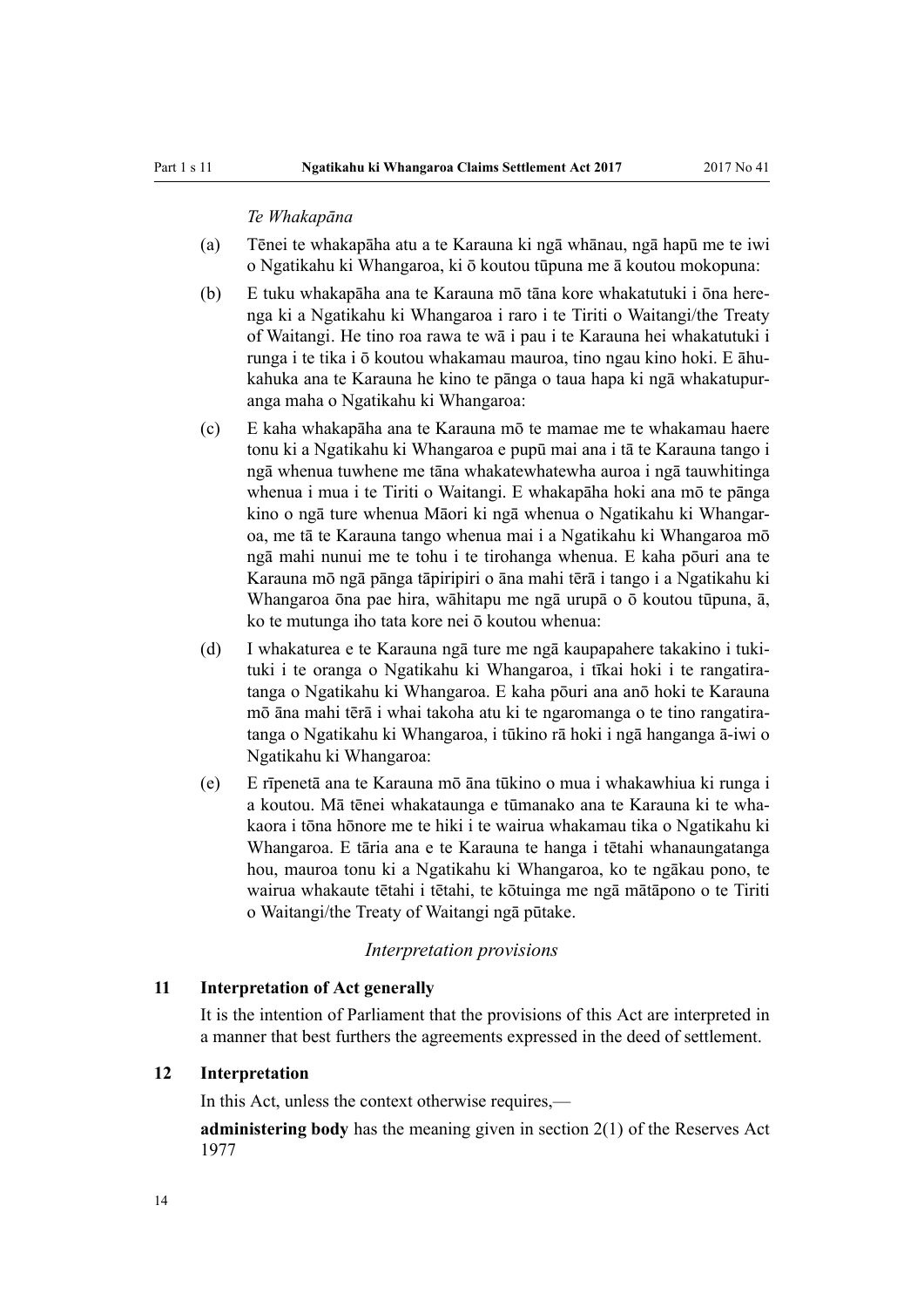**attachments** means the attachments to the deed of settlement

**Commissioner of Crown Lands** means the Commissioner of Crown Lands appointed in accordance with section 24AA of the Land Act 1948

#### **computer register**—

- (a) has the meaning given in section 4 of the Land Transfer (Computer Registers and Electronic Lodgement) Amendment Act 2002; and
- (b) includes, where relevant, a certificate of title issued under the Land Transfer Act 1952

**consent authority** has the meaning given in section 2(1) of the Resource Management Act 1991

**conservation area** has the meaning given in section 2(1) of the Conservation Act 1987

#### **conservation legislation** means—

- (a) the Conservation Act 1987; and
- (b) the enactments listed in Schedule 1 of that Act

**conservation management plan** has the meaning given in section 2(1) of the Conservation Act 1987

**conservation management strategy** has the meaning given in section 2(1) of the Conservation Act 1987

**Crown** has the meaning given in section 2(1) of the Public Finance Act 1989

**cultural redress property** has the meaning given in section 61

#### **deed of recognition**—

- (a) means a deed of recognition issued under section 36 by the Minister of Conservation and the Director-General; and
- (b) includes any amendments made under section 36(3)

#### **deed of settlement**—

- (a) means the deed of settlement dated 18 December 2015 and signed by—
	- (i) the Honourable Christopher Finlayson, Minister for Treaty of Waitangi Negotiations, and the Honourable Simon William English, Minister of Finance, for and on behalf of the Crown; and
	- (ii) David William Manuel, Pita Michael Pangari, Rawiri Henare, and Roger Kingi, for and on behalf of Ngatikahu ki Whangaroa; and
	- (iii) Adrian Thomas Tua, Celia Robinson, David William Manuel, Manaaki Reremoana Tepania Poto, Martha Selwyn, Rawiri Henare, and Roger Kingi, being the trustees of the Kahukuraariki Trust; and
- (b) includes—
	- (i) the schedules of, and attachments to, the deed; and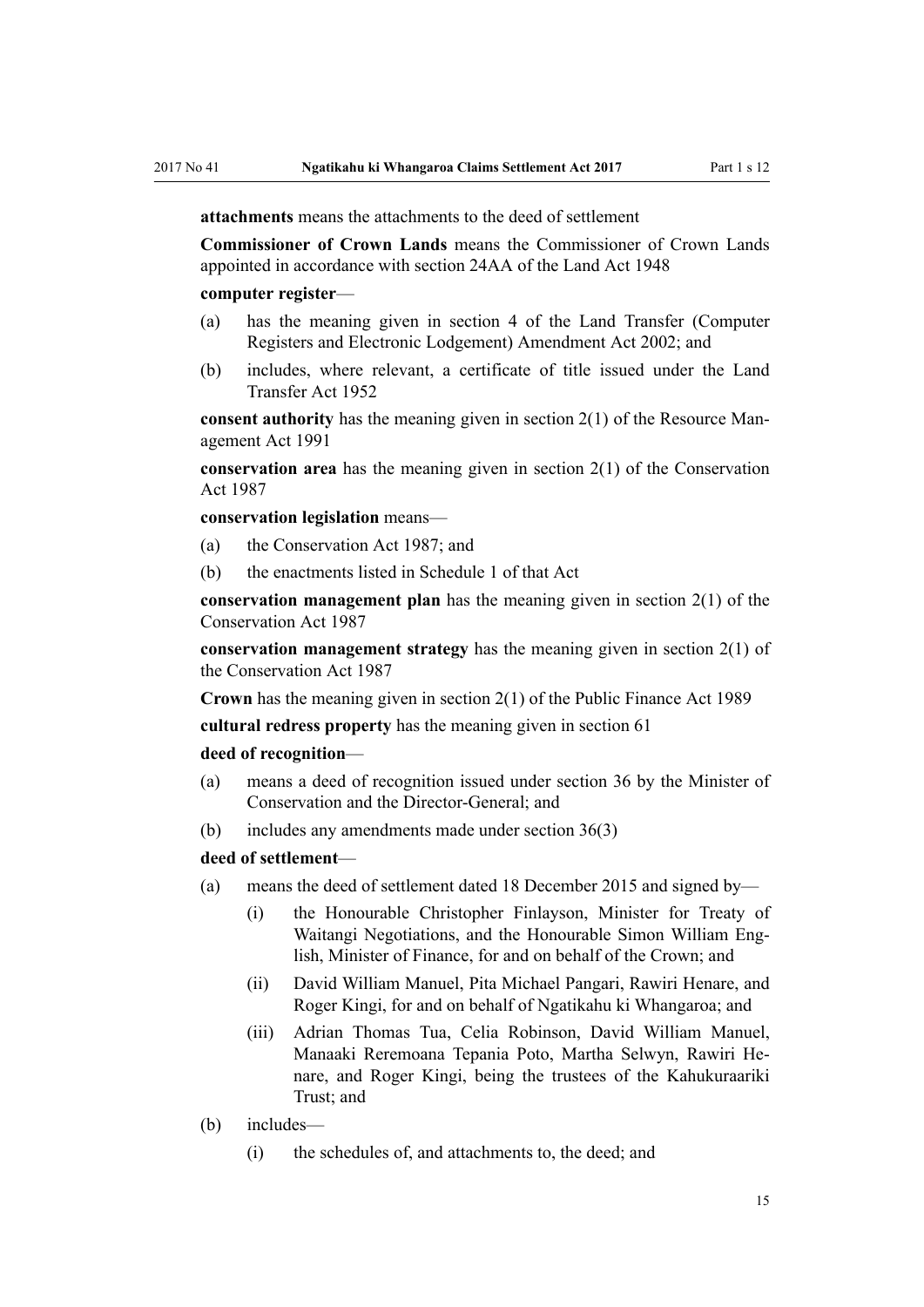(ii) any amendments to the deed or its schedules and attachments

**Director-General** means the Director-General of Conservation

**documents schedule** means the documents schedule of the deed of settlement

**effective date** means the date that is 6 months after the settlement date

**freshwater fisheries management plan** has the meaning given in section 2(1) of the Conservation Act 1987

**historical claims** has the meaning given in section 14

**interest** means a covenant, easement, lease, licence, licence to occupy, tenancy, or other right or obligation affecting a property

**Kahukuraariki Trust** means the trust of that name established by a trust deed dated 7 November 2015

**LINZ** means Land Information New Zealand

**local authority** has the meaning given in section 5(1) of the Local Government Act 2002

**member of Ngatikahu ki Whangaroa** means an individual referred to in section  $13(1)(a)$ 

**national park management plan** has the meaning given to **management plan** in section 2 of the National Parks Act 1980

**overlay classification** has the meaning given in section 41

**property redress schedule** means the property redress schedule of the deed of settlement

**Registrar-General** means the Registrar-General of Land appointed in accordance with section 4 of the Land Transfer Act 1952

**representative entity** means—

- (a) the trustees; and
- (b) any person, including any trustee, acting for or on behalf of—
	- (i) the collective group referred to in section  $13(1)(a)$ ; or
	- (ii) 1 or more members of Ngatikahu ki Whangaroa; or
	- (iii) 1 or more of the whānau, hapū, or groups referred to in section  $13(1)(c)$

**reserve** has the meaning given in section 2(1) of the Reserves Act 1977

**reserve property** has the meaning given in section 61

**resource consent** has the meaning given in section 2(1) of the Resource Management Act 1991

**settlement date** means the date that is 40 working days after the date on which this Act comes into force

**statutory acknowledgement** has the meaning given in section 27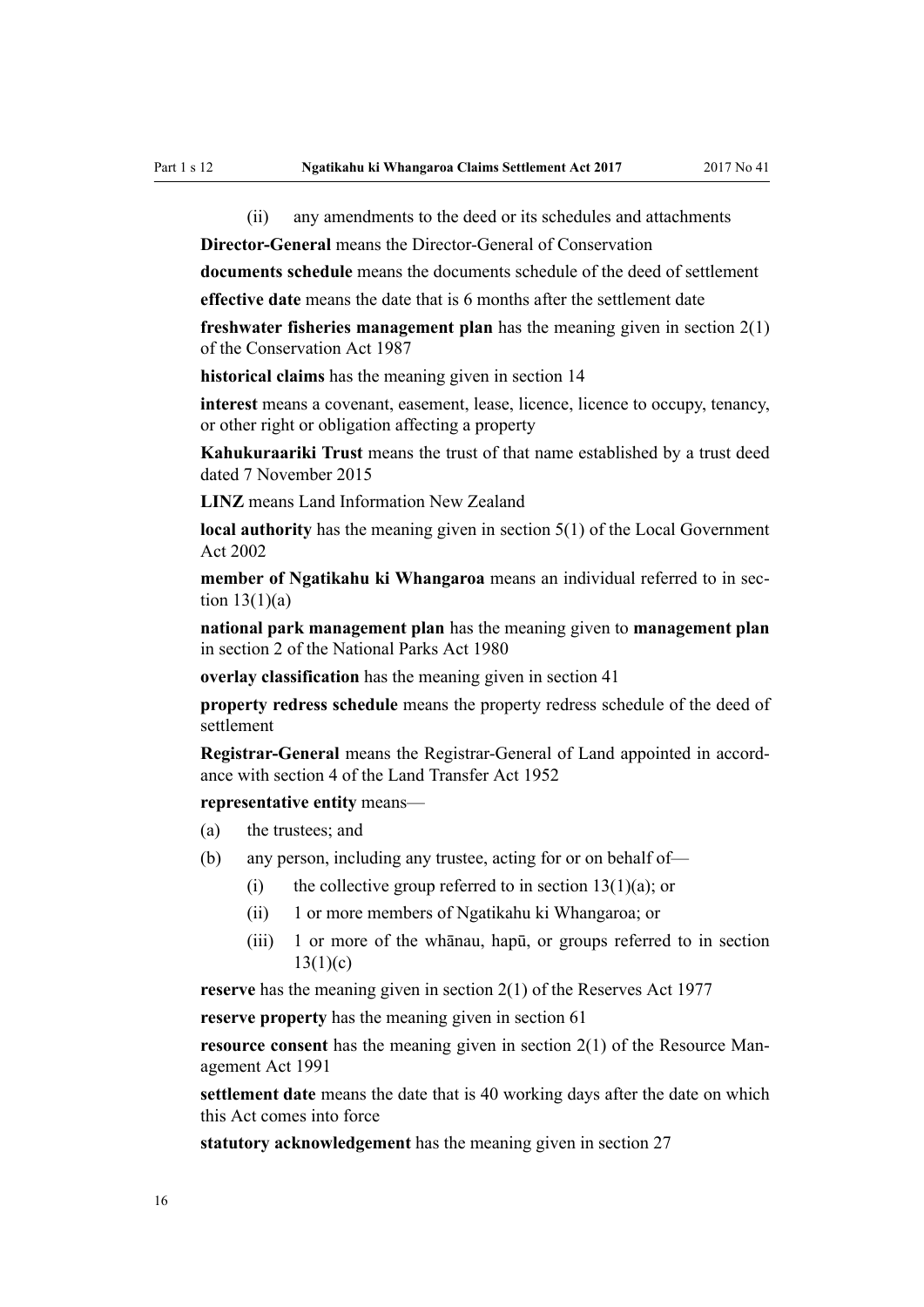**tikanga** means customary values and practices

**trustees of the Kahukuraariki Trust** and **trustees** mean the trustees, acting in their capacity as trustees, of the Kahukuraariki Trust

**working day** means a day other than—

- (a) Saturday, Sunday, Waitangi Day, Good Friday, Easter Monday, Anzac Day, the Sovereign's birthday, and Labour Day:
- (b) if Waitangi Day or Anzac Day falls on a Saturday or Sunday, the following Monday:
- (c) a day in the period commencing with 25 December in any year and ending with the close of 15 January in the following year:
- (d) the days observed as the anniversaries of the provinces of Auckland and Wellington.

#### **13 Meaning of Ngatikahu ki Whangaroa**

#### (1) In this Act, **Ngatikahu ki Whangaroa**—

- (a) means the collective group composed of individuals who are descended from an ancestor of Ngatikahu ki Whangaroa; and
- (b) includes those individuals; and
- (c) includes any whānau, hapū, or group to the extent that it is composed of those individuals, including the following:
	- (i) Ngāti Aukiwa:
	- (ii) Te Hoia:
	- (iii) Ngāti Kaitangata:
	- (iv) Te Pohotiare:
	- (v) Ngāti Rangimatamomoe:
	- (vi) Ngāti Roha:
	- (vii) Ngāti Rua.
- (2) In this section and section 14,—

**ancestor of Ngatikahu ki Whangaroa** means an individual who—

- (a) exercised customary rights by virtue of being descended from—
	- (i) Kahukuraariki; or
	- (ii) any other recognised ancestor of a group referred to in part 8 of the deed of settlement; and
- (b) exercised the customary rights predominantly in relation to the area of interest at any time after 6 February 1840

**area of interest** means the area shown as the Ngatikahu ki Whangaroa area of interest in part 1 of the attachments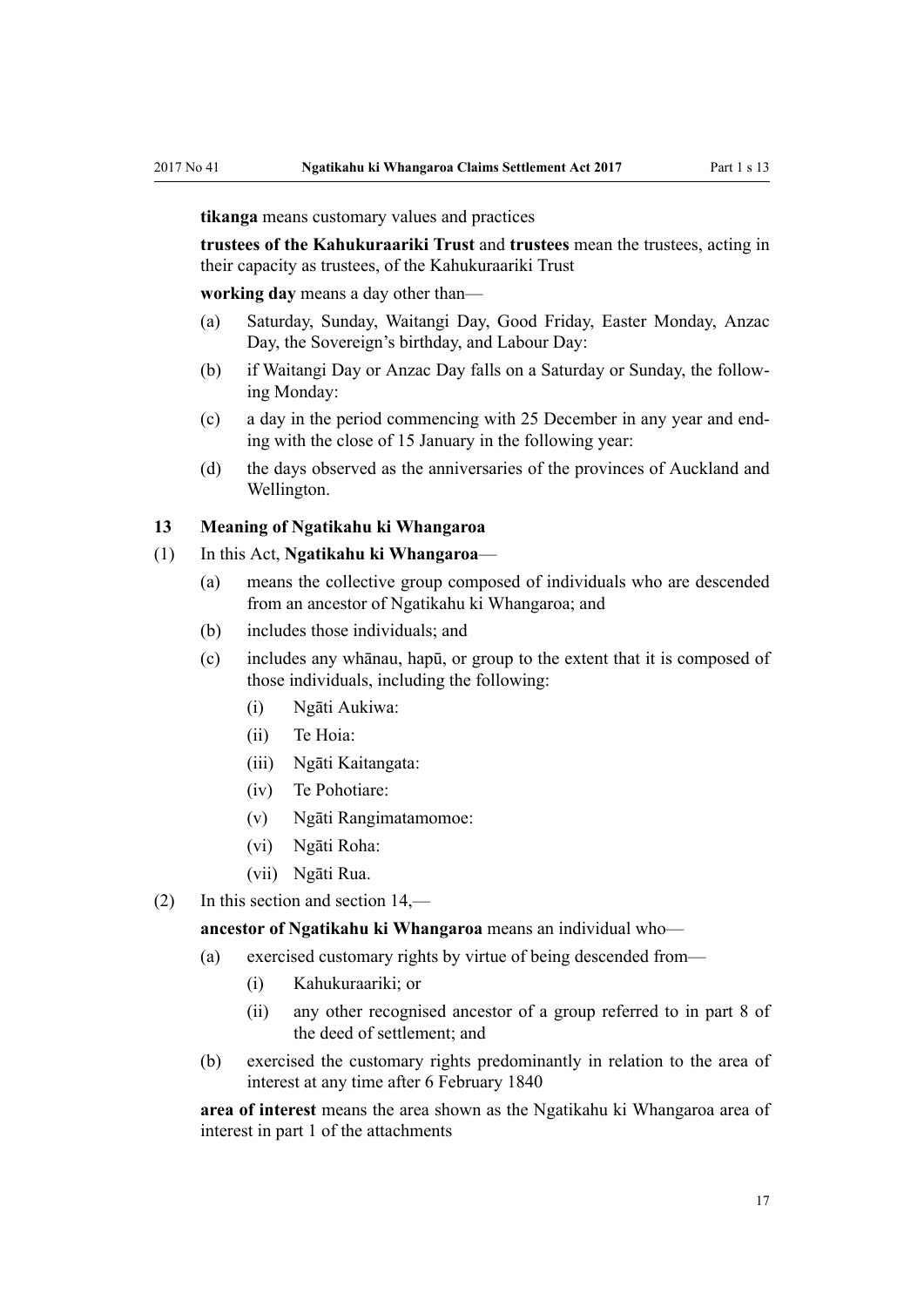**customary rights** means rights exercised according to tikanga Māori, including—

- (a) rights to occupy land; and
- (b) rights in relation to the use of land or other natural or physical resources

**descended** means that a person is descended from another person by—

- (a) birth; or
- (b) legal adoption; or
- (c) whāngai (Māori customary adoption) in accordance with Ngatikahu ki Whangaroa tikanga.

#### **14 Meaning of historical claims**

- (1) In this Act, **historical claims**
	- (a) means the claims described in subsection (2); and
	- (b) includes the claims described in subsection (3); but
	- (c) does not include the claims described in subsection (4).
- (2) The historical claims are every claim that Ngatikahu ki Whangaroa or a representative entity had on or before the settlement date, or may have after the settlement date, and that—
	- (a) is founded on a right arising—
		- (i) from the Treaty of Waitangi or its principles; or
		- (ii) under legislation; or
		- (iii) at common law (including aboriginal title or customary law); or
		- (iv) from a fiduciary duty; or
		- (v) otherwise; and
	- (b) arises from, or relates to, acts or omissions before 21 September 1992—
		- (i) by or on behalf of the Crown; or
		- (ii) by or under legislation.
- (3) The historical claims include—
	- (a) a claim to the Waitangi Tribunal that relates exclusively to Ngatikahu ki Whangaroa or a representative entity, including each of the following claims, to the extent that subsection (2) applies to the claim:
		- (i) Wai 116 (Taemaro Land claim):
		- (ii) Wai 912 (Ngatikahu ki Whangaroa Lands and Resources claim); and
	- (b) every other claim to the Waitangi Tribunal, including each of the following claims, to the extent that subsection (2) applies to the claim and the claim relates to Ngatikahu ki Whangaroa or a representative entity: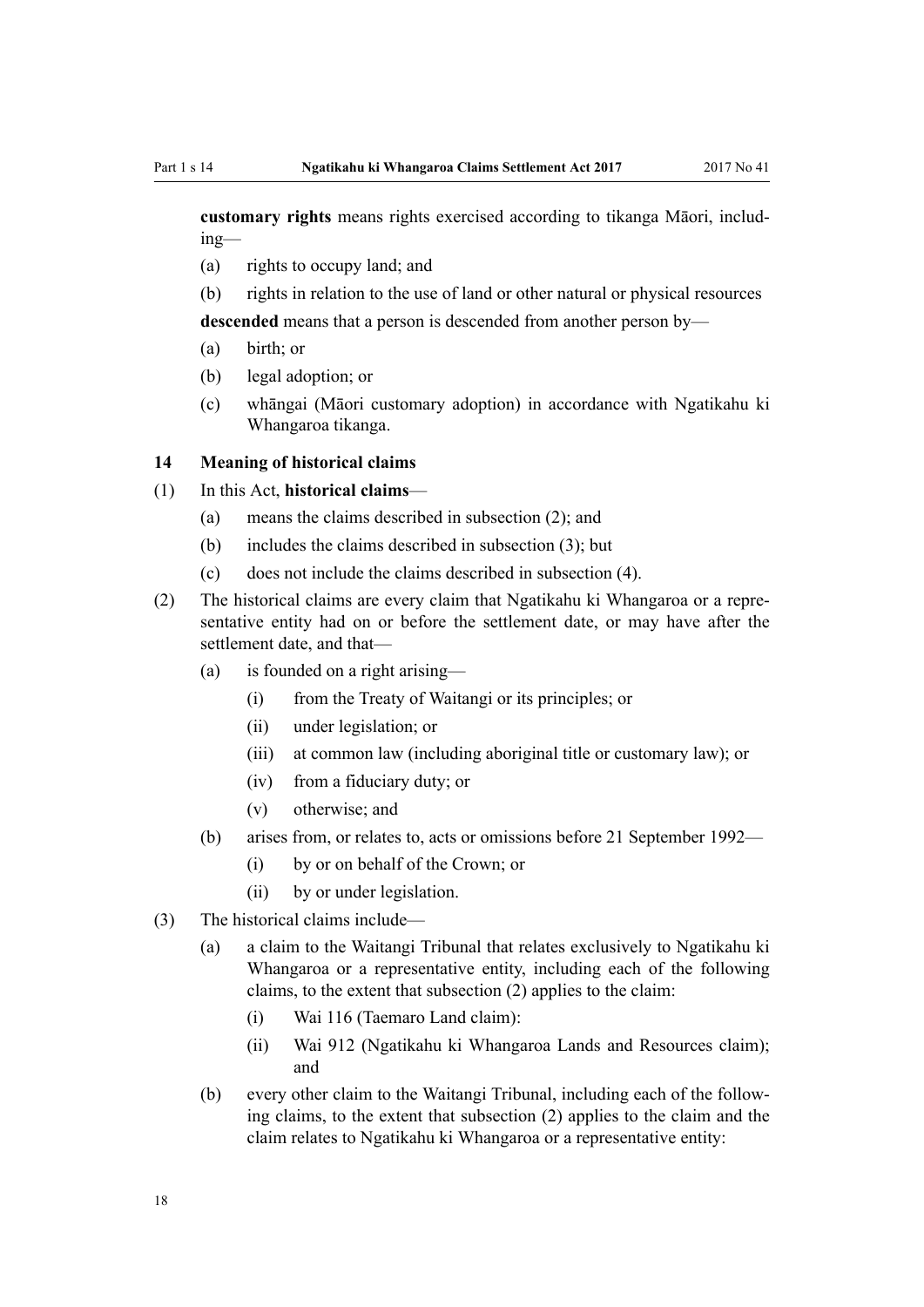- (i) Wai 45 (Muriwhenua Lands claim):
- (ii) Wai 58 (Whangaroa Lands and Fisheries claim):
- (iii) Wai 230 (Matauri and Putataua Bays claim):
- (iv) Wai 258 (Whangaroa Lands claim):
- (v) Wai 262 (Indigenous Flora and Fauna and Cultural Intellectual Property claim):
- (vi) Wai 1144 (Constitution Act 1986 claim):
- (vii) Wai 1487 (Florence Bishop and Don Bishop (Ngāitupango, Ngāti Ruamahoe, Ngāti Kura, Ngati Kahu ki Whangaroa) claim):
- (viii) Wai 1661 (Ngāti Rua (Wood, Smith, and Wood) claim):
- (ix) Wai 1666 (Ngāti Hine, Ngāti Kawau, Ngāti Kawhiti, and Ngā Uri o Te Pona (Taniwha) claim):
- (x) Wai 1684 (Puru, Torckler, and Katene Whanau claim):
- (xi) Wai 1832 (Hapu o Te Rohe Potae o Whangaroa (Kingi) claim):
- (xii) Wai 1845 (Allen, Pawa, Travers, and Undin Whanau claim):
- (xiii) Wai 1846 (Ngāti Ruamahoe and Ngati Kahu ki Whangaroa (Sailor Morgan) claim):
- (xiv) Wai 1848 (Ngāti Miro and Ngāti Kura (Paki Whanau) claim):
- (xv) Wai 1849 (Ngāti Kura and Ngati Kahu ki Whangaroa (Wiremu Samuels) claim):
- (xvi) Wai 1850 (Ngāti Kura and Ngati Kahu ki Whangaroa (Hera Epiha) claim):
- (xvii) Wai 1851 (Ngāti Miro, Ngāti Kura, and Ngati Kahu ki Whangaroa (John Terewi) claim):
- (xviii) Wai 1852 (Ngāti Kura and Ngati Kahu ki Whangaroa (Epiha Whanau) claim):
- (xix) Wai 1853 (Ngāti Miro, Ngāti Kura, and Ngati Kahu ki Whangaroa (Wiremu Hone Paki) claim):
- (xx) Wai 1854 (Ngāti Miro, Ngāti Kura, and Ngati Kahu ki Whangaroa (Tamaiparea) claim):
- (xxi) Wai 1855 (Ngāti Miro, Ngāti Kura, and Ngati Kahu ki Whangaroa (Dawn Davies) claim):
- (xxii) Wai 2004 (Ngāti Kura, Ngati Kahu ki Whangaroa, and Whakarara Tribal Committee (Tamaiparea) Lands claim):
- (xxiii) Wai 2023 (Te Pahi Islands (Thorne) claim):
- (xxiv) Wai 2115 (Ngati Kahu ki Whangaroa Natural Resources (Paki) claim):
- (xxv) Wai 2149 (Ngā Uri o Te Pona Waahi Tapu (Taniwha) claim):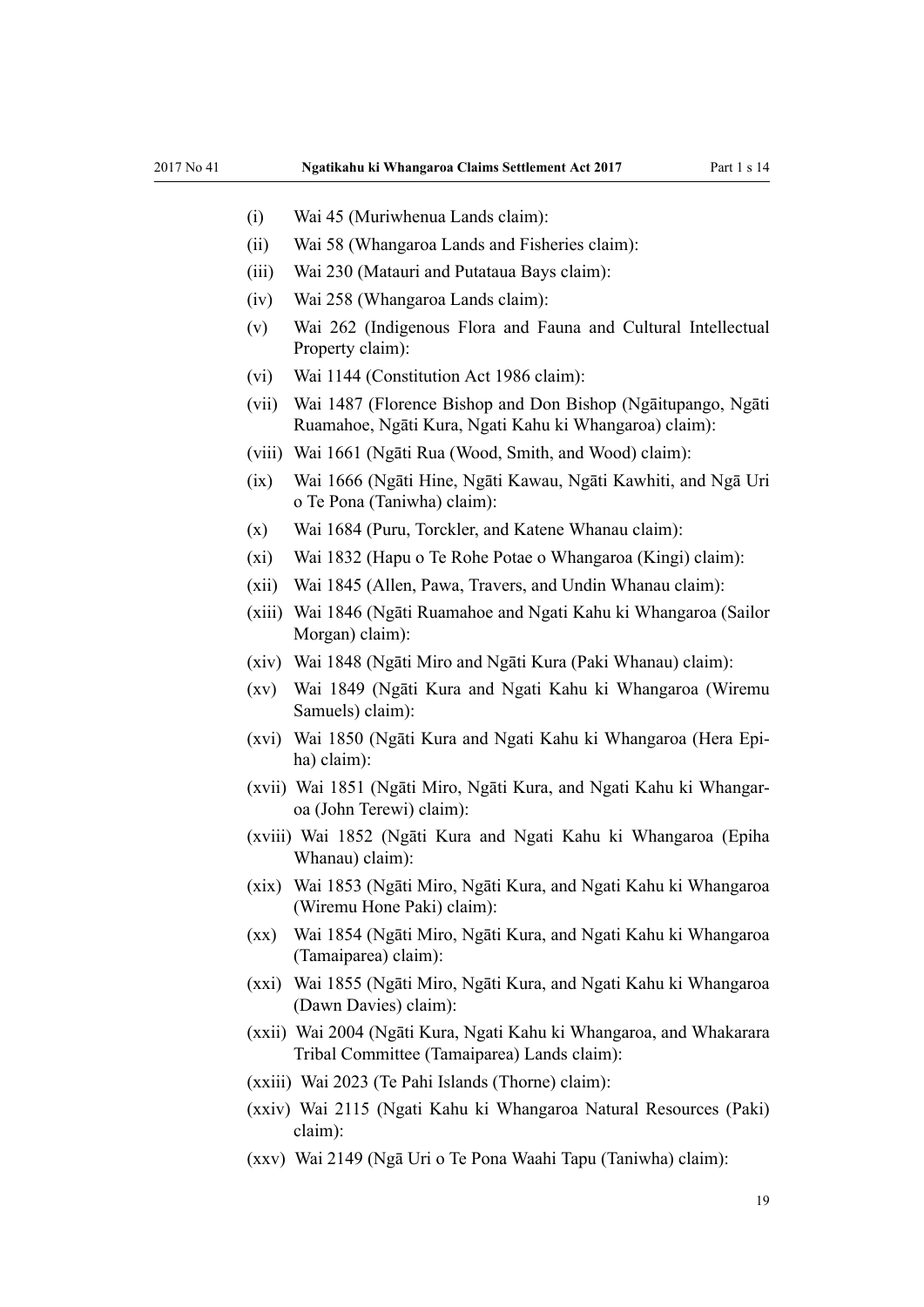- (xxvi) Wai 2151 (Ngāti Kahu Lands and Other Issues (Stewart) claim):
- (xxvii) Wai 2170 (Ngati Kahu ki Whangaroa and Ngāpuhi Lands (Pine) claim).
- (4) However, the historical claims do not include—
	- (a) a claim that a member of Ngatikahu ki Whangaroa, or a whānau, hapū, or group referred to in section  $13(1)(c)$ , had or may have that is founded on a right arising by virtue of being descended from an ancestor who is not an ancestor of Ngatikahu ki Whangaroa; or
	- (b) a claim that a representative entity had or may have that is based on a claim referred to in paragraph (a).
- (5) A claim may be a historical claim whether or not the claim has arisen or been considered, researched, registered, notified, or made on or before the settlement date.

#### *Historical claims settled and jurisdiction of courts, etc, removed*

#### **15 Settlement of historical claims final**

- (1) The historical claims are settled.
- (2) The settlement of the historical claims is final, and, on and from the settlement date, the Crown is released and discharged from all obligations and liabilities in respect of those claims.
- (3) Subsections (1) and (2) do not limit the deed of settlement.
- (4) Despite any other enactment or rule of law, on and from the settlement date, no court, tribunal, or other judicial body has jurisdiction (including the jurisdiction to inquire or further inquire, or to make a finding or recommendation) in respect of—
	- (a) the historical claims; or
	- (b) the deed of settlement; or
	- (c) this Act; or
	- (d) the redress provided under the deed of settlement or this Act.
- (5) Subsection (4) does not exclude the jurisdiction of a court, tribunal, or other judicial body in respect of the interpretation or implementation of the deed of settlement or this Act.
- (6) Despite subsection (4) and the provisions of the Treaty of Waitangi Act 1975, the Waitangi Tribunal may complete and release reports on those historical claims of Ngatikahu ki Whangaroa that are heard in the Wai 1040 Te Paparahi o Te Raki inquiry.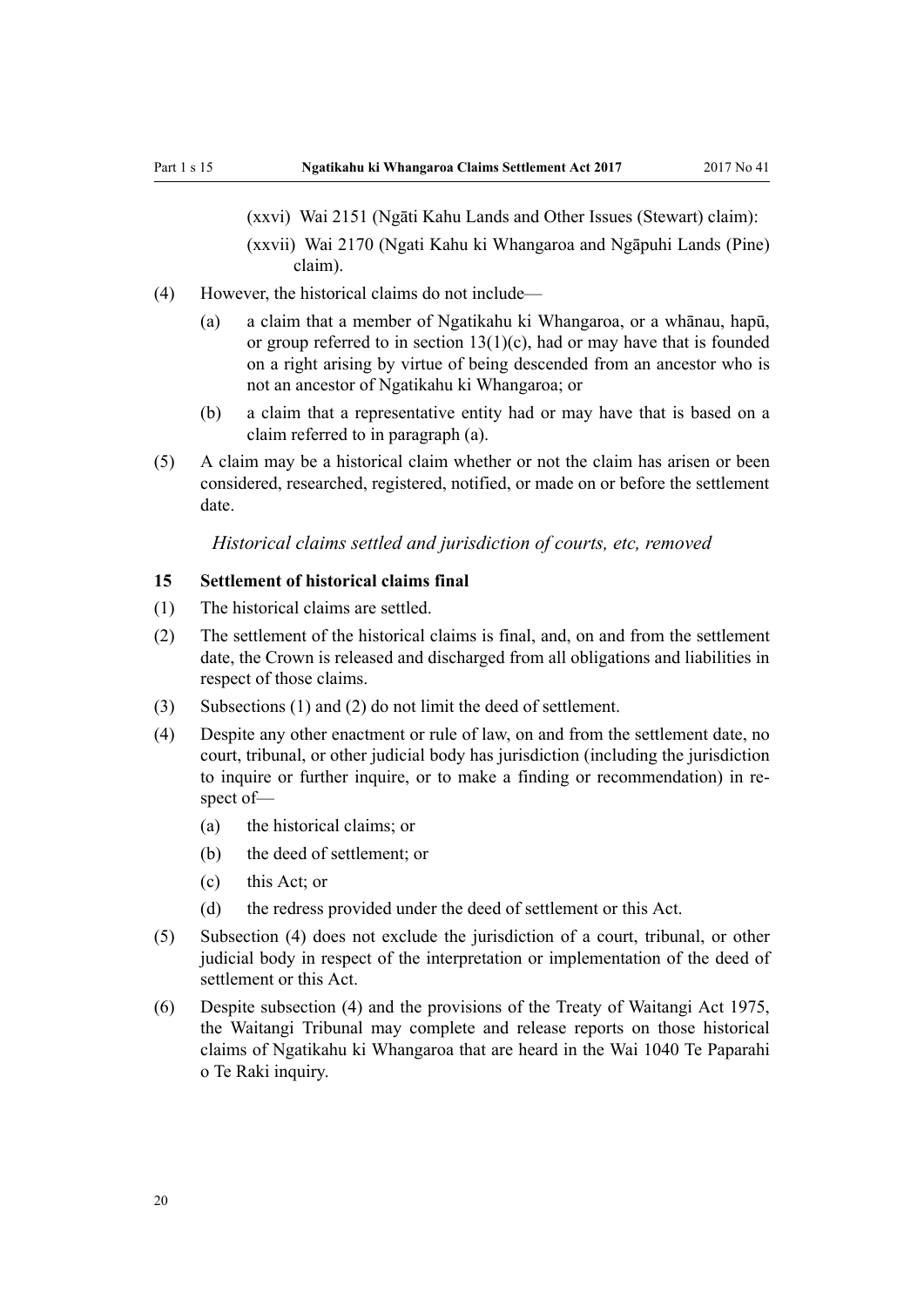#### *Amendment to Treaty of Waitangi Act 1975*

#### **16 Amendment to Treaty of Waitangi Act 1975**

- (1) This section amends the Treaty of Waitangi Act 1975.
- (2) In Schedule 3, insert in its appropriate alphabetical order "Ngatikahu ki Whangaroa Claims Settlement Act 2017, section 15(4) to (6)".

#### *Resumptive memorials no longer to apply*

#### **17 Certain enactments do not apply**

- (1) The enactments listed in subsection (2) do not apply—
	- (a) to a cultural redress property; or
	- (b) for the benefit of Ngatikahu ki Whangaroa or a representative entity.
- (2) The enactments are—
	- (a) Part 3 of the Crown Forest Assets Act 1989:
	- (b) sections 211 to 213 of the Education Act 1989:
	- (c) Part 3 of the New Zealand Railways Corporation Restructuring Act  $1990$
	- (d) sections 27A to 27C of the State-Owned Enterprises Act 1986:
	- (e) sections 8A to 8HJ of the Treaty of Waitangi Act 1975.

#### **18 Resumptive memorials to be cancelled**

- (1) The chief executive of LINZ must issue to the Registrar-General 1 or more certificates that specify the legal description of, and identify the computer register for, each allotment that—
	- (a) is all or part of a cultural redress property; and
	- (b) is subject to a resumptive memorial recorded under an enactment listed in section 17(2).
- (2) The chief executive of LINZ must issue a certificate as soon as is reasonably practicable after the settlement date.
- (3) Each certificate must state that it is issued under this section.
- (4) As soon as is reasonably practicable after receiving a certificate, the Registrar-General must—
	- (a) register the certificate against each computer register identified in the certificate; and
	- (b) cancel each memorial recorded under an enactment listed in section 17(2) on a computer register identified in the certificate, but only in respect of each allotment described in the certificate.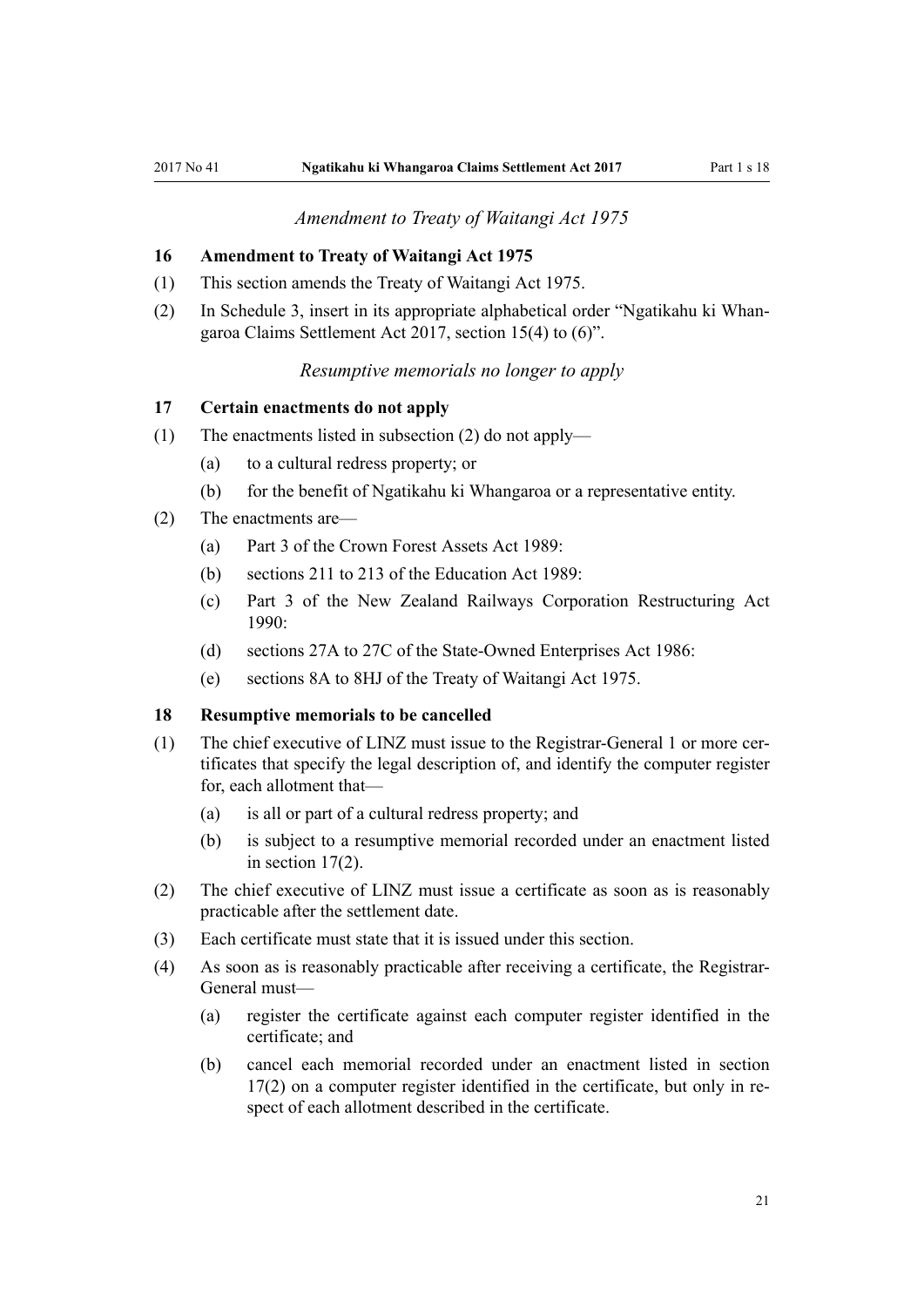#### *Miscellaneous matters*

#### **19 Rule against perpetuities does not apply**

- (1) The rule against perpetuities and the provisions of the Perpetuities Act 1964—
	- (a) do not prescribe or restrict the period during which—
		- (i) the Kahukuraariki Trust may exist in law; or
		- (ii) the trustees may hold or deal with property or income derived from property; and
	- (b) do not apply to a document entered into to give effect to the deed of settlement if the application of that rule or the provisions of that Act would otherwise make the document, or a right conferred by the document, invalid or ineffective.
- (2) However, if the Kahukuraariki Trust is, or becomes, a charitable trust, the application (if any) of the rule against perpetuities or of any provision of the Perpetuities Act 1964 to that trust must be determined under the general law.

#### **20 Access to deed of settlement**

The chief executive of the Ministry of Justice must make copies of the deed of settlement available—

- (a) for inspection free of charge, and for purchase at a reasonable price, at the head office of the Ministry of Justice in Wellington between 9 am and 5 pm on any working day; and
- (b) free of charge on an Internet site maintained by or on behalf of the Ministry of Justice.

# **Part 2**

# **Cultural redress**

#### Subpart 1—Protocols

#### **21 Interpretation**

In this subpart,—

#### **protocol**—

- (a) means each of the following protocols issued under section  $22(1)(a)$ :
	- (i) the conservation protocol:
	- (ii) the taonga tūturu protocol; and
- (b) includes any amendments made under section  $22(1)(b)$

#### **responsible Minister** means,—

(a) for the conservation protocol, the Minister of Conservation: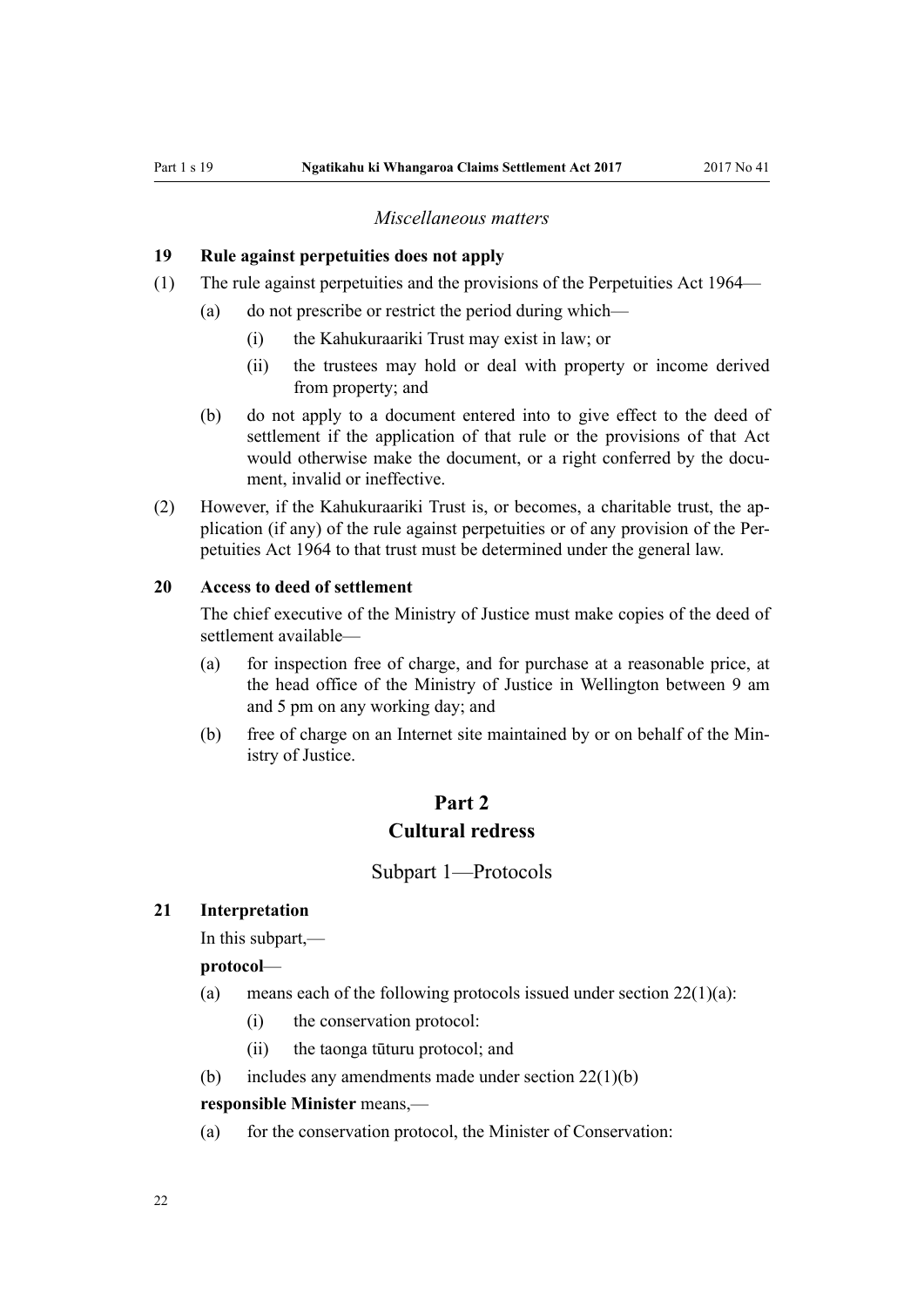- (b) for the taonga tūturu protocol, the Minister for Arts, Culture and Heritage:
- (c) for either of those protocols, any other Minister of the Crown authorised by the Prime Minister to exercise powers and perform functions and duties in relation to the protocol.

#### *General provisions applying to protocols*

#### **22 Issuing, amending, and cancelling protocols**

- (1) Each responsible Minister—
	- (a) must issue a protocol to the trustees on the terms set out in part 4 of the documents schedule; and
	- (b) may amend or cancel that protocol.
- (2) The responsible Minister may amend or cancel a protocol at the initiative of—
	- (a) the trustees; or
	- (b) the responsible Minister.
- (3) The responsible Minister may amend or cancel a protocol only after consulting, and having particular regard to the views of, the trustees.

#### **23 Protocols subject to rights, functions, and duties**

Protocols do not restrict—

- (a) the ability of the Crown to exercise its powers and perform its functions and duties in accordance with the law and Government policy, for example, the ability—
	- (i) to introduce legislation and change Government policy; and
	- (ii) to interact with or consult a person the Crown considers appropriate, including any iwi, hapū, marae, whānau, or other representative of tangata whenua; or
- (b) the responsibilities of a responsible Minister or a department of State; or
- (c) the legal rights of Ngatikahu ki Whangaroa or a representative entity.

#### **24 Enforcement of protocols**

- (1) The Crown must comply with a protocol while it is in force.
- (2) If the Crown fails to comply with a protocol without good cause, the trustees may enforce the protocol, subject to the Crown Proceedings Act 1950.
- (3) Despite subsection (2), damages or other forms of monetary compensation are not available as a remedy for a failure by the Crown to comply with a protocol.
- (4) To avoid doubt,—
	- (a) subsections (1) and (2) do not apply to guidelines developed for the implementation of a protocol; and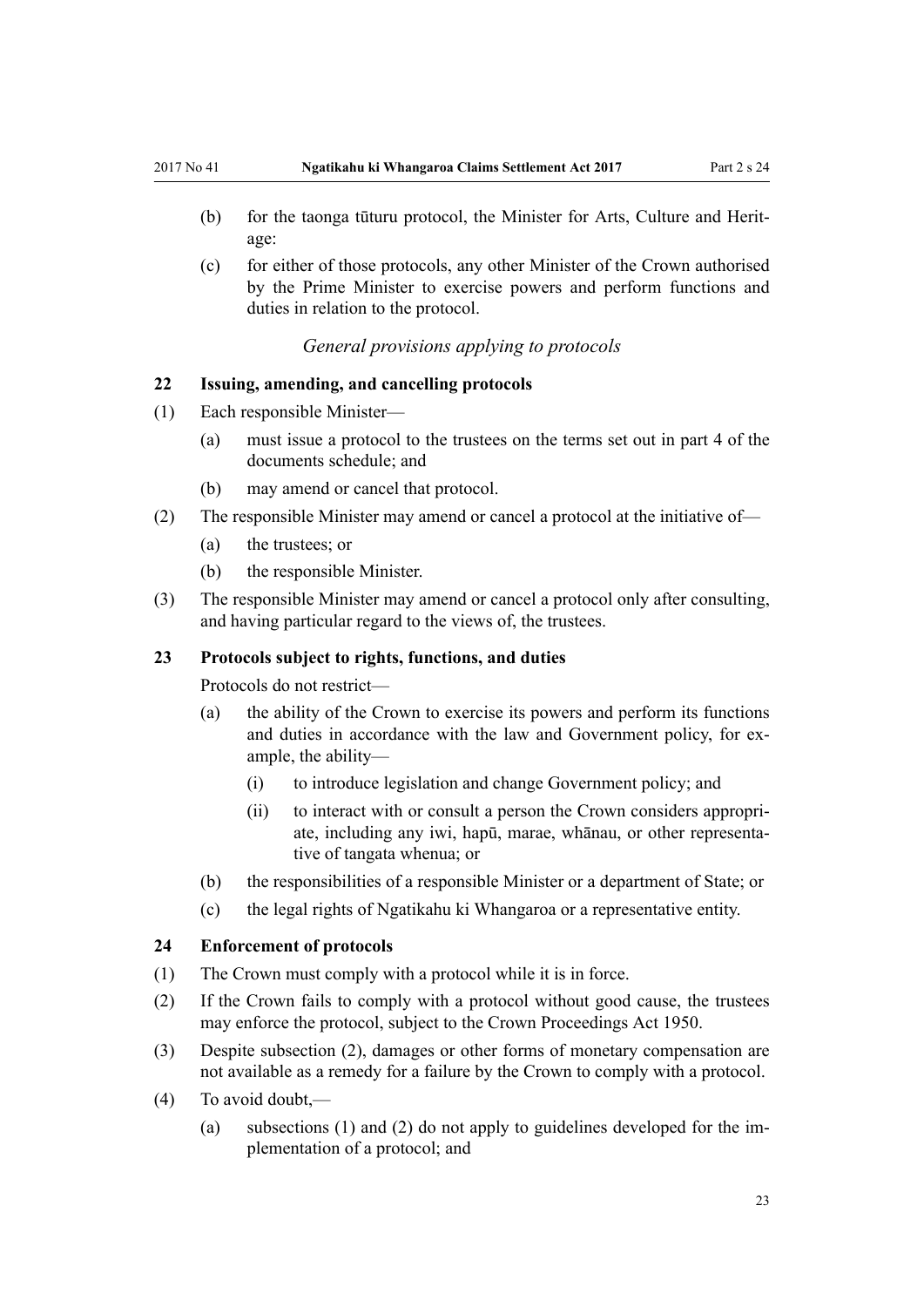(b) subsection (3) does not affect the ability of a court to award costs incurred by the trustees in enforcing the protocol under subsection (2).

#### *Conservation*

#### **25 Conservation protocol**

- (1) The Director-General must note a summary of the terms of the conservation protocol in any conservation management strategy, conservation management plan, freshwater fisheries management plan, or national park management plan that affects the conservation protocol area.
- (2) The noting of the summary is—
	- (a) for the purpose of public notice only; and
	- (b) not an amendment to a strategy or plan for the purposes of section 17I of the Conservation Act 1987 or section 46 of the National Parks Act 1980.
- (3) The conservation protocol does not have the effect of granting, creating, or providing evidence of—
	- (a) rights relating to the common marine and coastal area; or
	- (b) an estate or interest in land held, managed, or administered under the conservation legislation; or
	- (c) an interest in, or rights relating to, flora or fauna managed or administered under the conservation legislation.
- (4) In this section,—

**common marine and coastal area** has the meaning given in section 9(1) of the Marine and Coastal Area (Takutai Moana) Act 2011

**conservation protocol area** means the area shown on the map attached to the conservation protocol.

#### *Taonga tūturu*

#### **26 Taonga tūturu protocol**

- (1) The taonga tūturu protocol does not have the effect of granting, creating, or providing evidence of an estate or interest in, or rights relating to, taonga tūturu.
- (2) In this section, **taonga tūturu**
	- (a) has the meaning given in section 2(1) of the Protected Objects Act 1975; and
	- (b) includes ngā taonga tūturu, as defined in section 2(1) of that Act.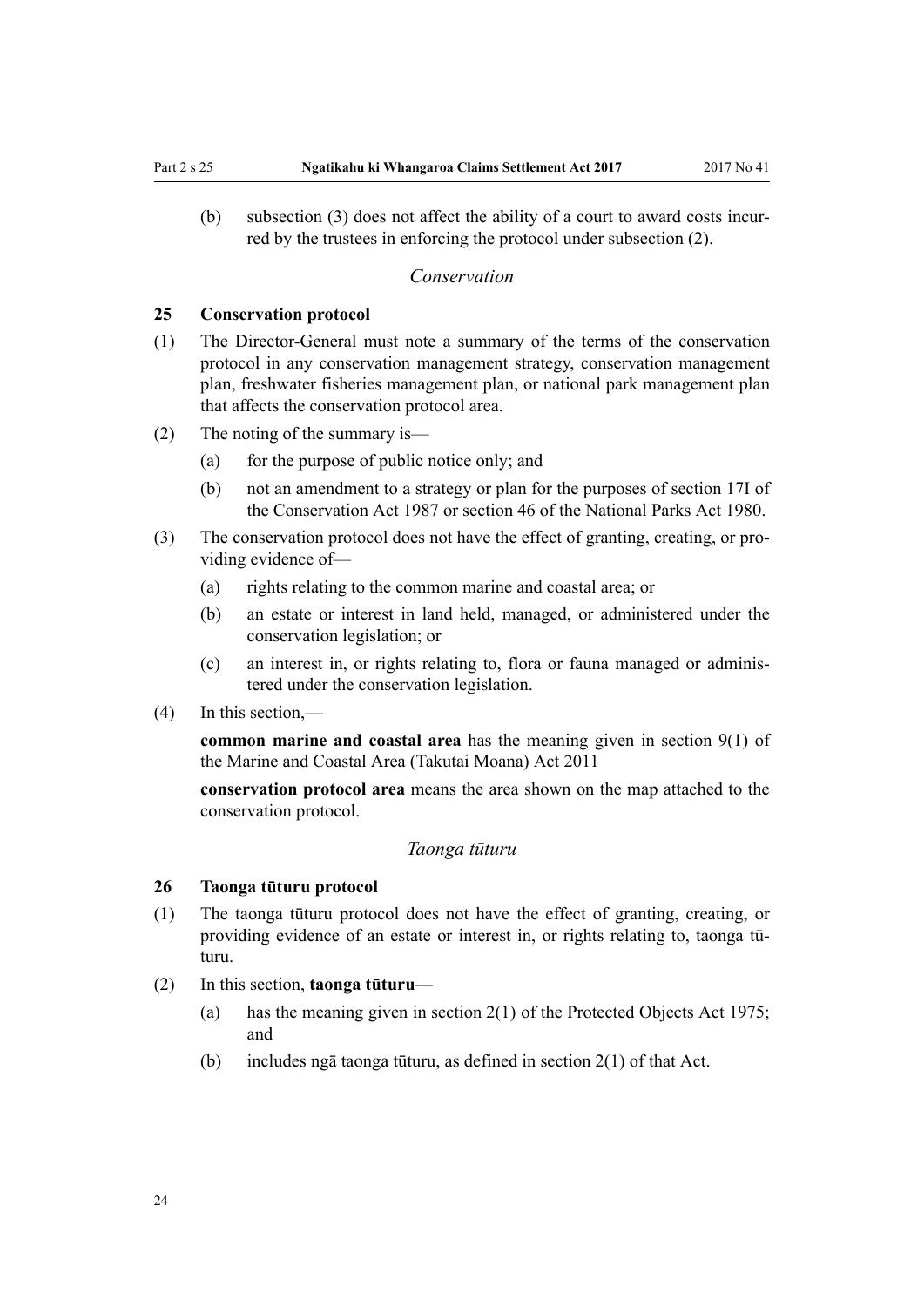#### Subpart 2—Statutory acknowledgement and deed of recognition

#### **27 Interpretation**

In this subpart,—

**relevant consent authority**, for a statutory area, means a consent authority of a region or district that contains, or is adjacent to, the statutory area

**statement of association**, for a statutory area, means the statement—

- (a) made by Ngatikahu ki Whangaroa of their particular cultural, historical, spiritual, and traditional association with the statutory area; and
- (b) set out in part 2 of the documents schedule

**statutory acknowledgement** means the acknowledgement made by the Crown in section 28 in respect of the statutory areas, on the terms set out in this subpart

**statutory area** means an area described in Schedule 1, the general location of which is indicated on the deed plan for that area

#### **statutory plan**—

- (a) means a district plan, regional coastal plan, regional plan, regional policy statement, or proposed policy statement as defined in section 43AA of the Resource Management Act 1991; and
- (b) includes a proposed plan, as defined in section 43AAC of that Act.

#### *Statutory acknowledgement*

#### **28 Statutory acknowledgement by the Crown**

The Crown acknowledges the statements of association for the statutory areas.

#### **29 Purposes of statutory acknowledgement**

The only purposes of the statutory acknowledgement are—

- (a) to require relevant consent authorities, the Environment Court, and Heritage New Zealand Pouhere Taonga to have regard to the statutory acknowledgement, in accordance with sections 30 to 32; and
- (b) to require relevant consent authorities to record the statutory acknowledgement on statutory plans that relate to the statutory areas and to provide summaries of resource consent applications or copies of notices of applications to the trustees, in accordance with sections 33 and 34; and
- (c) to enable the trustees and any member of Ngatikahu ki Whangaroa to cite the statutory acknowledgement as evidence of the association of Ngatikahu ki Whangaroa with a statutory area, in accordance with section 35.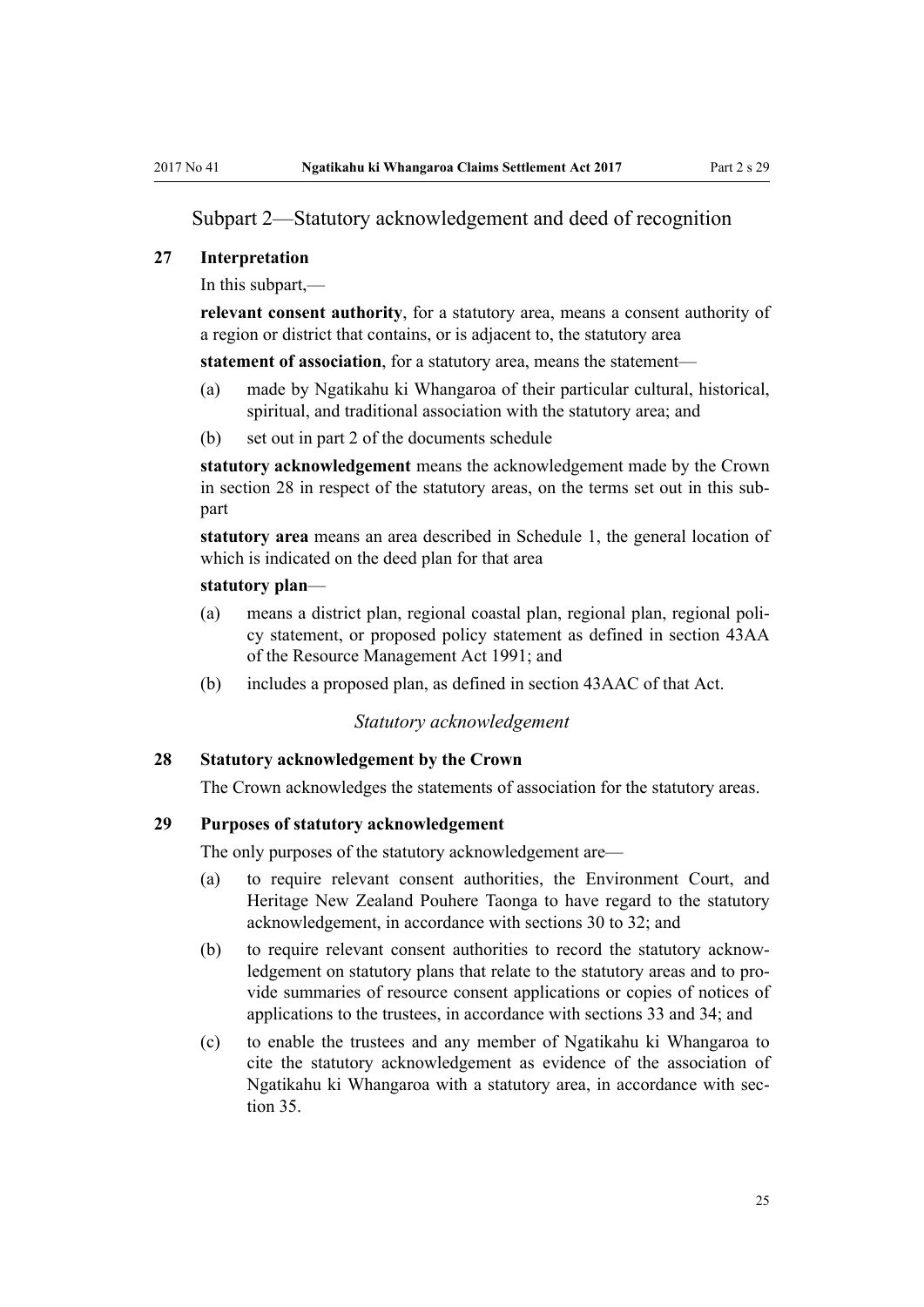#### **30 Relevant consent authorities to have regard to statutory acknowledgement**

- (1) This section applies in relation to an application for a resource consent for an activity within, adjacent to, or directly affecting a statutory area.
- (2) On and from the effective date, a relevant consent authority must have regard to the statutory acknowledgement relating to the statutory area in deciding, under section 95E of the Resource Management Act 1991, whether the trustees are affected persons in relation to the activity.
- (3) Subsection (2) does not limit the obligations of a relevant consent authority under the Resource Management Act 1991.

#### **31 Environment Court to have regard to statutory acknowledgement**

- (1) This section applies to proceedings in the Environment Court in relation to an application for a resource consent for an activity within, adjacent to, or directly affecting a statutory area.
- (2) On and from the effective date, the Environment Court must have regard to the statutory acknowledgement relating to the statutory area in deciding, under section 274 of the Resource Management Act 1991, whether the trustees are persons with an interest in the proceedings greater than that of the general public.
- (3) Subsection (2) does not limit the obligations of the Environment Court under the Resource Management Act 1991.

#### **32 Heritage New Zealand Pouhere Taonga and Environment Court to have regard to statutory acknowledgement**

- (1) This section applies to an application made under section 44, 56, or 61 of the Heritage New Zealand Pouhere Taonga Act 2014 for an authority to undertake an activity that will or may modify or destroy an archaeological site within a statutory area.
- (2) On and from the effective date, Heritage New Zealand Pouhere Taonga must have regard to the statutory acknowledgement relating to the statutory area in exercising its powers under section 48, 56, or 62 of the Heritage New Zealand Pouhere Taonga Act 2014 in relation to the application.
- (3) On and from the effective date, the Environment Court must have regard to the statutory acknowledgement relating to the statutory area—
	- (a) in determining whether the trustees are persons directly affected by the decision; and
	- (b) in determining, under section 59(1) or 64(1) of the Heritage New Zealand Pouhere Taonga Act 2014, an appeal against a decision of Heritage New Zealand Pouhere Taonga in relation to the application.
- (4) In this section, **archaeological site** has the meaning given in section 6 of the Heritage New Zealand Pouhere Taonga Act 2014.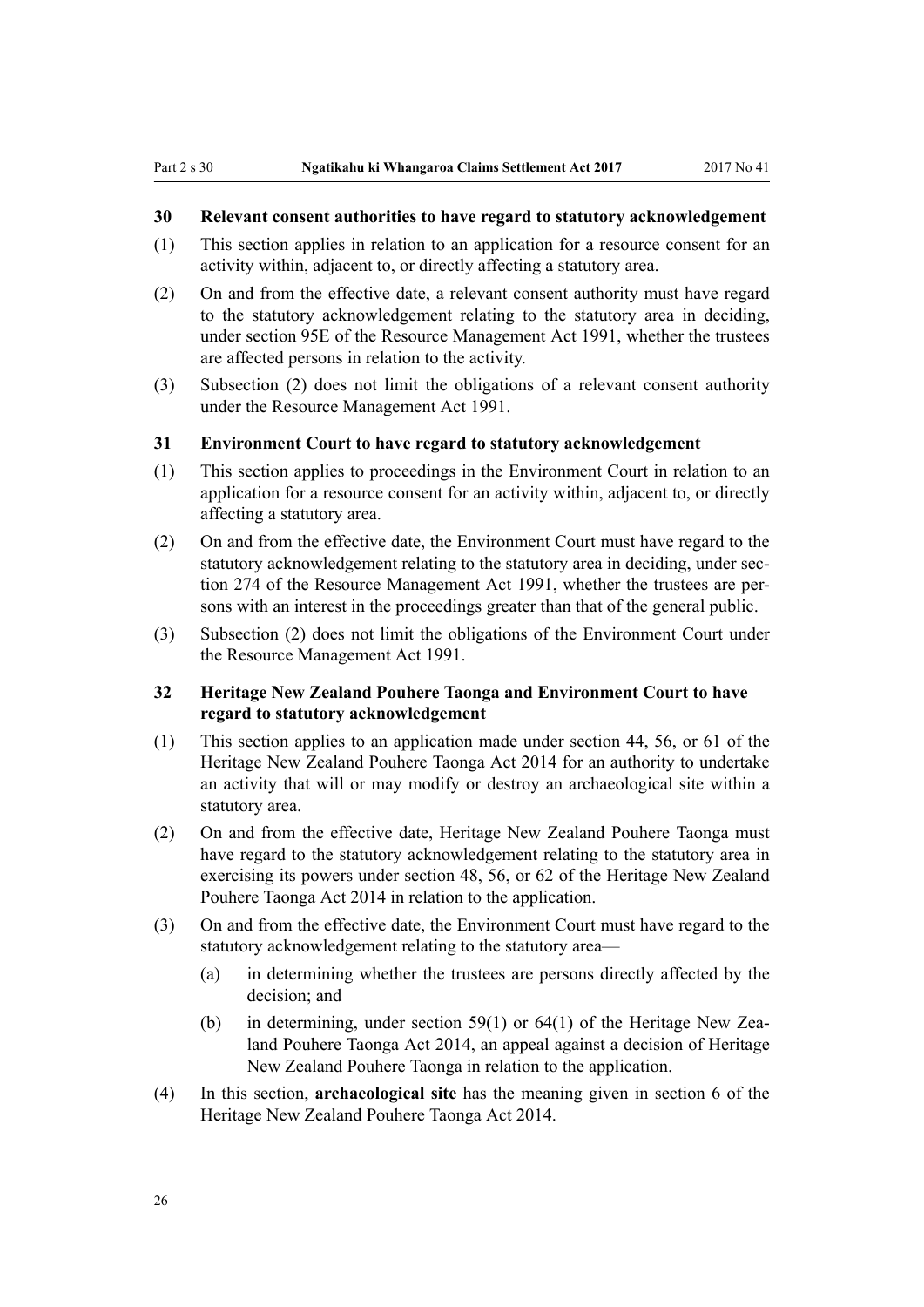#### **33 Recording statutory acknowledgement on statutory plans**

- (1) On and from the effective date, each relevant consent authority must attach information recording the statutory acknowledgement to all statutory plans that wholly or partly cover a statutory area.
- (2) The information attached to a statutory plan must include—
	- (a) a copy of sections 28 to 32, 34, and 35; and
	- (b) descriptions of the statutory areas wholly or partly covered by the plan; and
	- (c) the statement of association for each statutory area.
- (3) The attachment of information to a statutory plan under this section is for the purpose of public information only and, unless adopted by the relevant consent authority as part of the statutory plan, the information is not—
	- (a) part of the statutory plan; or
	- (b) subject to the provisions of Schedule 1 of the Resource Management Act 1991.

#### **34 Provision of summary or notice to trustees**

- (1) Each relevant consent authority must, for a period of 20 years on and from the effective date, provide the following to the trustees for each resource consent application for an activity within, adjacent to, or directly affecting a statutory area:
	- (a) if the application is received by the consent authority, a summary of the application; or
	- (b) if notice of the application is served on the consent authority under section 145(10) of the Resource Management Act 1991, a copy of the notice.
- (2) A summary provided under subsection (1)(a) must be the same as would be given to an affected person by limited notification under section 95B of the Resource Management Act 1991 or as may be agreed between the trustees and the relevant consent authority.
- (3) The summary must be provided—
	- (a) as soon as is reasonably practicable after the relevant consent authority receives the application; but
	- (b) before the relevant consent authority decides under section 95 of the Resource Management Act 1991 whether to notify the application.
- (4) A copy of a notice must be provided under subsection (1)(b) not later than 10 working days after the day on which the consent authority receives the notice.
- (5) The trustees may, by written notice to a relevant consent authority,—
	- (a) waive the right to be provided with a summary or copy of a notice under this section; and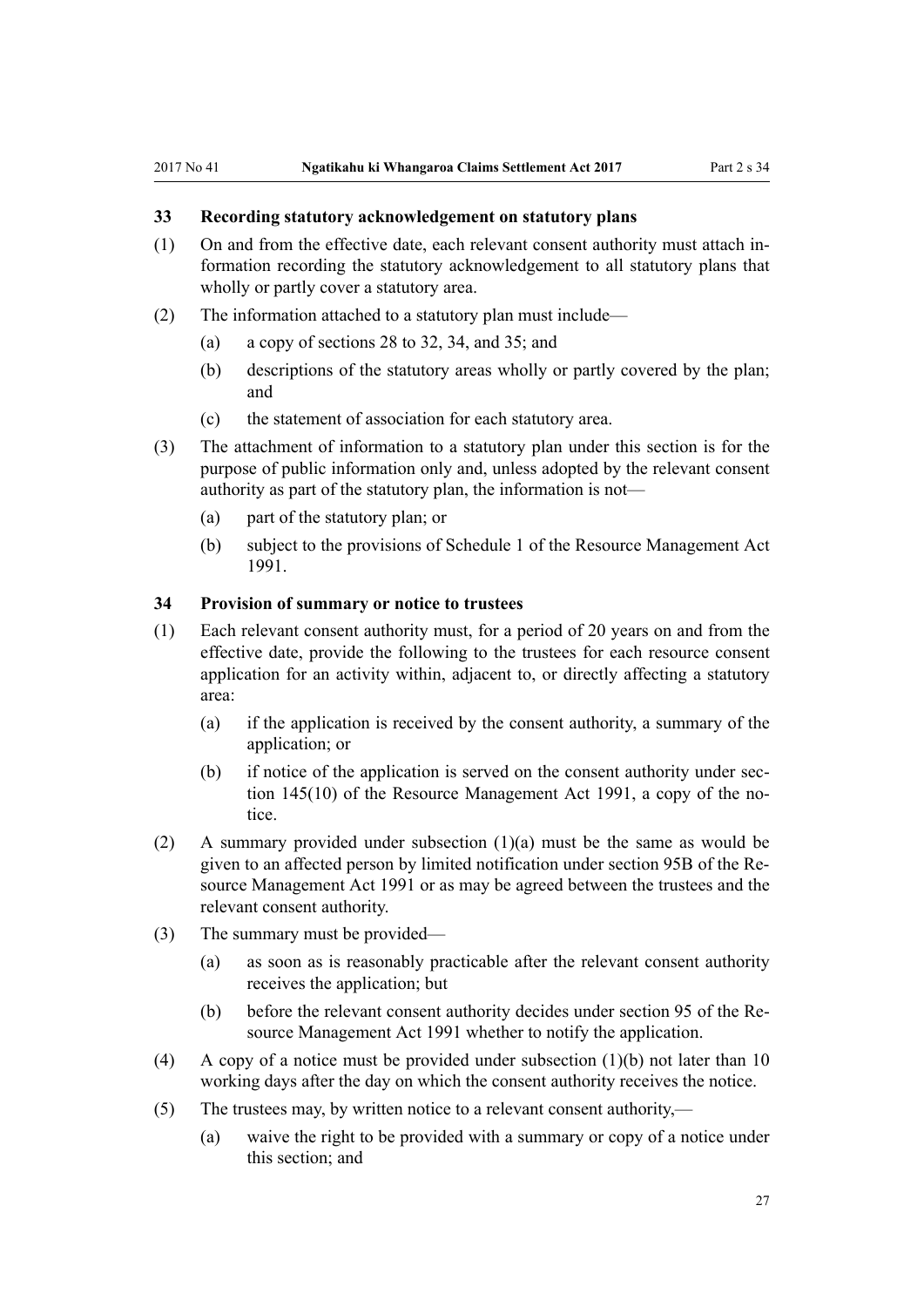- (b) state the scope of that waiver and the period it applies for.
- (6) This section does not affect the obligation of a relevant consent authority to de $cide$  —
	- (a) under section 95 of the Resource Management Act 1991, whether to notify an application:
	- (b) under section 95E of that Act, whether the trustees are affected persons in relation to an activity.

#### **35 Use of statutory acknowledgement**

- (1) The trustees and any member of Ngatikahu ki Whangaroa may, as evidence of the association of Ngatikahu ki Whangaroa with a statutory area, cite the statutory acknowledgement that relates to that area in submissions concerning activities within, adjacent to, or directly affecting the statutory area that are made to or before—
	- (a) the relevant consent authorities; or
	- (b) the Environment Court; or
	- (c) Heritage New Zealand Pouhere Taonga; or
	- (d) the Environmental Protection Authority or a board of inquiry under Part 6AA of the Resource Management Act 1991.
- (2) The content of a statement of association is not, by virtue of the statutory acknowledgement, binding as fact on—
	- (a) the bodies referred to in subsection (1); or
	- (b) parties to proceedings before those bodies; or
	- (c) any other person who is entitled to participate in those proceedings.
- (3) However, the bodies and persons specified in subsection (2) may take the statutory acknowledgement into account.
- (4) To avoid doubt,—
	- (a) neither the trustees nor members of Ngatikahu ki Whangaroa are precluded from stating that Ngatikahu ki Whangaroa has an association with a statutory area that is not described in the statutory acknowledgement; and
	- (b) the content and existence of the statutory acknowledgement do not limit any statement made.

#### *Deed of recognition*

#### **36 Issuing and amending deed of recognition**

(1) This section applies in respect of the statutory area listed in Part 2 of Schedule 1.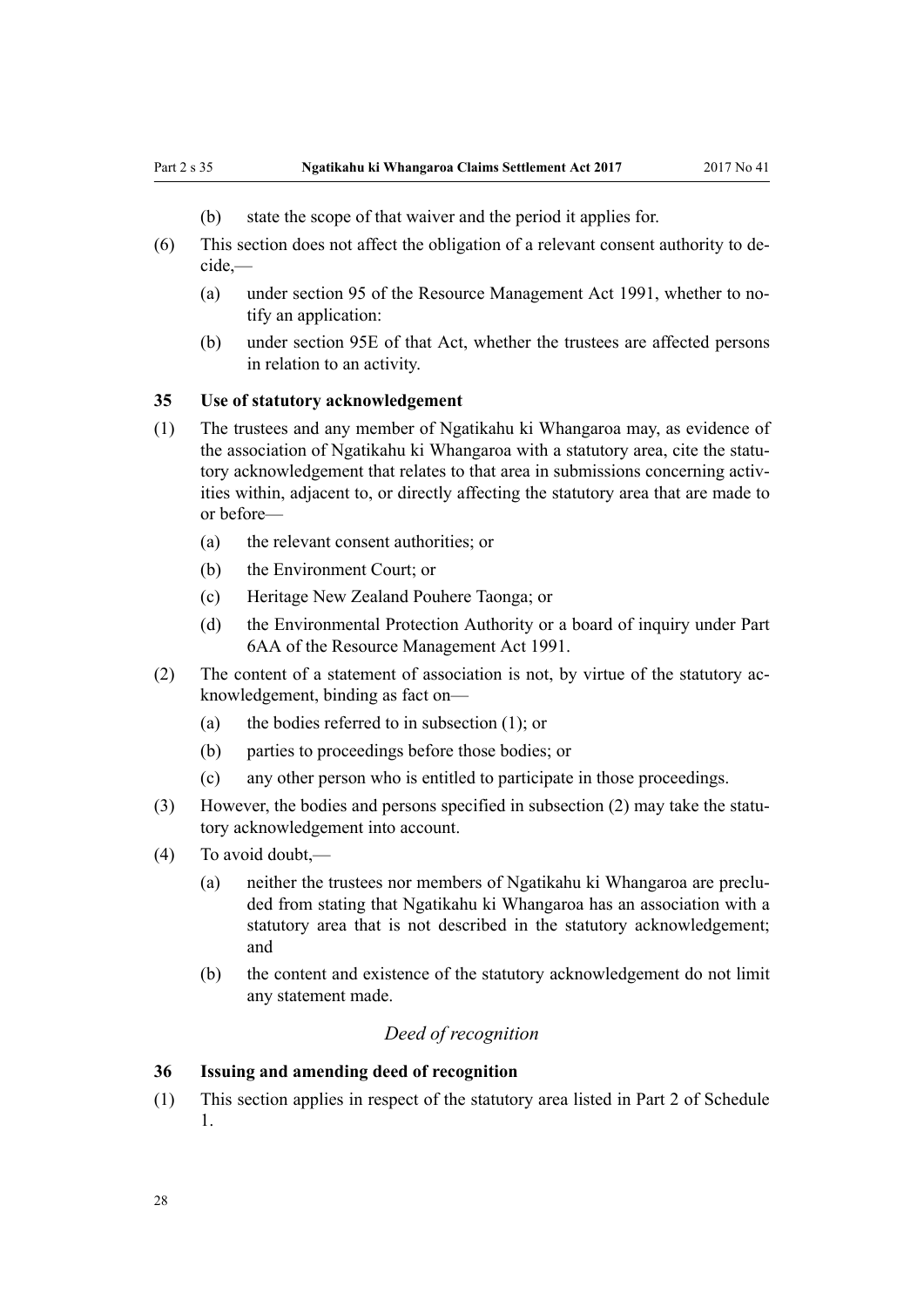- (2) The Minister of Conservation and the Director-General must issue a deed of recognition in the form set out in part 3 of the documents schedule for the statutory area.
- (3) The Minister of Conservation and the Director-General may amend the deed, but only with the written consent of the trustees.

*General provisions relating to statutory acknowledgement and deed of recognition*

#### **37 Application of statutory acknowledgement to river or stream**

If any part of the statutory acknowledgement applies to a river or stream, including a tributary, that part of the acknowledgement—

- (a) applies only to—
	- (i) the continuously or intermittently flowing body of fresh water, including a modified watercourse, that comprises the river or stream; and
	- (ii) the bed of the river or stream, which is the land that the waters of the river or stream cover at their fullest flow without flowing over the banks of the river or stream; but
- (b) does not apply to—
	- (i) a part of the bed of the river or stream that is not owned by the Crown; or
	- (ii) an artificial watercourse.

#### **38 Exercise of powers and performance of functions and duties**

- (1) The statutory acknowledgement and the deed of recognition do not affect, and must not be taken into account by, a person exercising a power or performing a function or duty under an enactment or a bylaw.
- (2) A person, in considering a matter or making a decision or recommendation under an enactment or a bylaw, must not give greater or lesser weight to the association of Ngatikahu ki Whangaroa with a statutory area than that person would give if there were no statutory acknowledgement or deed of recognition for the statutory area.
- (3) Subsection (2) does not limit subsection (1).
- (4) This section is subject to—
	- (a) the other provisions of this subpart; and
	- (b) any obligation imposed on the Minister of Conservation or the Director-General by the deed of recognition.

#### **39 Rights not affected**

(1) The statutory acknowledgement and the deed of recognition—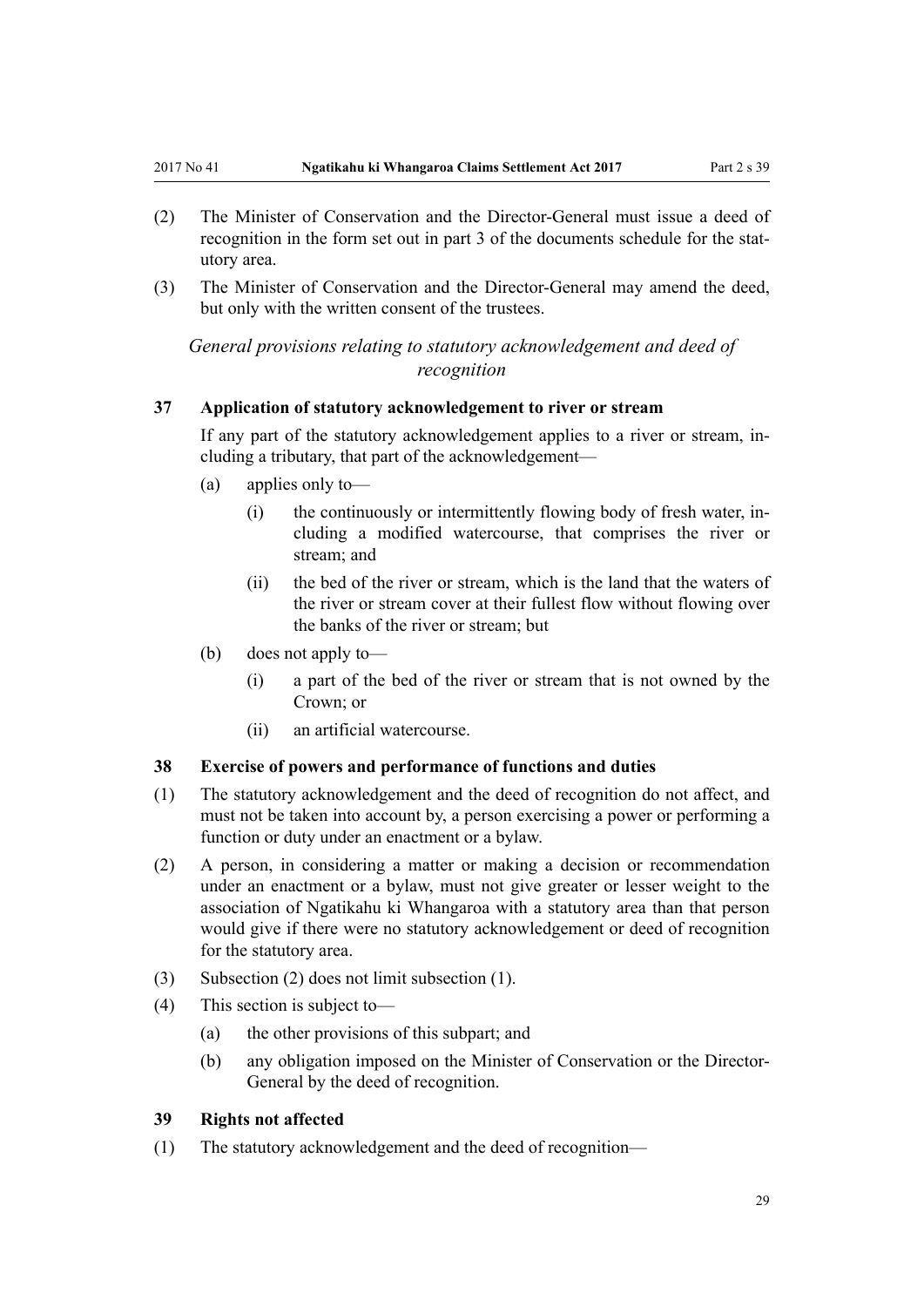- (a) do not affect the lawful rights or interests of a person who is not a party to the deed of settlement; and
- (b) do not have the effect of granting, creating, or providing evidence of an estate or interest in, or rights relating to, a statutory area.
- (2) This section is subject to the other provisions of this subpart.

*Consequential amendment to Resource Management Act 1991*

#### **40 Amendment to Resource Management Act 1991**

- (1) This section amends the Resource Management Act 1991.
- (2) In Schedule 11, insert in its appropriate alphabetical order "Ngatikahu ki Whangaroa Claims Settlement Act 2017".

#### Subpart 3—Overlay classification

#### **41 Interpretation**

In this subpart,—

**Conservation Board** means a board established under section 6L of the Conservation Act 1987

**New Zealand Conservation Authority** means the Authority established by section 6A of the Conservation Act 1987

#### **overlay area**—

- (a) means the area that is declared under section 42(1) to be subject to the overlay classification; but
- (b) does not include an area that is declared under section 53(1) to be no longer subject to the overlay classification

**overlay classification** means the application of this subpart to the overlay area

#### **protection principles**—

- (a) means the principles agreed by the trustees and the Minister of Conservation, as set out in part 1 of the documents schedule; and
- (b) includes any principles as they are amended by the written agreement of the trustees and the Minister of Conservation

**specified actions** means the actions set out in part 1 of the documents schedule

**statement of values** means the statement—

- (a) made by Ngatikahu ki Whangaroa of their values relating to their cultural, historical, spiritual, and traditional association with the overlay area; and
- (b) set out in part 1 of the documents schedule.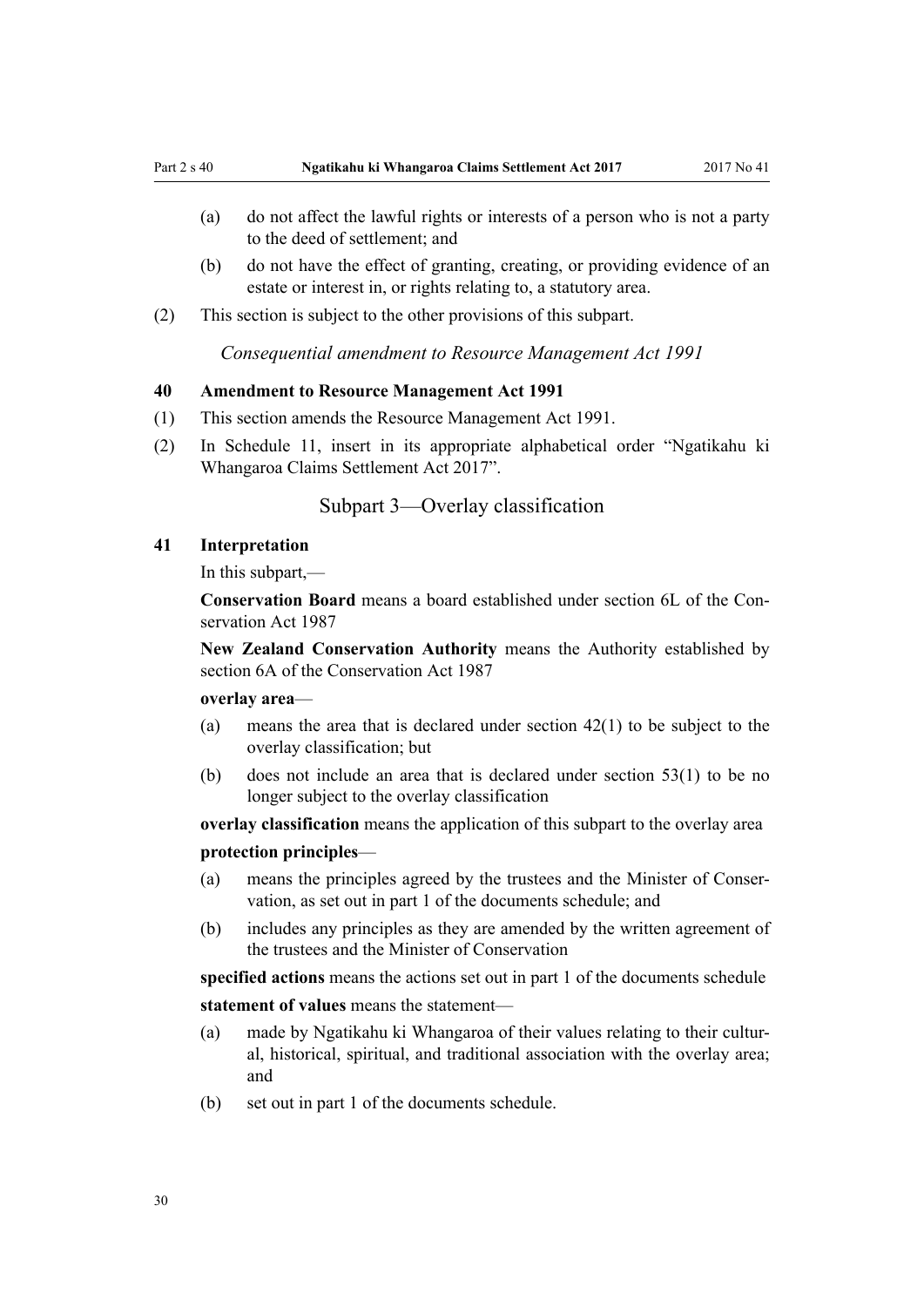#### **42 Declaration of overlay classification and the Crown's acknowledgement**

- (1) The area described in Schedule 2 is declared to be subject to the overlay classification.
- (2) The Crown acknowledges the statements of values for the overlay area.

#### **43 Purposes of overlay classification**

The only purposes of the overlay classification are—

- (a) to require the New Zealand Conservation Authority and relevant Conservation Boards to comply with the obligations in section 45; and
- (b) to enable the taking of action under sections 46 to 51.

#### **44 Effect of protection principles**

The protection principles are intended to prevent the values stated in the statement of values for the overlay area from being harmed or diminished.

#### **45 Obligations on New Zealand Conservation Authority and Conservation Boards**

- (1) When the New Zealand Conservation Authority or a Conservation Board considers a conservation management strategy, conservation management plan, or national park management plan that relates to the overlay area, the Authority or Board must have particular regard to—
	- (a) the statement of values for the area; and
	- (b) the protection principles for the area.
- (2) Before approving a strategy or plan that relates to the overlay area, the New Zealand Conservation Authority or a Conservation Board must—
	- (a) consult the trustees; and
	- (b) have particular regard to the views of the trustees as to the effect of the strategy or plan on—
		- (i) any matters in the implementation of the statement of values for the area; and
		- (ii) any matters in the implementation of the protection principles for the area.
- (3) If the trustees advise the New Zealand Conservation Authority in writing that they have significant concerns about a draft conservation management strategy in relation to the overlay area, the Authority must, before approving the strategy, give the trustees an opportunity to make submissions in relation to those concerns.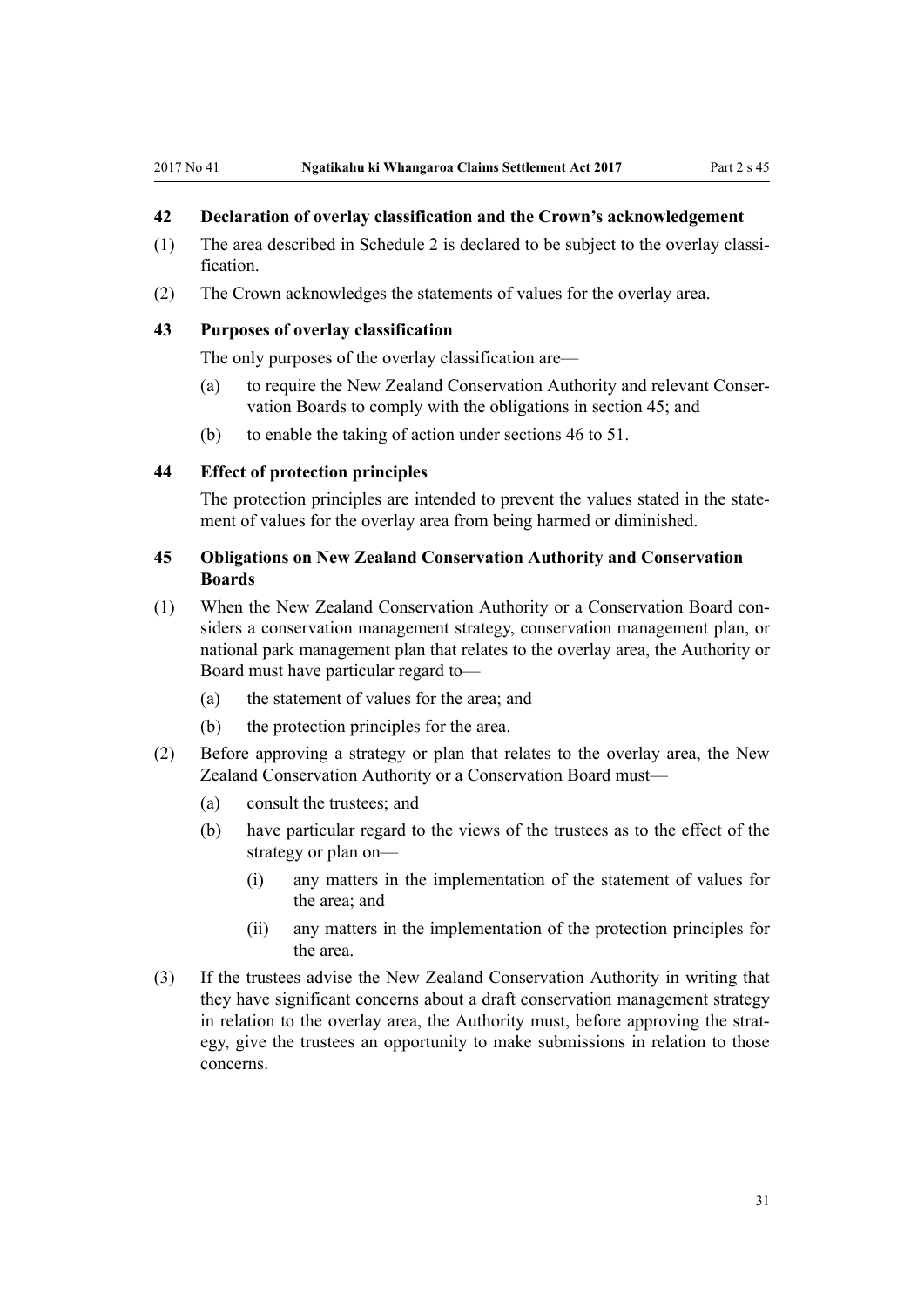#### **46 Noting of overlay classification in strategies and plans**

- (1) The application of the overlay classification to the overlay area must be noted in any conservation management strategy, conservation management plan, or national park management plan affecting the area.
- (2) The noting of the overlay classification is—
	- (a) for the purpose of public notice only; and
	- (b) not an amendment to the strategy or plan for the purposes of section 17I of the Conservation Act 1987 or section 46 of the National Parks Act 1980.

#### **47 Notification in** *Gazette*

- (1) The Minister of Conservation must notify in the *Gazette*, as soon as practicable after the settlement date,—
	- (a) the declaration made by section 42 that the overlay classification applies to the overlay area; and
	- (b) the protection principles for the overlay area.
- (2) An amendment to the protection principles, as agreed by the trustees and the Minister of Conservation, must be notified by the Minister in the *Gazette* as soon as practicable after the amendment has been agreed in writing.
- (3) The Director-General may notify in the *Gazette* any action (including any specified action) taken or intended to be taken under section 48 or 49.

#### **48 Actions by Director-General**

- (1) The Director-General must take action in relation to the protection principles that relate to the overlay area, including the specified actions.
- (2) The Director-General retains complete discretion to determine the method and extent of the action to be taken.
- (3) The Director-General must notify the trustees in writing of any action intended to be taken.

#### **49 Amendment to strategies or plans**

- (1) The Director-General may initiate an amendment to a conservation management strategy, conservation management plan, or national park management plan to incorporate objectives for the protection principles that relate to the overlay area.
- (2) The Director-General must consult relevant Conservation Boards before initiating the amendment.
- (3) The amendment is an amendment for the purposes of section 17I(1) to (3) of the Conservation Act 1987 or section 46(1) to (4) of the National Parks Act 1980.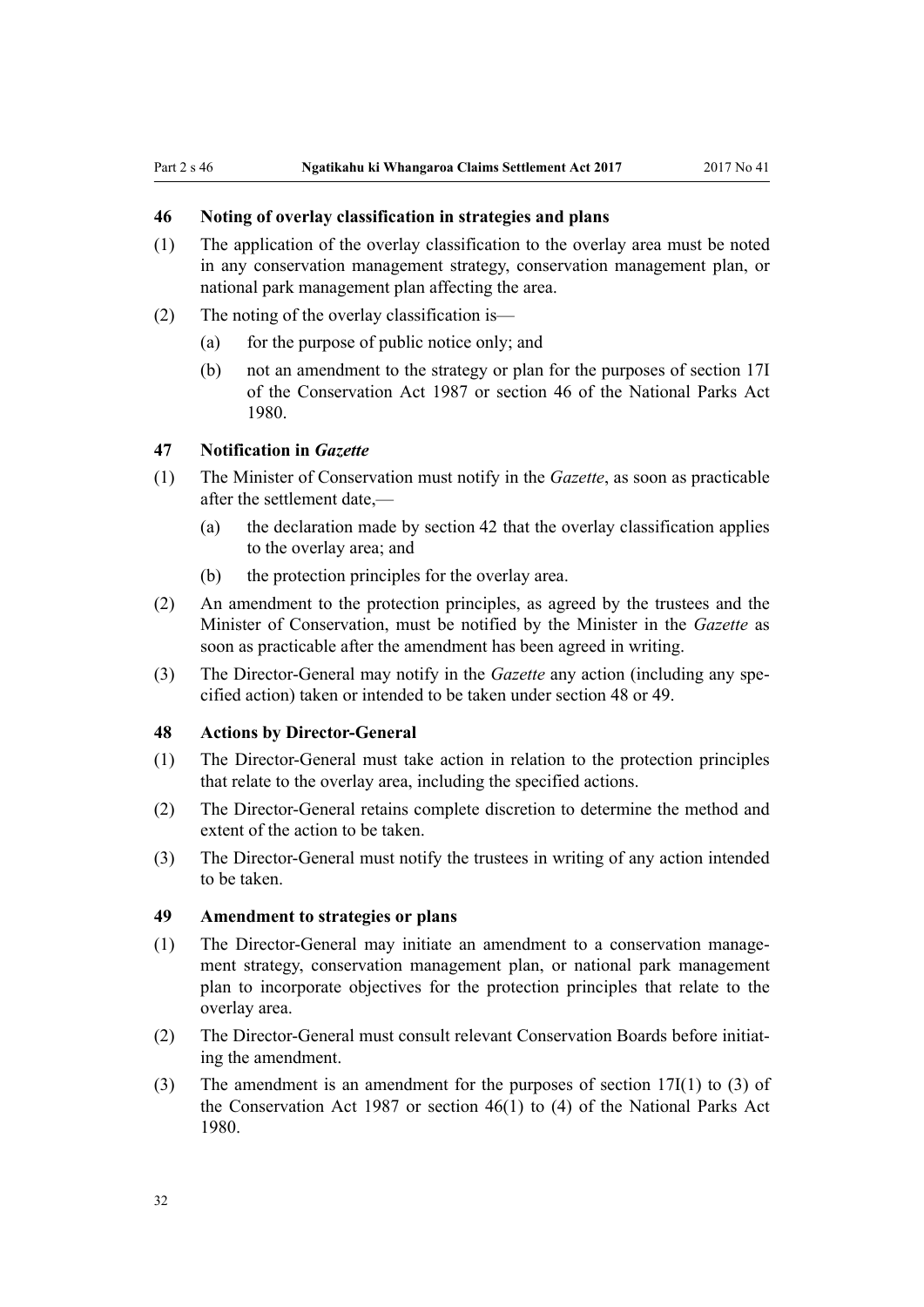#### **50 Regulations**

The Governor-General may, by Order in Council made on the recommendation of the Minister of Conservation, make regulations for 1 or more of the following purposes:

- (a) to provide for the implementation of objectives included in a strategy or plan under section 49(1):
- (b) to regulate or prohibit activities or conduct by members of the public in relation to the overlay area:
- (c) to create offences for breaches of regulations made under paragraph (b):
- (d) to prescribe the following fines for an offence referred to in paragraph (c):
	- (i) a fine not exceeding \$5,000; and
	- (ii) if the offence is a continuing one, an additional amount not exceeding \$500 for every day on which the offence continues.

#### **51 Bylaws**

The Minister of Conservation may make bylaws for 1 or more of the following purposes:

- (a) to provide for the implementation of objectives included in a strategy or plan under section 49(1):
- (b) to regulate or prohibit activities or conduct by members of the public in relation to the overlay area:
- (c) to create offences for breaches of bylaws made under paragraph (b):
- (d) to prescribe the following fines for an offence referred to in paragraph (c):
	- (i) a fine not exceeding \$5,000; and
	- (ii) if the offence is a continuing one, an additional amount not exceeding \$500 for every day on which the offence continues.

#### **52 Effect of overlay classification on overlay area**

- (1) This section applies if, at any time, the overlay classification applies to any land in—
	- (a) a national park under the National Parks Act 1980; or
	- (b) a conservation area under the Conservation Act 1987; or
	- (c) a reserve under the Reserves Act 1977.
- (2) The overlay classification does not affect—
	- (a) the status of the land as a national park, conservation area, or reserve; or
	- (b) the classification or purpose of the reserve.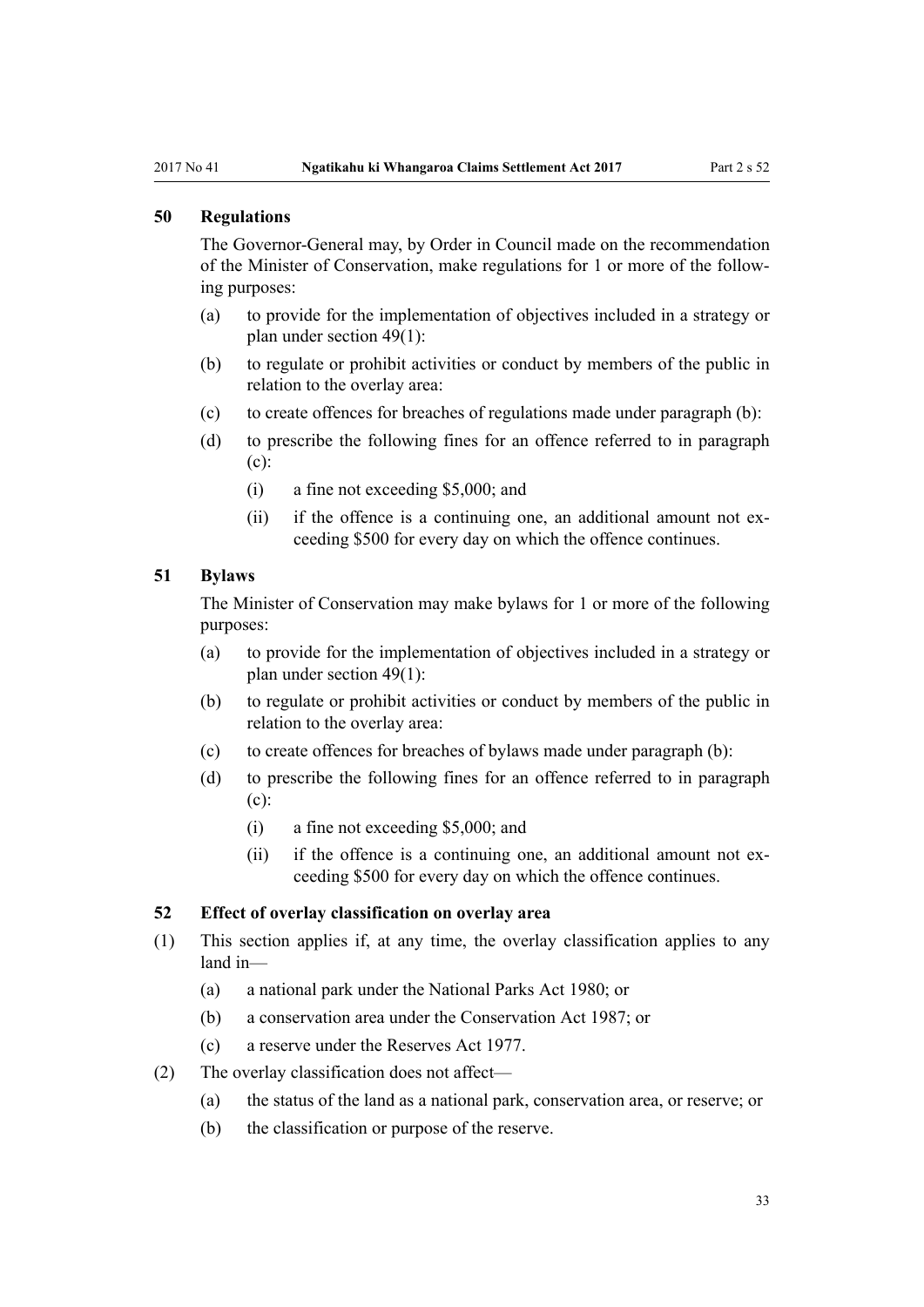#### **53 Termination of overlay classification**

- (1) The Governor-General may, by Order in Council made on the recommendation of the Minister of Conservation, declare that all or part of the overlay area is no longer subject to the overlay classification.
- (2) The Minister of Conservation must not make a recommendation for the purposes of subsection (1) unless—
	- (a) the trustees and the Minister of Conservation have agreed in writing that the overlay classification is no longer appropriate for the relevant area; or
	- (b) the relevant area is to be, or has been, disposed of by the Crown; or
	- (c) the responsibility for managing the relevant area is to be, or has been, transferred to a different Minister of the Crown or the Commissioner of Crown Lands.
- (3) The Crown must take reasonable steps to ensure that the trustees continue to have input into the management of a relevant area if—
	- (a) subsection  $(2)(c)$  applies; or
	- (b) there is a change in the statutory management regime that applies to all or part of the overlay area.

#### **54 Exercise of powers and performance of functions and duties**

- (1) The overlay classification does not affect, and must not be taken into account by, any person exercising a power or performing a function or duty under an enactment or a bylaw.
- (2) A person, in considering a matter or making a decision or recommendation under legislation or a bylaw, must not give greater or lesser weight to the values stated in the statement of values for the overlay area than that person would give if the area were not subject to the overlay classification.
- (3) Subsection (2) does not limit subsection (1).
- (4) This section is subject to the other provisions of this subpart.

#### **55 Rights not affected**

- (1) The overlay classification does not—
	- (a) affect the lawful rights or interests of a person who is not a party to the deed of settlement; or
	- (b) have the effect of granting, creating, or providing evidence of an estate or interest in, or rights relating to, the overlay area.
- (2) This section is subject to the other provisions of this subpart.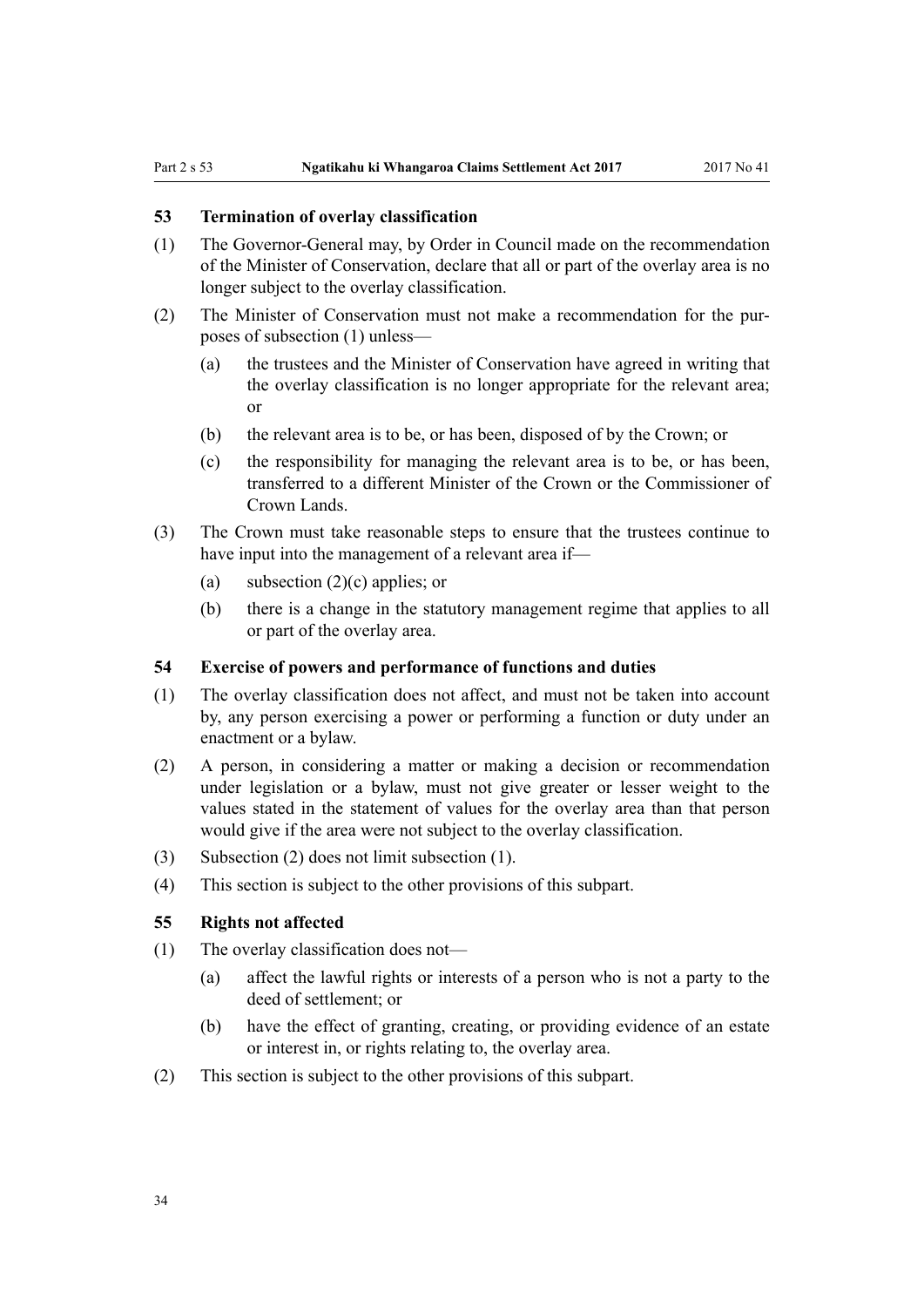#### Subpart 4—Official geographic names

#### **56 Interpretation**

In this subpart,—

**Act** means the New Zealand Geographic Board (Ngā Pou Taunaha o Aotearoa) Act 2008

**Board** has the meaning given in section 4 of the Act

**official geographic name** has the meaning given in section 4 of the Act.

#### **57 Official geographic names**

- (1) A name specified in the second column of the table in clause 5.15 of the deed of settlement is the official geographic name of the feature described in the third and fourth columns of that table.
- (2) Each official geographic name is to be treated as if it were an official geographic name that takes effect on the settlement date by virtue of a determination of the Board made under section 19 of the Act.

#### **58 Publication of official geographic names**

- (1) The Board must, as soon as practicable after the settlement date, give public notice, in accordance with section 21(2) and (3) of the Act, of each official geographic name specified under section 57.
- (2) The notice must state that each official geographic name became an official geographic name on the settlement date.

#### **59 Subsequent alteration of official geographic names**

- (1) In making a determination to alter the official geographic name of a feature named under this subpart, the Board—
	- (a) need not comply with section 16, 17, 18, 19(1), or 20 of the Act; but
	- (b) must have the written consent of the trustees.
- (2) To avoid doubt, the Board must give public notice of a determination made under subsection (1) in accordance with section 21(2) and (3) of the Act.

#### **60 Akatārere Historic Reserve**

- (1) The name of Akatere Historic Reserve is changed to Akatārere Historic Reserve.
- (2) The new name is to be treated as if—
	- (a) it were an official geographic name that takes effect on the settlement date; and
	- (b) it had first been reviewed and concurred with by the Board under subpart 3 of Part 2 of the Act.
- (3) The Board must, as soon as practicable after the settlement date,—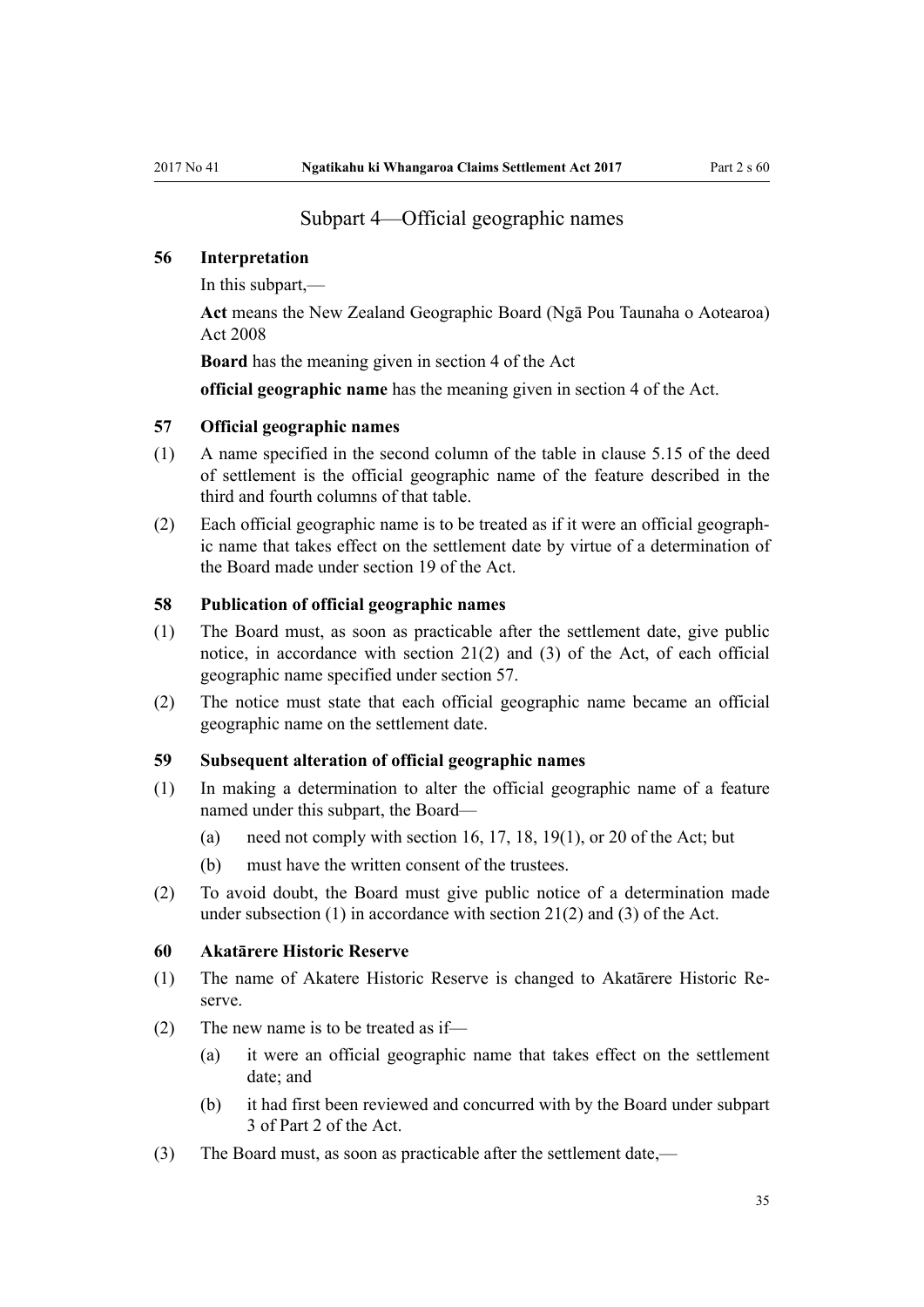- (a) give public notice of the new name in accordance with section  $21(2)$  and (3) of the Act; but
- (b) state in the notice that the new name became an official geographic name on the settlement date.
- (4) The official geographic name of the reserve must not be changed in accordance with subpart 3 of Part 2 of the Act without the written consent of the trustees, and any requirements under that subpart or another enactment for public notice of or consultation about the proposed name do not apply.

Subpart 5—Vesting of cultural redress properties

#### **61 Interpretation**

In this subpart,—

**cultural redress property** means each of the following properties, and each property means the land of that name described in Schedule 3:

*Properties vested in fee simple*

- (a) Clarke Block:
- (b) Kōwhairoa ana koiwi:
- (c) Opakau Urupā:
- (d) Otara ana koiwi:
- (e) Pear Tree Bay property:
- (f) Pukeānginga/Kiwitahi Urupā:
- (g) Stony Creek Station:
- (h) Te Komanga Urupā:
- (i) Temahani Urupā:
- (j) Thomson Block:
- (k) Waipouritaka ana koiwi:

*Properties vested in fee simple to be administered as reserves*

- (l) Kōwhairoa Peninsula property:
- (m) Waihi Bay property:

*Properties vested in fee simple subject to conservation covenants*

- (n) Paekauri:
- (o) Taemaro to Tokamatā

**reserve property** means each of the properties named in paragraphs (l) and (m) of the definition of cultural redress property.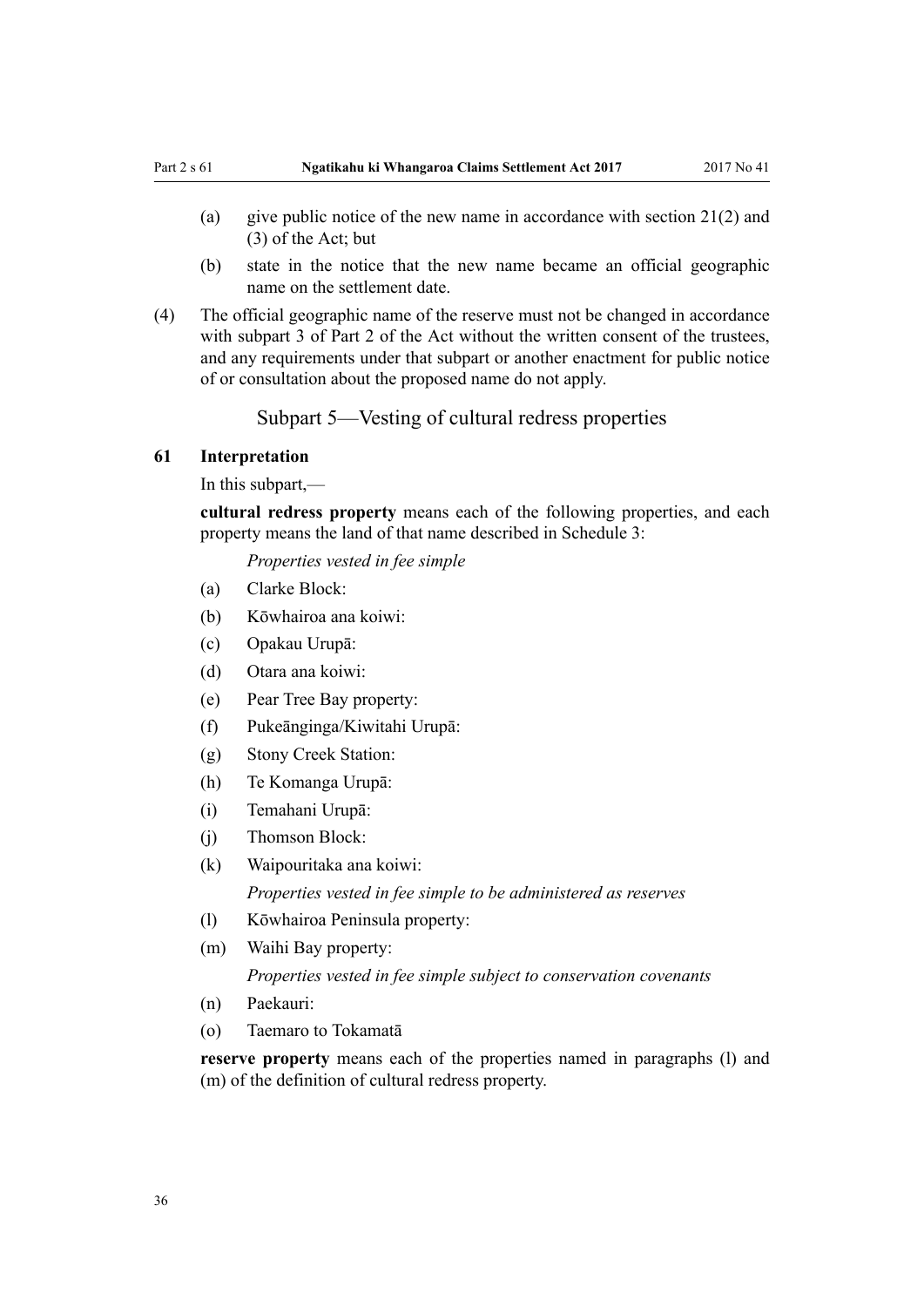#### *Properties vested in fee simple*

#### **62 Clarke Block**

The fee simple estate in Clarke Block vests in the trustees.

#### **63 Kōwhairoa ana koiwi**

- (1) The reservation of Kōwhairoa ana koiwi (being part of Ranfurly Bay Scenic Reserve) as a scenic reserve subject to the Reserves Act 1977 is revoked.
- (2) The fee simple estate in Kōwhairoa ana koiwi vests in the trustees.

#### **64 Opakau Urupā**

The fee simple estate in Opakau Urupā vests in the trustees.

#### **65 Otara ana koiwi**

- (1) The reservation of Otara ana koiwi (being part of Ranfurly Bay Scenic Reserve) as a scenic reserve subject to the Reserves Act 1977 is revoked.
- (2) The fee simple estate in Otara ana koiwi vests in the trustees.

#### **66 Pear Tree Bay property**

- (1) The reservation of Pear Tree Bay property (being part of Ranfurly Bay Scenic Reserve) as a scenic reserve subject to the Reserves Act 1977 is revoked.
- (2) The fee simple estate in Pear Tree Bay property vests in the trustees.

#### **67 Pukeānginga/Kiwitahi Urupā**

The fee simple estate in Pukeānginga/Kiwitahi Urupā vests in the trustees.

#### **68 Stony Creek Station**

- (1) The fee simple estate in Stony Creek Station vests in the trustees.
- (2) The Minister of Conservation must provide the trustees with a registrable easement for a right to convey water on the terms and conditions set out in part 6.4 of the documents schedule.

#### **69 Te Komanga Urupā**

- (1) The reservation of Te Komanga Urupā (being part of Ranfurly Bay Scenic Reserve) as a scenic reserve subject to the Reserves Act 1977 is revoked.
- (2) The fee simple estate in Te Komanga Urupā vests in the trustees.

#### **70 Temahani Urupā**

The fee simple estate in Temahani Urupā vests in the trustees.

#### **71 Thomson Block**

(1) The fee simple estate in Thomson Block vests in the trustees.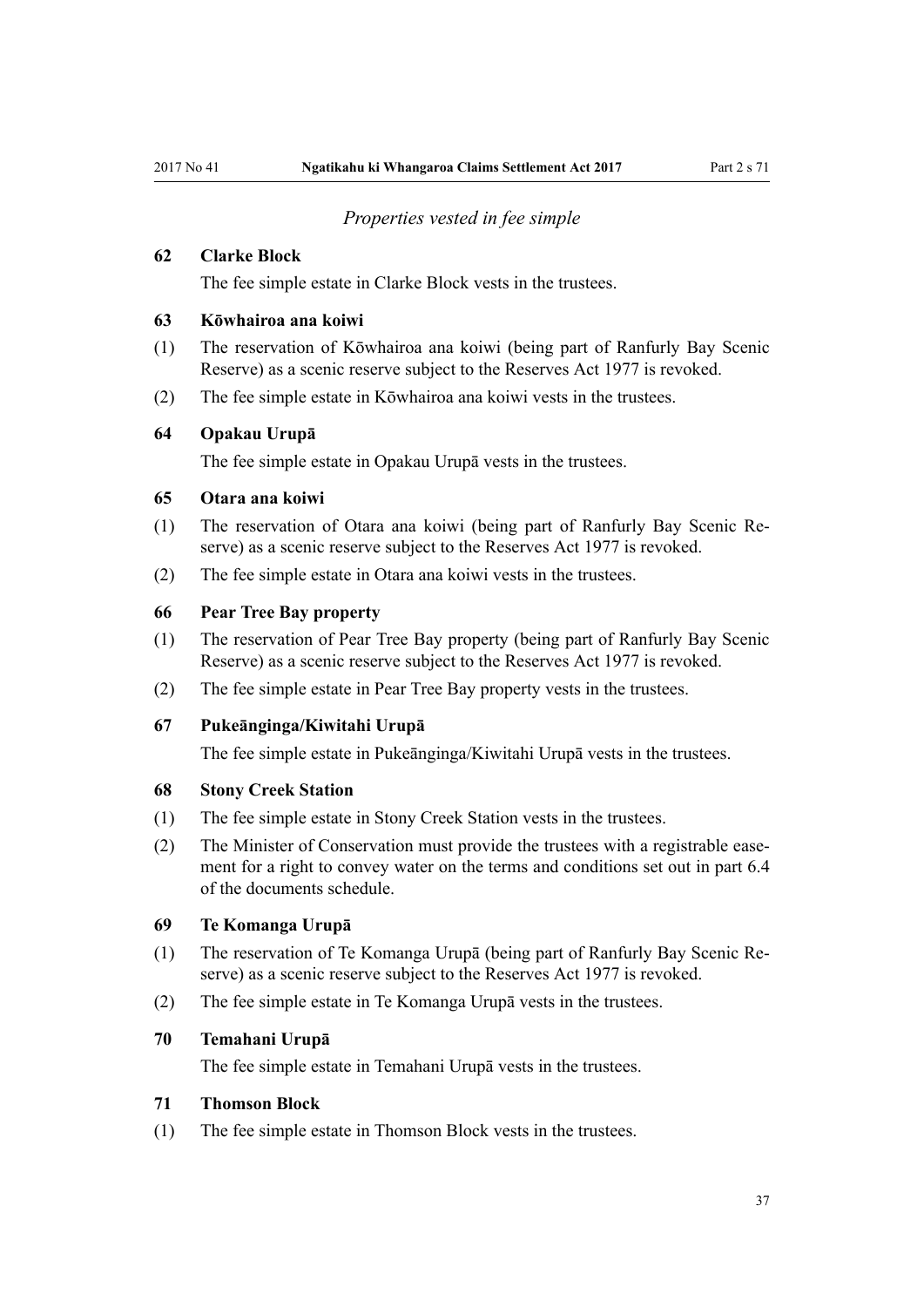(2) Subsection (1) does not take effect until the trustees have provided the Crown with a registrable right of way easement in gross on the terms and conditions set out in part 6.3 of the documents schedule.

#### **72 Waipouritaka ana koiwi**

- (1) The reservation of Waipouritaka ana koiwi (being part of Ranfurly Bay Scenic Reserve) as a scenic reserve subject to the Reserves Act 1977 is revoked.
- (2) The fee simple estate in Waipouritaka ana koiwi vests in the trustees.

*Properties vested in fee simple to be administered as reserves*

#### **73 Kōwhairoa Peninsula property**

- (1) The reservation of the Kōwhairoa Peninsula property (being part of Ranfurly Bay Scenic Reserve) as a scenic reserve subject to the Reserves Act 1977 is revoked.
- (2) The fee simple estate in the Kōwhairoa Peninsula property vests in the trustees.
- (3) The Kōwhairoa Peninsula property is declared a reserve and classified as a historic reserve subject to section 18 of the Reserves Act 1977.
- (4) The reserve is named Kōwhairoa Historic Reserve.

#### **74 Waihi Bay property**

- (1) The reservation of the Waihi Bay property (being part of Ranfurly Bay Scenic Reserve) as a scenic reserve subject to the Reserves Act 1977 is revoked.
- (2) The fee simple estate in the Waihi Bay property vests in the trustees.
- (3) The Waihi Bay property is declared a reserve and classified as a scenic reserve for the purposes specified in section 19(1)(a) of the Reserves Act 1977.
- (4) The reserve is named Waihi Scenic Reserve.

*Properties vested in fee simple subject to conservation covenants*

#### **75 Paekauri**

- (1) Paekauri ceases to be a conservation area under the Conservation Act 1987.
- (2) The fee simple estate in Paekauri vests in the trustees.
- (3) Subsections (1) and (2) do not take effect until the trustees have provided the Crown with—
	- (a) a registrable covenant in relation to Paekauri on the terms and conditions set out in part 6.1 of the documents schedule; and
	- (b) a registrable easement in gross for a right of way and a right to convey telecommunications and computer media in favour of the Minister of Conservation on the terms and conditions set out in part 6.3 of the documents schedule.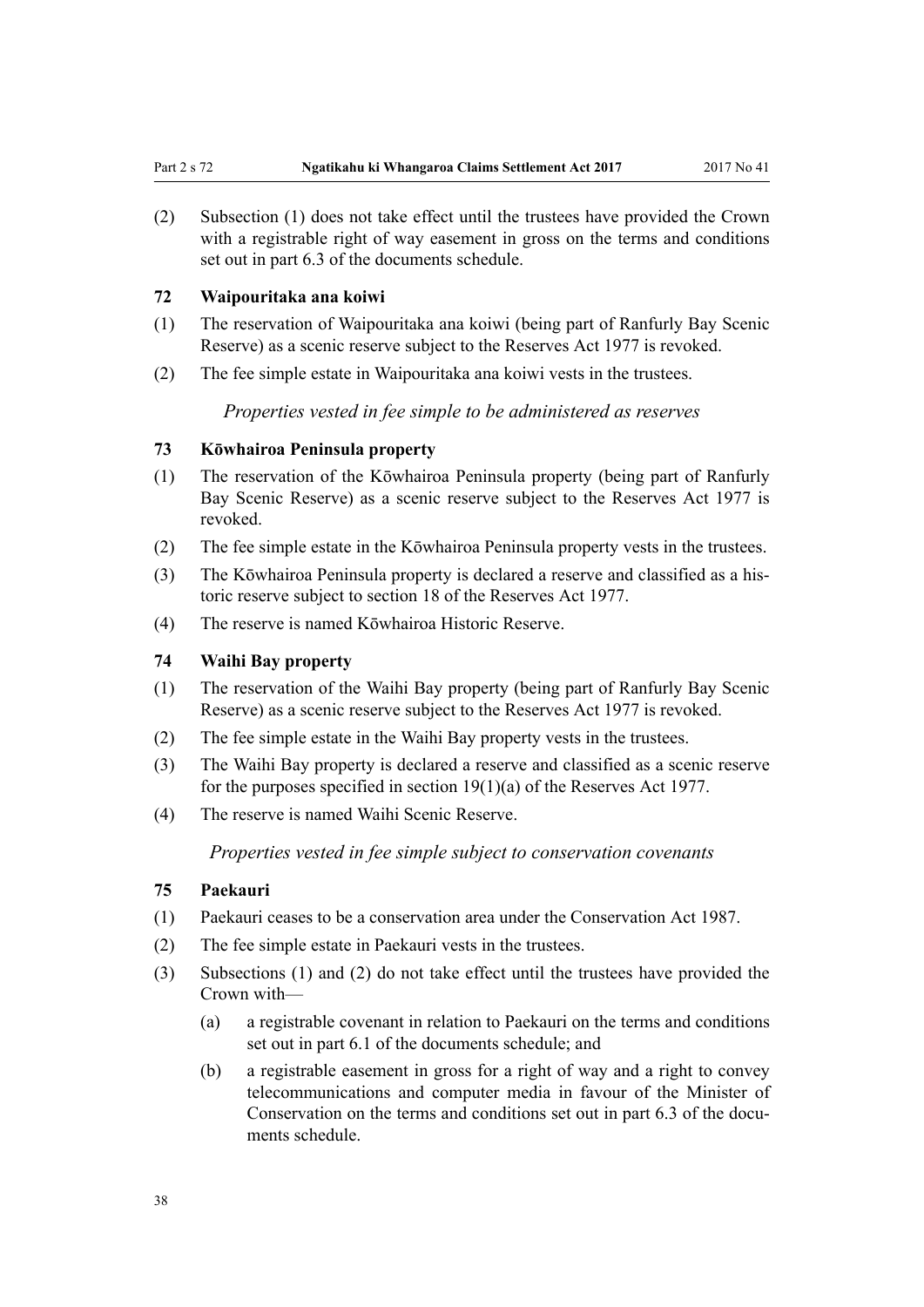- (4) The covenant is to be treated as a conservation covenant for the purposes of—
	- (a) section 77 of the Reserves Act 1977; and
	- (b) section 27 of the Conservation Act 1987.

#### **76 Taemaro to Tokamatā**

- (1) Taemaro to Tokamatā ceases to be a conservation area under the Conservation Act 1987.
- (2) The fee simple estate in Taemaro to Tokamatā vests in the trustees.
- (3) Subsections (1) and (2) do not take effect until the trustees have provided the Crown with a registrable covenant in relation to Taemaro to Tokamatā on the terms and conditions set out in part 6.2 of the documents schedule.
- (4) The covenant is to be treated as a conservation covenant for the purposes of—
	- (a) section 77 of the Reserves Act 1977; and
	- (b) section 27 of the Conservation Act 1987.

*General provisions applying to vesting of cultural redress properties*

#### **77 Properties vest subject to or together with interests**

Each cultural redress property vested under this subpart is subject to, or has the benefit of, any interests listed for the property in the third column of the table in Schedule 3.

#### **78 Interests that are not interests in land**

- (1) This section applies if a cultural redress property is subject to an interest (other than an interest in land) that is listed for the property in Schedule 3, and for which there is a grantor, whether or not the interest also applies to land outside the cultural redress property.
- (2) The interest applies as if the owners of the cultural redress property were the grantor of the interest in respect of the property.
- (3) The interest applies—
	- (a) until the interest expires or is terminated, but any subsequent transfer of the cultural redress property must be ignored in determining whether the interest expires or is or may be terminated; and
	- (b) with any other necessary modifications; and
	- (c) despite any change in status of the land in the property.

#### **79 Registration of ownership**

- (1) This section applies to a cultural redress property vested in the trustees under this subpart.
- (2) Subsection (3) applies to a cultural redress property, but only to the extent that the property is all of the land contained in a computer freehold register.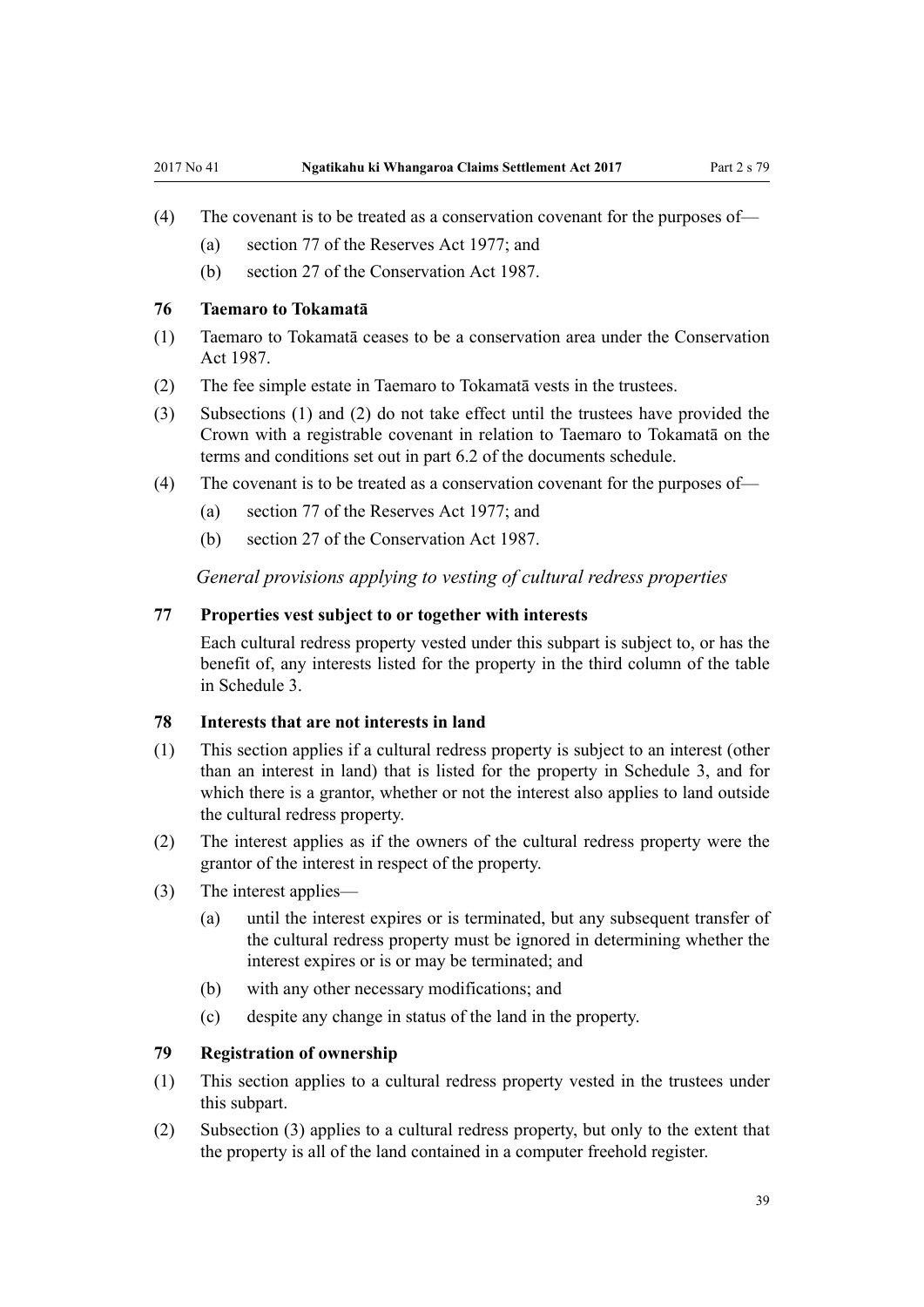- (3) The Registrar-General must, on written application by an authorised person,—
	- (a) register the trustees as the proprietors of the fee simple estate in the property; and
	- (b) record any entry on the computer freehold register and do anything else necessary to give effect to this subpart and to part 5 of the deed of settlement.
- (4) Subsection (5) applies to a cultural redress property, but only to the extent that subsection (2) does not apply to the property.
- (5) The Registrar-General must, in accordance with a written application by an authorised person,—
	- (a) create a computer freehold register for the fee simple estate in the property in the name of the trustees; and
	- (b) record on the computer freehold register any interests that are registered, notified, or notifiable and that are described in the application.
- (6) Subsection (5) is subject to the completion of any survey necessary to create a computer freehold register.
- (7) A computer freehold register must be created under this section as soon as is reasonably practicable after the settlement date, but not later than—
	- (a) 24 months after the settlement date; or
	- (b) any later date that may be agreed in writing by the Crown and the trustees.
- (8) In this section, **authorised person** means a person authorised by—
	- (a) the chief executive of the Ministry of Justice, for the following properties:
		- (i) Clarke Block:
		- (ii) Stony Creek Station:
		- (iii) Thomson Block:
	- (b) the chief executive of LINZ, for the following properties:
		- (i) Pukeānginga/Kiwitahi Urupā:
		- (ii) Temahani Urupā:
		- (iii) Opakau Urupā:
	- (c) the Director-General, for all other properties.

#### **80 Application of Part 4A of Conservation Act 1987**

(1) The vesting of the fee simple estate in a cultural redress property in the trustees under this subpart is a disposition for the purposes of Part 4A of the Conservation Act 1987, but sections 24(2A), 24A, and 24AA of that Act do not apply to the disposition.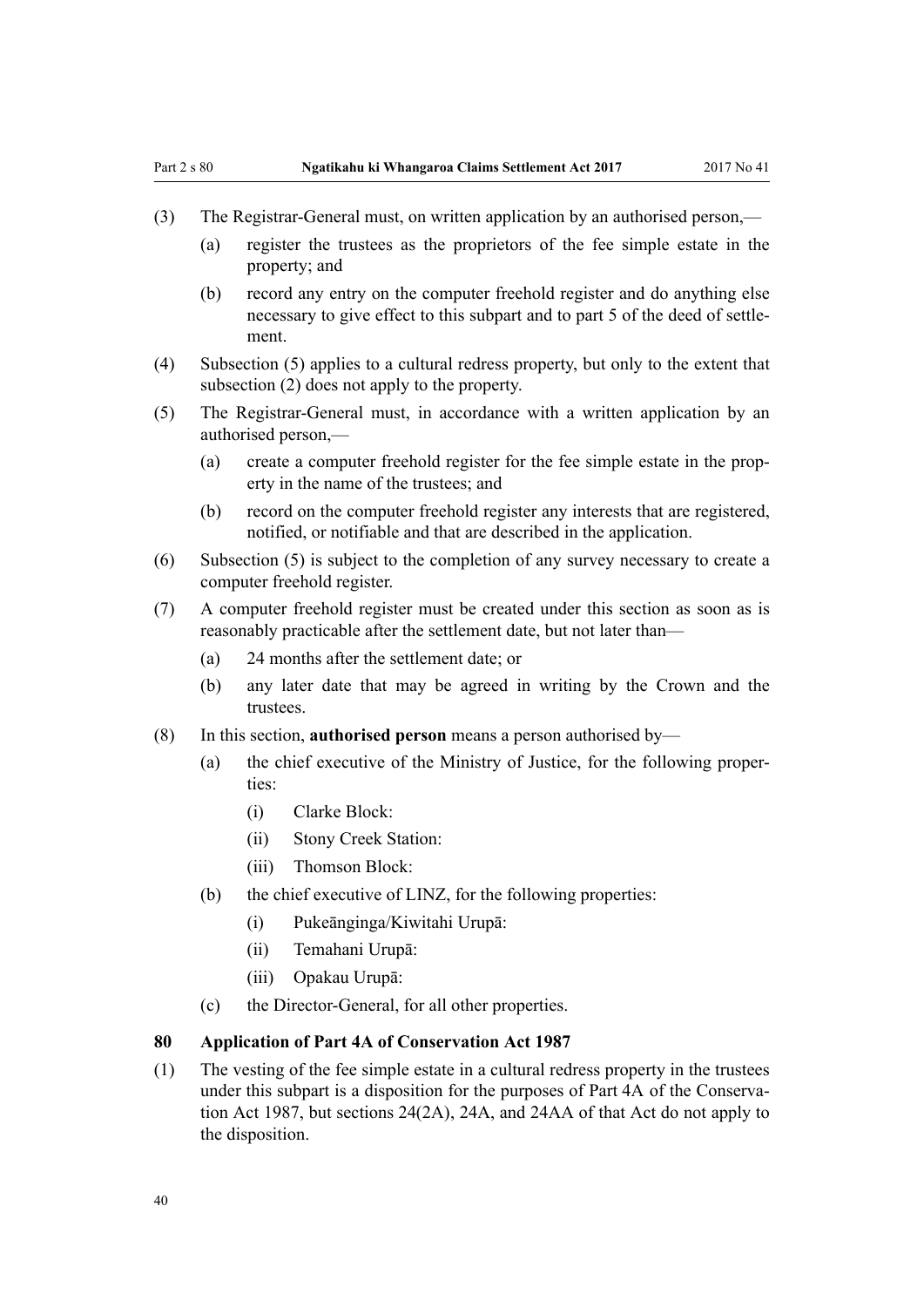- (2) Section 24 of the Conservation Act 1987 does not apply to the vesting of a reserve property.
- (3) If the reservation of a reserve property under this subpart is revoked for all or part of the property, the vesting of the property is no longer exempt from section 24 (except subsection (2A)) of the Conservation Act 1987 for all or that part of the property.
- (4) Subsections (2) and (3) do not limit subsection (1).

#### **81 Matters to be recorded on computer freehold register**

- (1) The Registrar-General must record on the computer freehold register,—
	- (a) for a reserve property,—
		- (i) that the land is subject to Part 4A of the Conservation Act 1987, but that section 24 of that Act does not apply; and
		- (ii) that the land is subject to sections 80(3) and 86; and
	- (b) for any other cultural redress property, that the land is subject to Part 4A of the Conservation Act 1987.
- (2) A notification made under subsection (1) that land is subject to Part 4A of the Conservation Act 1987 is to be treated as having been made in compliance with section 24D(1) of that Act.
- (3) For a reserve property, if the reservation of the property under this subpart is revoked for—
	- (a) all of the property, the Director-General must apply in writing to the Registrar-General to remove from the computer freehold register for the property the notifications that—
		- (i) section 24 of the Conservation Act 1987 does not apply to the property; and
		- (ii) the property is subject to sections  $80(3)$  and  $86$ ; or
	- (b) part of the property, the Registrar-General must ensure that the notifications referred to in paragraph (a) remain only on the computer freehold register for the part of the property that remains a reserve.
- (4) The Registrar-General must comply with an application received in accordance with subsection  $(3)(a)$ .

#### **82 Application of other enactments**

- (1) The vesting of the fee simple estate in a cultural redress property under this subpart does not—
	- (a) limit section 10 or 11 of the Crown Minerals Act 1991; or
	- (b) affect other rights to subsurface minerals.
- (2) The permission of a council under section 348 of the Local Government Act 1974 is not required for laying out, forming, granting, or reserving a private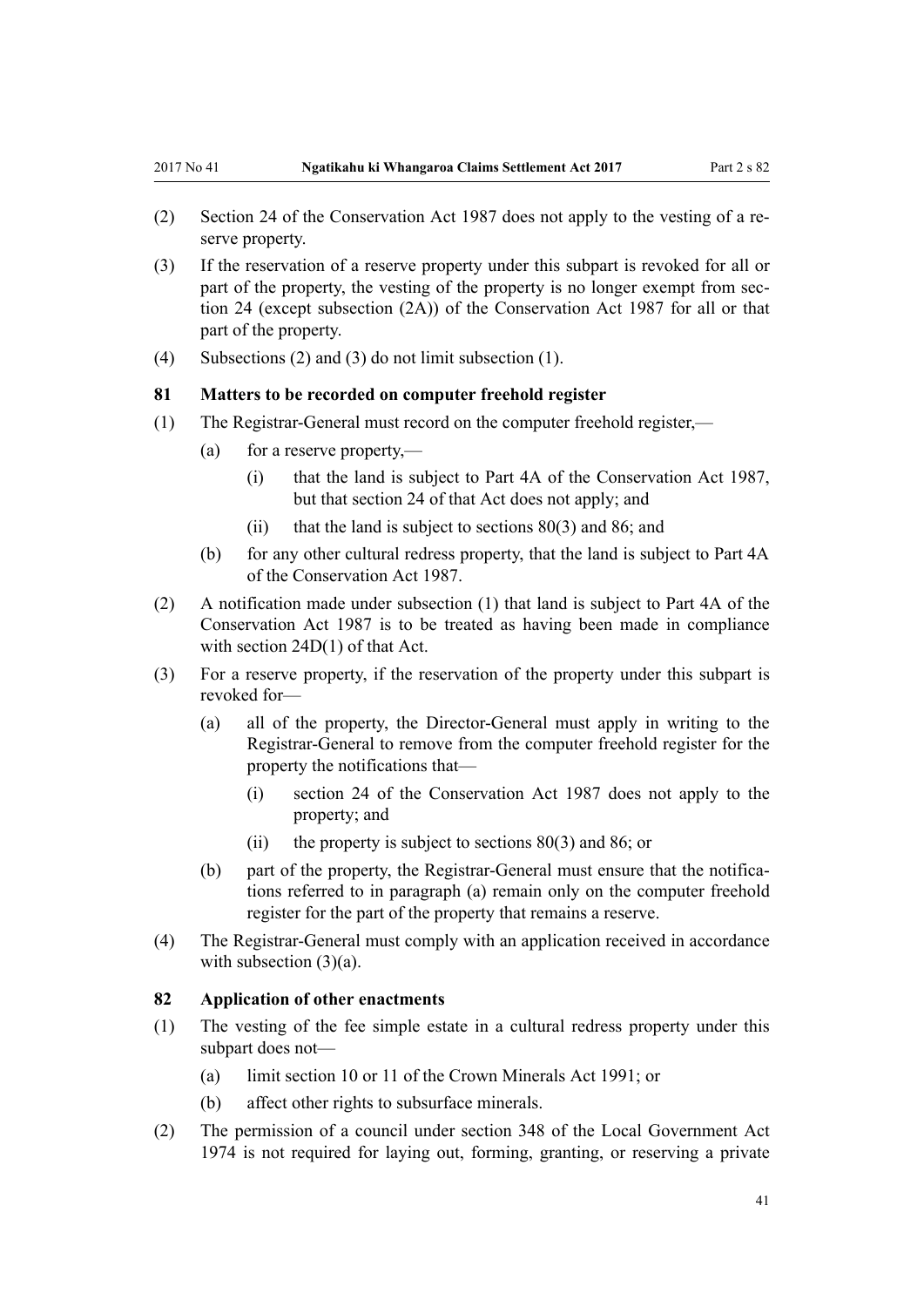road, private way, or right of way required to fulfil the terms of the deed of settlement in relation to a cultural redress property.

- (3) Sections 24 and 25 of the Reserves Act 1977 do not apply to the revocation, under this subpart, of the reserve status of a cultural redress property.
- (4) Section 11 and Part 10 of the Resource Management Act 1991 do not apply to—
	- (a) the vesting of the fee simple estate in a cultural redress property under this subpart; or
	- (b) any matter incidental to, or required for the purpose of, the vesting.

#### **83 Minister of Conservation may grant easements**

- (1) The Minister of Conservation may grant any easement over a conservation area or reserve required to fulfil the terms of the deed of settlement in relation to a cultural redress property.
- (2) Any such easement is—
	- (a) enforceable in accordance with its terms, despite Part 3B of the Conservation Act 1987; and
	- (b) to be treated as having been granted in accordance with Part 3B of that Act; and
	- (c) registrable under section 17ZA(2) of that Act as if it were a deed to which that provision applied.

#### **84 Names of Crown protected areas discontinued**

- (1) Subsection (2) applies to the land, or the part of the land, in a cultural redress property that, immediately before the settlement date, was all or part of a Crown protected area.
- (2) The official geographic name of the Crown protected area is discontinued in respect of the land, or the part of the land, and the Board must amend the Gazetteer accordingly.
- (3) In this section, **Board**, **Crown protected area**, **Gazetteer**, and **official geographic name** have the meanings given in section 4 of the New Zealand Geographic Board (Ngā Pou Taunaha o Aotearoa) Act 2008.

#### *Further provisions applying to reserve properties*

#### **85 Application of other enactments to reserve properties**

- (1) The trustees are the administering body of a reserve property.
- (2) Sections 78(1)(a), 79 to 81, and 88 of the Reserves Act 1977 do not apply in relation to a reserve property.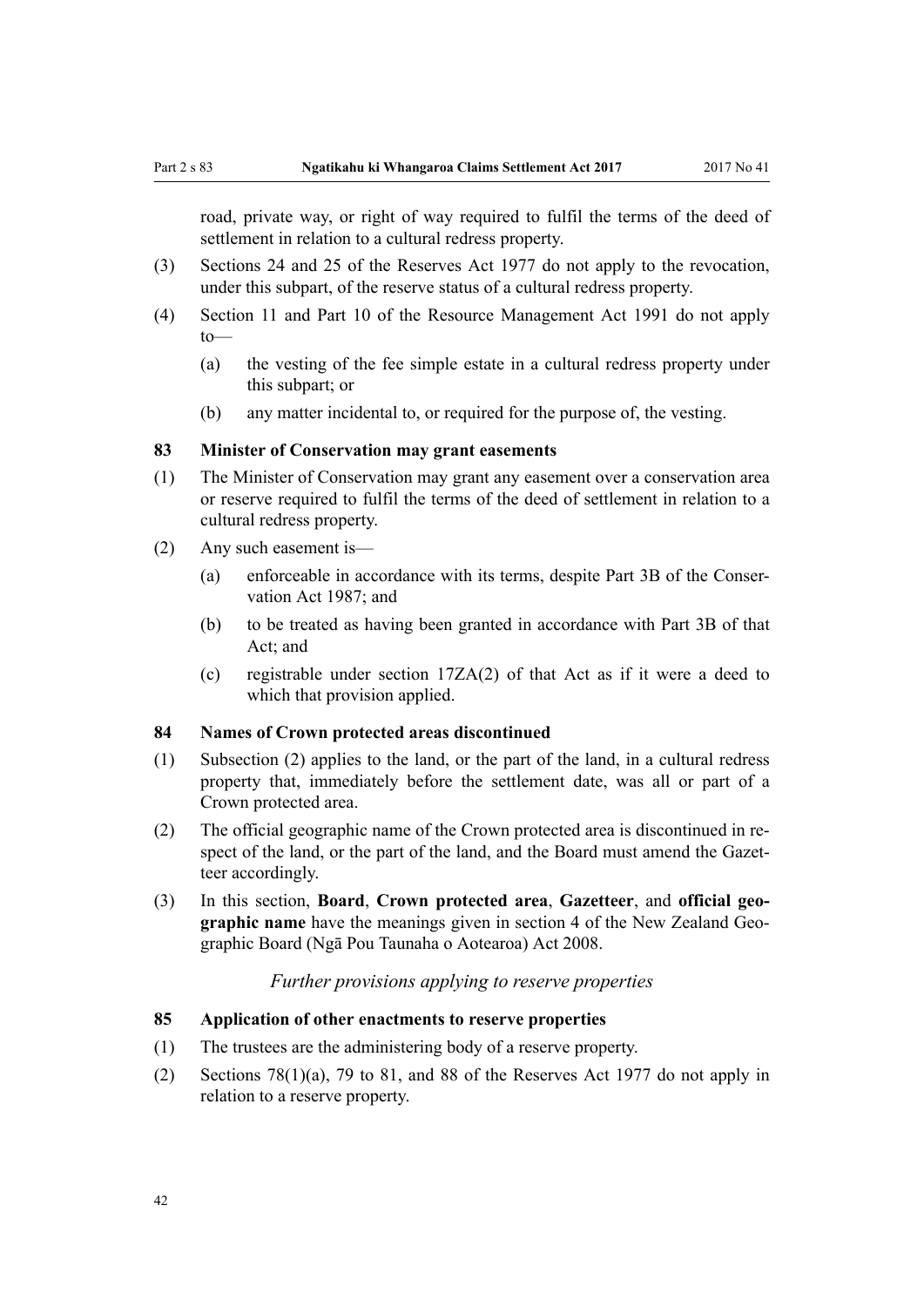- (3) If the reservation of a reserve property under this subpart is revoked under section 24 of the Reserves Act 1977 for all or part of the property, section 25(2) of that Act applies to the revocation, but not the rest of section 25 of that Act.
- (4) A reserve property is not a Crown protected area under the New Zealand Geographic Board (Ngā Pou Taunaha o Aotearoa) Act 2008, despite anything in that Act.
- (5) A reserve property must not have a name assigned to it or have its name changed under section 16(10) of the Reserves Act 1977 without the written consent of the owners of the property, and section 16(10A) of that Act does not apply to the proposed name.

#### **86 Subsequent transfer of reserve land**

- (1) This section applies to all or the part of a reserve property that remains a reserve under the Reserves Act 1977 after the property has vested in the trustees under this subpart.
- (2) The fee simple estate in the reserve land may be transferred only in accordance with section 87 or 88.
- (3) In this section and sections 87 to 89, **reserve land** means the land that remains a reserve as described in subsection (1).

#### **87 Transfer of reserve land to new administering body**

- (1) The registered proprietors of the reserve land may apply in writing to the Minister of Conservation for consent to transfer the fee simple estate in the reserve land to 1 or more persons (the **new owners**).
- (2) The Minister of Conservation must give written consent to the transfer if the registered proprietors satisfy the Minister that the new owners are able—
	- (a) to comply with the requirements of the Reserves Act 1977; and
	- (b) to perform the duties of an administering body under that Act.
- (3) The Registrar-General must, upon receiving the required documents, register the new owners as the proprietors of the fee simple estate in the reserve land.
- (4) The required documents are—
	- (a) a transfer instrument to transfer the fee simple estate in the reserve land to the new owners, including a notification that the new owners are to hold the reserve land for the same reserve purposes as those for which it was held by the administering body immediately before the transfer; and
	- (b) the written consent of the Minister of Conservation to the transfer of the reserve land; and
	- (c) any other document required for the registration of the transfer instrument.
- (5) The new owners, from the time of their registration under this section,—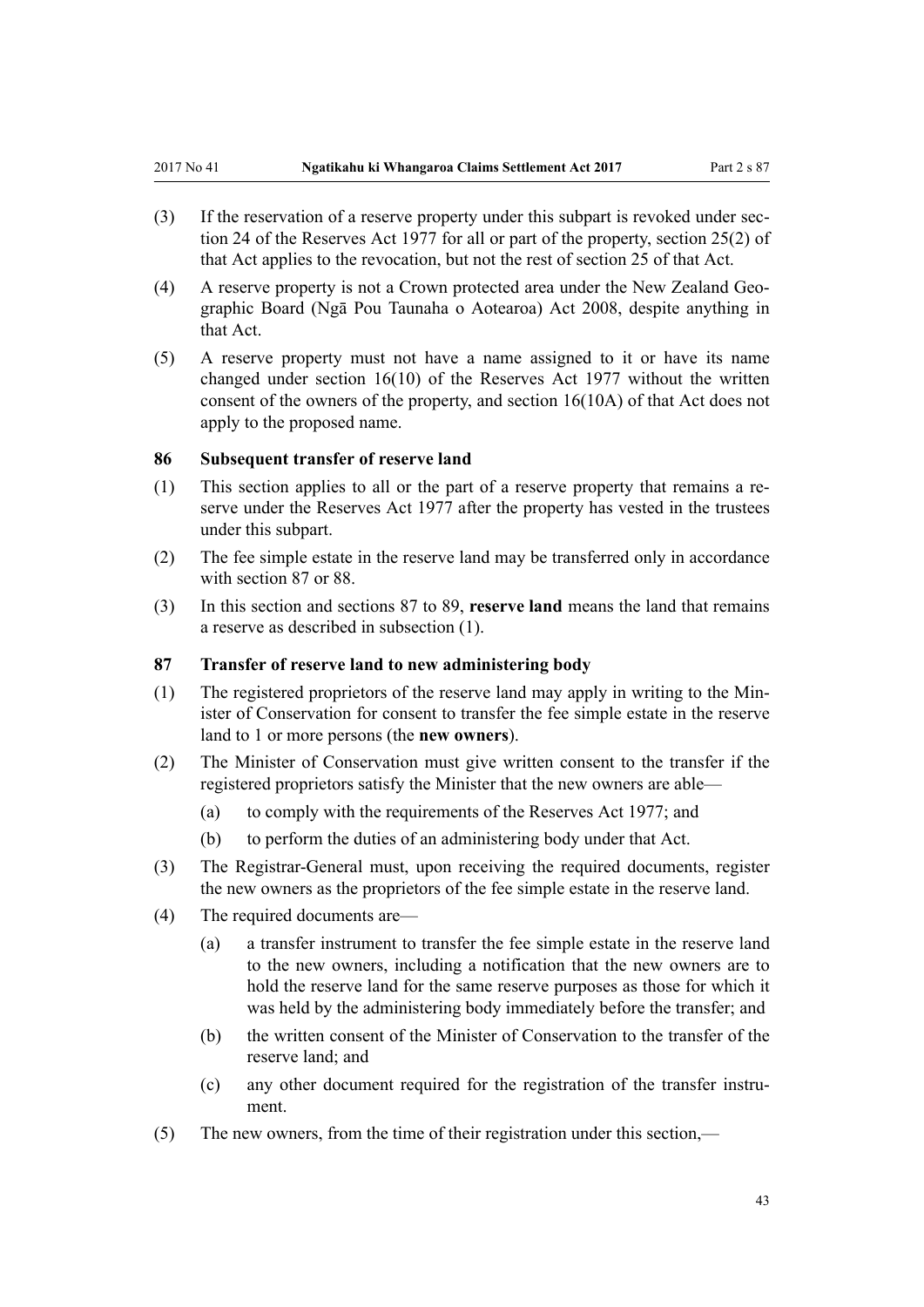- (a) are the administering body of the reserve land; and
- (b) hold the reserve land for the same reserve purposes as those for which it was held by the administering body immediately before the transfer.
- (6) A transfer that complies with this section need not comply with any other requirements.

#### **88 Transfer of reserve land to trustees of existing administering body if trustees change**

The registered proprietors of the reserve land may transfer the fee simple estate in the reserve land if—

- (a) the transferors of the reserve land are or were the trustees of a trust; and
- (b) the transferees are the trustees of the same trust, after any new trustee has been appointed to the trust or any transferor has ceased to be a trustee of the trust; and
- (c) the instrument to transfer the reserve land is accompanied by a certificate given by the transferees, or the transferees' solicitor, verifying that paragraphs (a) and (b) apply.

#### **89 Reserve land not to be mortgaged**

The owners of reserve land must not mortgage, or give a security interest in, the reserve land.

#### **90 Saving of bylaws, etc, in relation to reserve properties**

- (1) This section applies to any bylaw, or any prohibition or restriction on use or access, that an administering body or the Minister of Conservation made or imposed under the Conservation Act 1987 or the Reserves Act 1977 in relation to a reserve property before the property was vested in the trustees under this subpart.
- (2) The bylaw, prohibition, or restriction remains in force until it expires or is revoked under the Conservation Act 1987 or the Reserves Act 1977.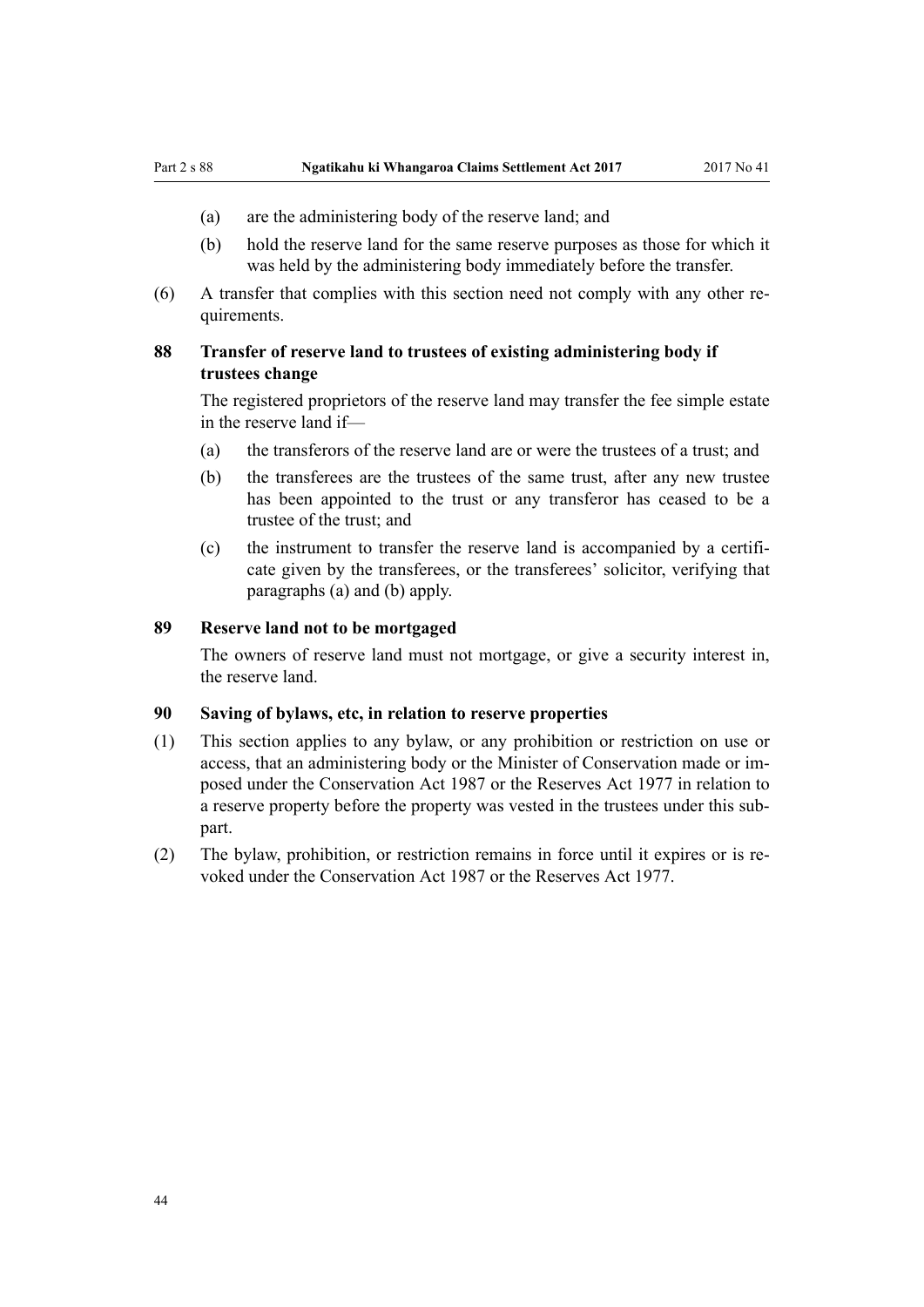# **Schedule 1**

### **Statutory areas**

ss 27, 36

### **Part 1**

# **Areas subject only to statutory acknowledgement**

| Location                 |
|--------------------------|
| As shown on OTS-116-18   |
| As shown on OTS-116-19   |
| As shown on $OTS-116-17$ |
|                          |

# **Part 2**

# **Area subject to both statutory acknowledgement and deed of recognition**

**Statutory area Location** Akatārere Historic Reserve As shown on OTS-116-16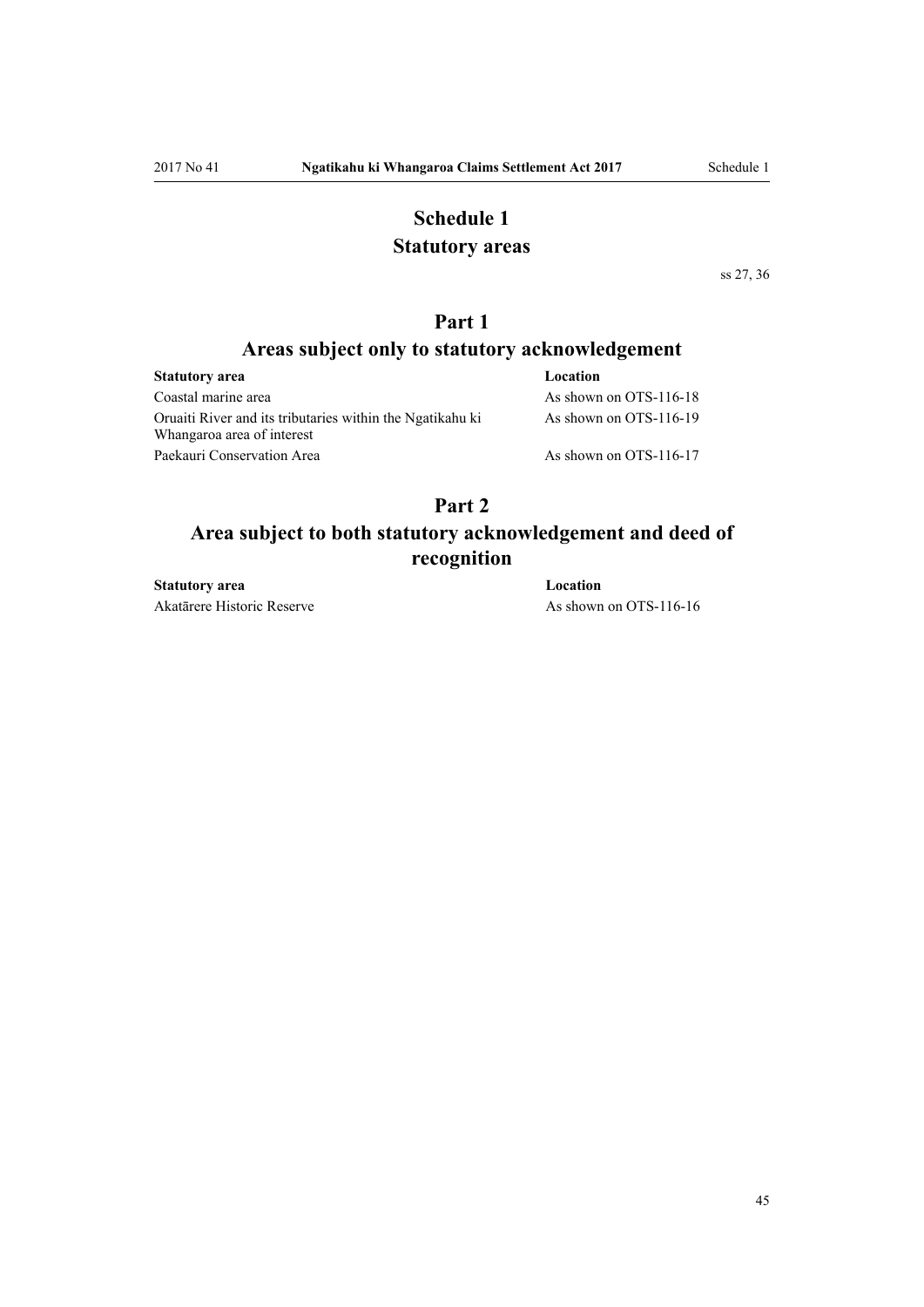s 42

# **Schedule 2 Overlay area**

# **Overlay area Location Description**

Whakaangi (being Whakaangi Scenic Reserve) As shown on OTS-116-15 *North Auckland Land District—Far*

*North District* 59.8315 hectares, more or less, being Lot 1 DP 192338 and Lot 2 DP 322780.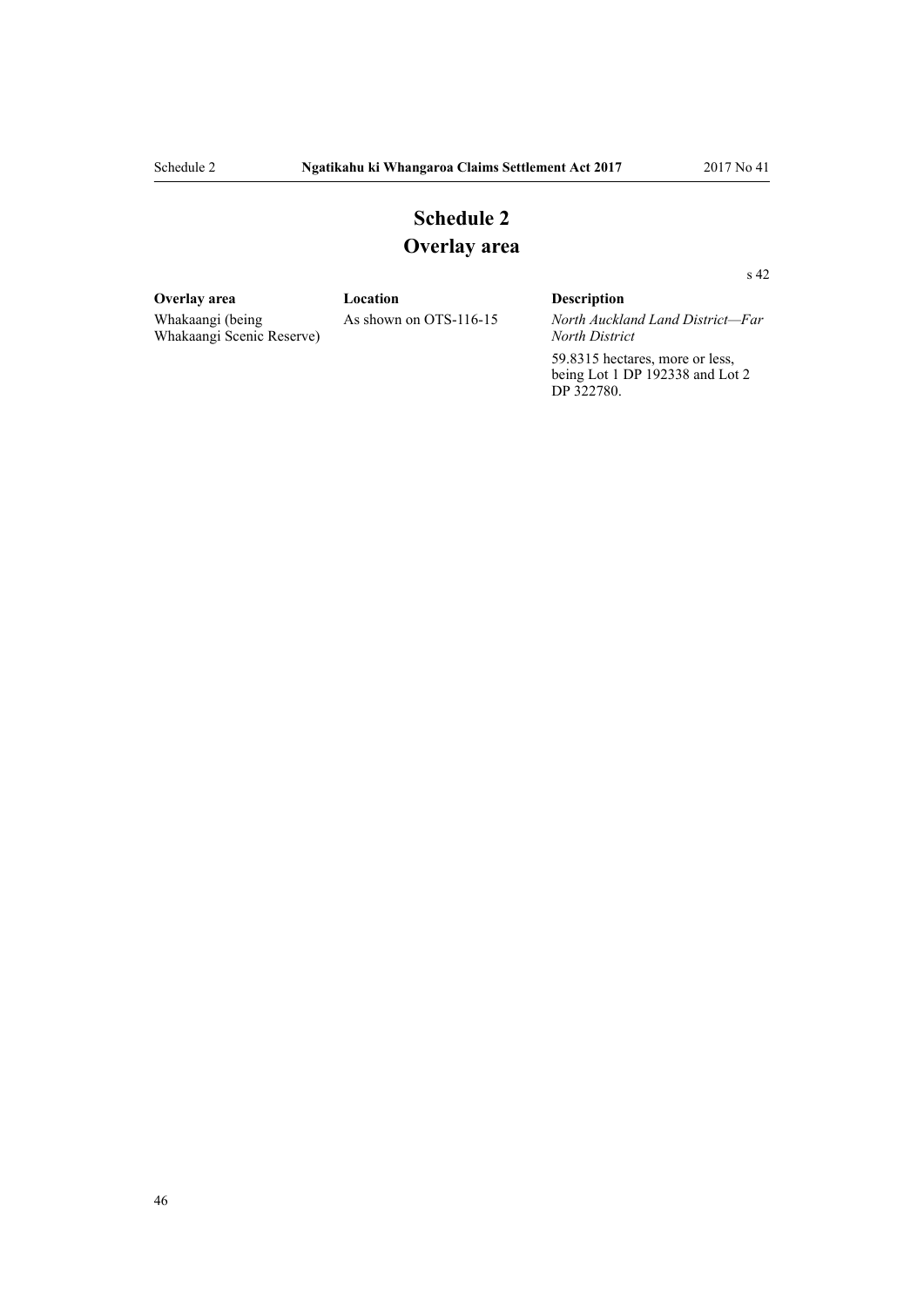# **Schedule 3 Cultural redress properties**

ss 61, 77, 78

# *Properties vested in fee simple*

| Name of property    | <b>Description</b>                                                                                                           | <b>Interests</b>                                                                                                                                                   |
|---------------------|------------------------------------------------------------------------------------------------------------------------------|--------------------------------------------------------------------------------------------------------------------------------------------------------------------|
| Clarke Block        | North Auckland Land District-<br><b>Far North District</b>                                                                   | Subject to an unregistered licence<br>to occupy to Oruaiti Farms Limited                                                                                           |
|                     | 380.4000 hectares, more or less,<br>being Section 27 Block VI<br>Mangonui Survey District. Part<br>Gazette notice D261708.1. | (dated 7 August 1990).                                                                                                                                             |
| Kōwhairoa ana koiwi | North Auckland Land District-<br><b>Far North District</b>                                                                   | Subject to an unregistered deed<br>(dated 22 November 1993) and a                                                                                                  |
|                     | 1.6120 hectares, more or less,<br>being Section 3 SO 497509. Part<br>Proclamation 4666.                                      | deed of renewal (2007) in favour<br>of Kordia Limited.                                                                                                             |
|                     |                                                                                                                              | Subject to an unregistered high<br>impact, research and collection<br>permit with national permit<br>number AK-31321-FAU to<br>Adriean J Mayor.                    |
|                     |                                                                                                                              | Subject to an unregistered Wildlife<br>Act Authority permit with national<br>permit number 35196-FAU to<br>Marieke Lettink.                                        |
|                     |                                                                                                                              | Subject to an unregistered Wildlife<br>Act Authority permit with national<br>permit number 35818-FAU to<br>Animal Health Board Incorporated.                       |
|                     |                                                                                                                              | Subject to an unregistered permit<br>with national permit number<br>35818-FAU and assignment with<br>concession number 36927-DAM to<br>TBfree New Zealand Limited. |
|                     |                                                                                                                              | Subject to an unregistered Wildlife<br>Act Authority permit with national<br>permit number AK-32415-FAU to<br>Auckland Museum.                                     |
|                     |                                                                                                                              | Subject to an unregistered guiding<br>permit with concession number<br>NM-34405-GUI to Black Sheep<br>Touring Company Limited.                                     |
|                     |                                                                                                                              | Subject to an unregistered guiding<br>permit with concession number<br>OT-28963-GUI to Active New<br>Zealand Limited.                                              |
| Opakau Urupā        | North Auckland Land District-<br><b>Far North District</b>                                                                   |                                                                                                                                                                    |
|                     | 9.4545 hectares, more or less,<br>being Allotments 88C and 88D                                                               |                                                                                                                                                                    |

Mangonui East Parish.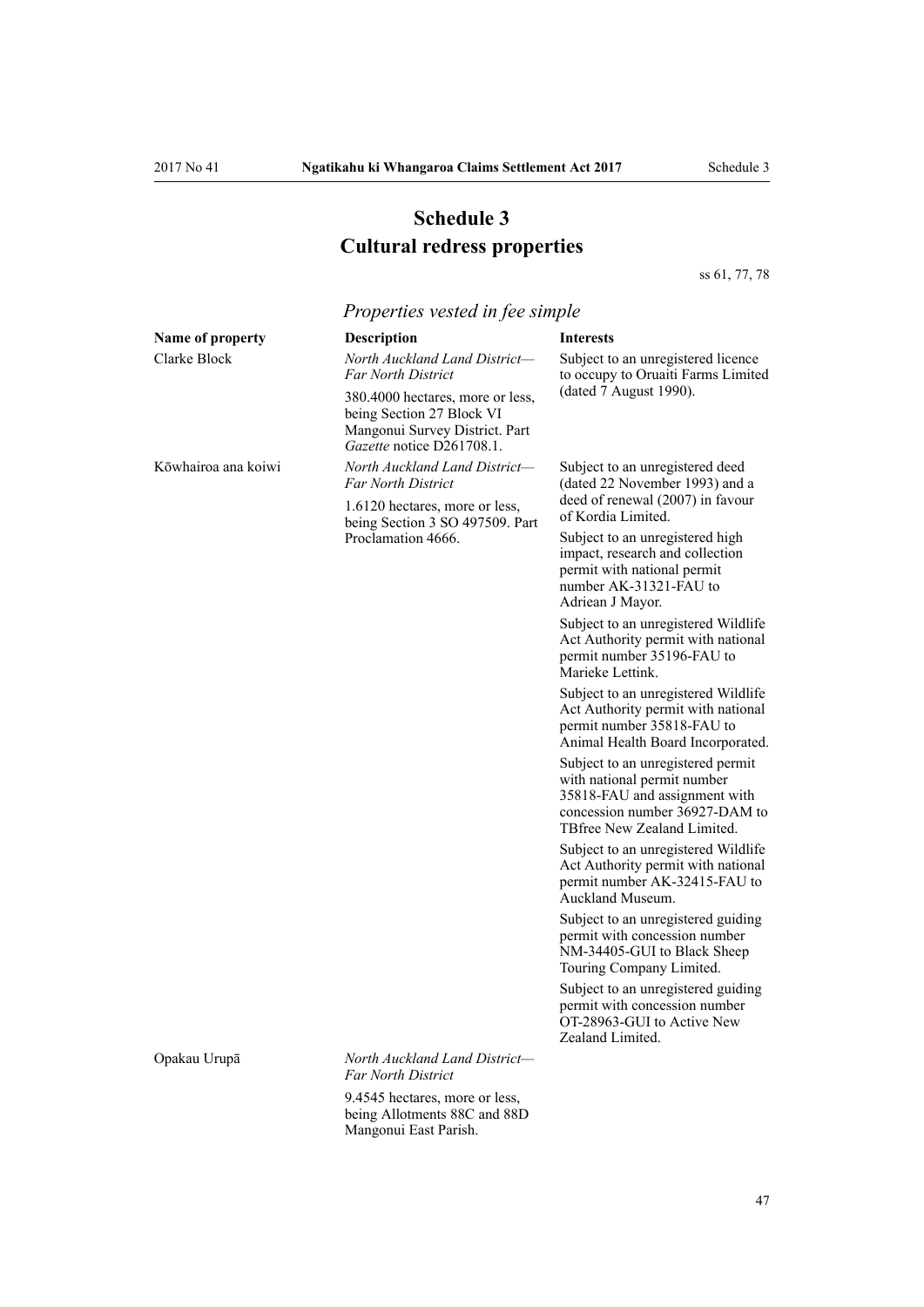number AK-31321-FAU to

Adriean J Mayor.

| Name of property       | <b>Description</b>                                                                                                                                       | <b>Interests</b>                                                                                                                                                   |
|------------------------|----------------------------------------------------------------------------------------------------------------------------------------------------------|--------------------------------------------------------------------------------------------------------------------------------------------------------------------|
| Otara ana koiwi        | North Auckland Land District-<br><b>Far North District</b><br>1.0000 hectares, more or less,<br>being Section 1 SO 494626. Part<br>Gazette notice 16595. | Subject to an unregistered deed<br>(dated 22 November 1993) and a<br>deed of renewal (2007) in favour<br>of Kordia Limited.                                        |
|                        |                                                                                                                                                          | Subject to an unregistered high<br>impact, research and collection<br>permit with national permit<br>number AK-31321-FAU to<br>Adriean J Mayor.                    |
|                        |                                                                                                                                                          | Subject to an unregistered Wildlife<br>Act Authority permit with national<br>permit number 35196-FAU to<br>Marieke Lettink.                                        |
|                        |                                                                                                                                                          | Subject to an unregistered Wildlife<br>Act Authority permit with national<br>permit number 35818-FAU to<br>Animal Health Board Incorporated.                       |
|                        |                                                                                                                                                          | Subject to an unregistered permit<br>with national permit number<br>35818-FAU and assignment with<br>concession number 36927-DAM to<br>TBfree New Zealand Limited. |
|                        |                                                                                                                                                          | Subject to an unregistered Wildlife<br>Act Authority permit with national<br>permit number AK-32415-FAU to<br>Auckland Museum.                                     |
|                        |                                                                                                                                                          | Subject to an unregistered guiding<br>permit with concession number<br>NM-34405-GUI to Black Sheep<br>Touring Company Limited.                                     |
|                        |                                                                                                                                                          | Subject to an unregistered guiding<br>permit with concession number<br>OT-28963-GUI to Active New<br>Zealand Limited.                                              |
|                        |                                                                                                                                                          | Subject to an unregistered guiding<br>permit with concession number<br>CA-26856-GUI to Adventure<br>Specialties Trust.                                             |
|                        |                                                                                                                                                          | Subject to an unregistered guiding<br>permit with concession number<br>36342-GUI to R Tucker Thompson<br>Sail Training Trust.                                      |
| Pear Tree Bay property | North Auckland Land District-<br><b>Far North District</b>                                                                                               | Subject to an unregistered deed<br>(dated 22 November 1993) and a<br>deed of renewal (2007) in favour                                                              |
|                        | 0.9985 hectares, more or less,<br>being Section 1 SO 497509. Part<br>Proclamation 4666.                                                                  | of Kordia Limited.<br>Subject to an unregistered high<br>impact, research and collection<br>permit with national permit                                            |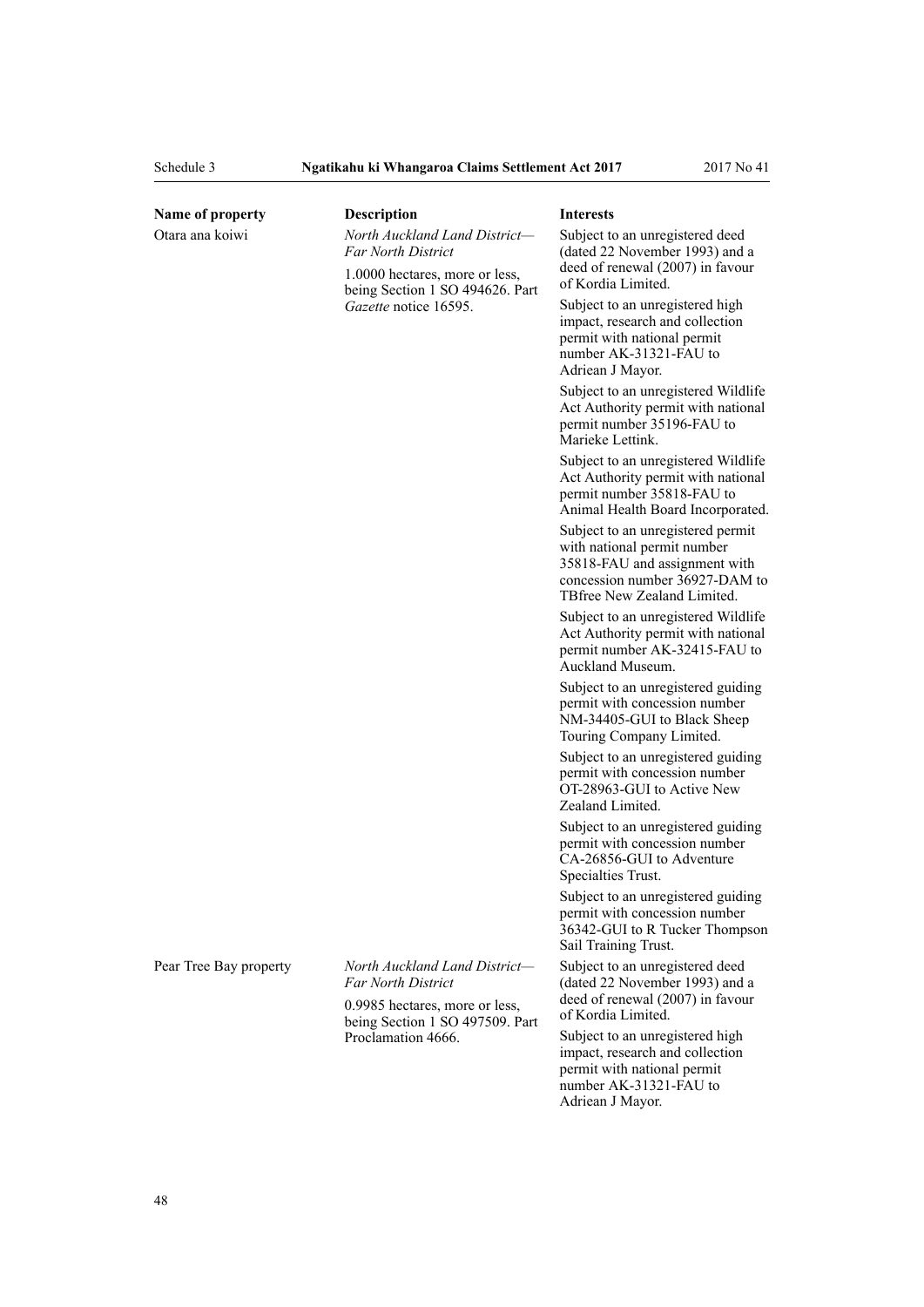| Name of property              | <b>Description</b>                                                                                                                                                                                                    | <b>Interests</b>                                                                                                                                                   |
|-------------------------------|-----------------------------------------------------------------------------------------------------------------------------------------------------------------------------------------------------------------------|--------------------------------------------------------------------------------------------------------------------------------------------------------------------|
|                               |                                                                                                                                                                                                                       | Subject to an unregistered Wildlife<br>Act Authority permit with national<br>permit number 35196-FAU to<br>Marieke Lettink.                                        |
|                               |                                                                                                                                                                                                                       | Subject to an unregistered Wildlife<br>Act Authority permit with national<br>permit number 35818-FAU to<br>Animal Health Board Incorporated.                       |
|                               |                                                                                                                                                                                                                       | Subject to an unregistered permit<br>with national permit number<br>35818-FAU and assignment with<br>concession number 36927-DAM to<br>TBfree New Zealand Limited. |
|                               |                                                                                                                                                                                                                       | Subject to an unregistered Wildlife<br>Act Authority permit with national<br>permit number AK-32415-FAU to<br>Auckland Museum.                                     |
|                               |                                                                                                                                                                                                                       | Subject to an unregistered guiding<br>permit with concession number<br>NM-34405-GUI to Black Sheep<br>Touring Company Limited.                                     |
|                               |                                                                                                                                                                                                                       | Subject to an unregistered guiding<br>permit with concession number<br>OT-28963-GUI to Active New<br>Zealand Limited.                                              |
| Pukeānginga/Kiwitahi<br>Urupā | North Auckland Land District-<br><b>Far North District</b>                                                                                                                                                            |                                                                                                                                                                    |
|                               | 12.2923 hectares, more or less,<br>being Allotments 88A and 88B<br>Mangonui East Parish.                                                                                                                              |                                                                                                                                                                    |
| <b>Stony Creek Station</b>    | North Auckland Land District-<br><b>Far North District</b><br>2275.2786 hectares, more or                                                                                                                             | Together with the easement for a<br>right to convey water referred to in<br>section 68(2) (affects Section 5 SO<br>64294).                                         |
|                               | less, being Section 1 SO 64554,<br>Sections 1, 2, 3, 4, 5, and 6 SO<br>64294, Sections 7 and 8 SO<br>64295, Sections 9, 10, 11, 12,<br>and 13 SO 64330 and Lots 2, 3,<br>and 4 DP 112590. Part Transfer<br>C863141.1. | Subject to a right of way easement<br>in gross created by Transfer<br>C596755.1.                                                                                   |
|                               |                                                                                                                                                                                                                       | Together with a right of way<br>easement created by Transfer<br>C498020.1 (affects Sections 9, 10,<br>11, 12, and 13 SO 64330).                                    |
|                               |                                                                                                                                                                                                                       | Subject to section 8 of the Mining<br>Act 1971 (affects the land formerly<br>held in certificates of title<br>NA89C/41 and NA86D/158).                             |
|                               |                                                                                                                                                                                                                       | Subject to sections 5 and 261 of the<br>Coal Mines Act 1979 (affects the<br>land formerly held in certificates of<br>title NA89C/41 and NA86D/158).                |
|                               |                                                                                                                                                                                                                       | Subject to section 3 of the<br>Petroleum Act 1937 (affects the<br>land formerly held in certificates of<br>title NA89C/41 and NA86D/158).                          |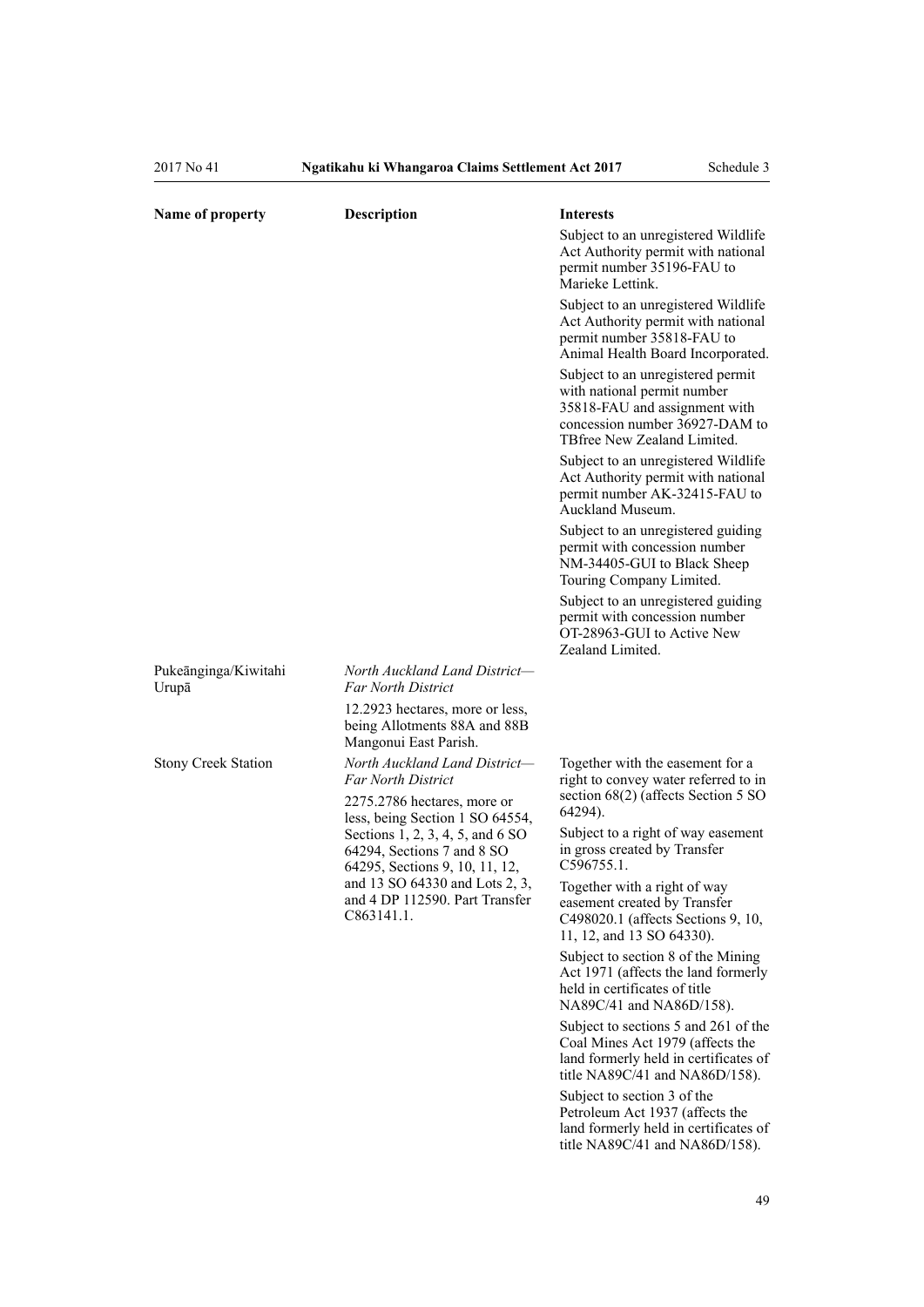| Name of property | Description                                                                                                                     | <b>Interests</b>                                                                                                                                                   |
|------------------|---------------------------------------------------------------------------------------------------------------------------------|--------------------------------------------------------------------------------------------------------------------------------------------------------------------|
|                  |                                                                                                                                 | Subject to section 8 of the Atomic<br>Energy Act 1945 (affects the land<br>formerly held in certificates of title<br>NA89C/41 and NA86D/158).                      |
|                  |                                                                                                                                 | Subject to section 3 of the<br>Geothermal Energy Act 1953<br>(affects the land formerly held in<br>certificates of title NA89C/41 and<br>NA86D/158).               |
| Te Komanga Urupā | North Auckland Land District-<br><b>Far North District</b><br>0.4047 hectares, more or less,<br>being Section 2 SO 497509. Part | Subject to an unregistered deed<br>(dated 22 November 1993) and a<br>deed of renewal (2007) in favour<br>of Kordia Limited.                                        |
|                  | Proclamation 4666.                                                                                                              | Subject to an unregistered high<br>impact, research and collection<br>permit with national permit<br>number AK-31321-FAU to<br>Adriean J Mayor.                    |
|                  |                                                                                                                                 | Subject to an unregistered Wildlife<br>Act Authority permit with national<br>permit number 35196-FAU to<br>Marieke Lettink.                                        |
|                  |                                                                                                                                 | Subject to an unregistered Wildlife<br>Act Authority permit with national<br>permit number 35818-FAU to<br>Animal Health Board Incorporated.                       |
|                  |                                                                                                                                 | Subject to an unregistered permit<br>with national permit number<br>35818-FAU and assignment with<br>concession number 36927-DAM to<br>TBfree New Zealand Limited. |
|                  |                                                                                                                                 | Subject to an unregistered Wildlife<br>Act Authority permit with national<br>permit number AK-32415-FAU to<br>Auckland Museum.                                     |
|                  |                                                                                                                                 | Subject to an unregistered guiding<br>permit with concession number<br>NM-34405-GUI to Black Sheep<br>Touring Company Limited.                                     |
|                  |                                                                                                                                 | Subject to an unregistered guiding<br>permit with concession number<br>OT-28963-GUI to Active New<br>Zealand Limited.                                              |
| Temahani Urupā   | North Auckland Land District-<br><b>Far North District</b>                                                                      |                                                                                                                                                                    |
|                  | 6.1075 hectares, more or less,<br>being Sections 1 and 2 SO                                                                     |                                                                                                                                                                    |

497504.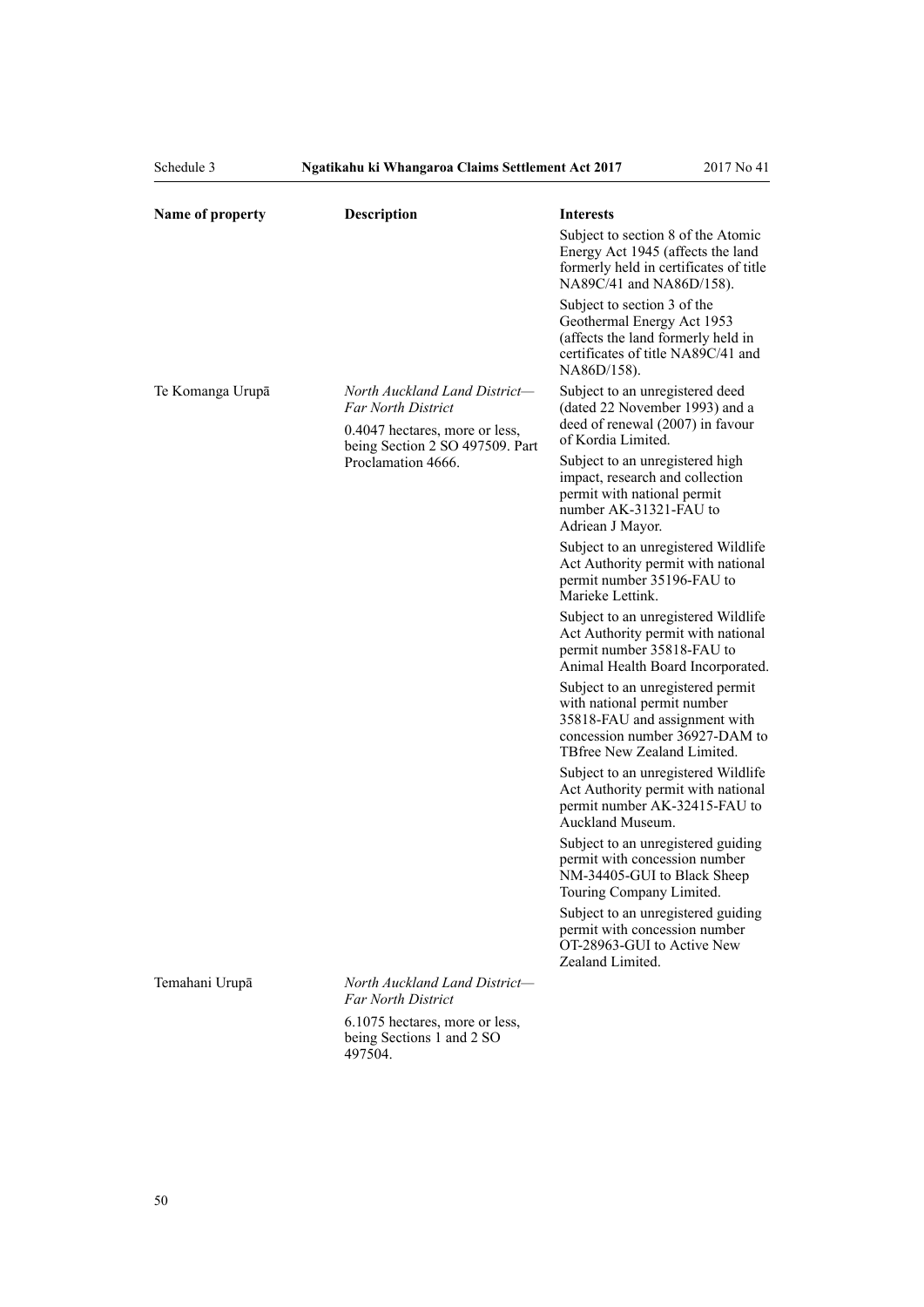| Name of property       | Description                                                                                                                                                                                     | <b>Interests</b>                                                                                                                                                   |
|------------------------|-------------------------------------------------------------------------------------------------------------------------------------------------------------------------------------------------|--------------------------------------------------------------------------------------------------------------------------------------------------------------------|
| Thomson Block          | North Auckland Land District-<br><b>Far North District</b><br>390.0974 hectares, more or less,<br>being Lots 1, 2, and 3 DP<br>164336 and Section 2 SO 59412.<br>Part Gazette notice D261708.1. | Subject to the right of way<br>easement in gross referred to in<br>section $71(2)$ .                                                                               |
|                        |                                                                                                                                                                                                 | Subject to section $241(2)$ of the<br>Resource Management Act 1991<br>(affects Lots 1 and 3 DP 164336).                                                            |
|                        |                                                                                                                                                                                                 | Subject to an unregistered licence<br>to occupy to Oruaiti Farms Limited<br>(dated 7 August 1990).                                                                 |
| Waipouritaka ana koiwi | North Auckland Land District-<br><b>Far North District</b><br>1.0030 hectares, more or less,<br>being Section 2 SO 494358. Part<br>Gazette notices 16595 and<br>B524461.3.                      | Subject to an unregistered deed<br>(dated 22 November 1993) and a<br>deed of renewal (2007) in favour<br>of Kordia Limited.                                        |
|                        |                                                                                                                                                                                                 | Subject to an unregistered high<br>impact, research and collection<br>permit with national permit<br>number AK-31321-FAU to<br>Adriean J Mayor.                    |
|                        |                                                                                                                                                                                                 | Subject to an unregistered Wildlife<br>Act Authority permit with national<br>permit number 35196-FAU to<br>Marieke Lettink.                                        |
|                        |                                                                                                                                                                                                 | Subject to an unregistered Wildlife<br>Act Authority permit with national<br>permit number 35818-FAU to<br>Animal Health Board Incorporated.                       |
|                        |                                                                                                                                                                                                 | Subject to an unregistered permit<br>with national permit number<br>35818-FAU and assignment with<br>concession number 36927-DAM to<br>TBfree New Zealand Limited. |
|                        |                                                                                                                                                                                                 | Subject to an unregistered Wildlife<br>Act Authority permit with national<br>permit number AK-32415-FAU to<br>Auckland Museum.                                     |
|                        |                                                                                                                                                                                                 | Subject to an unregistered guiding<br>permit with concession number<br>NM-34405-GUI to Black Sheep<br>Touring Company Limited.                                     |
|                        |                                                                                                                                                                                                 | Subject to an unregistered guiding<br>permit with concession number<br>OT-28963-GUI to Active New<br>Zealand Limited.                                              |
|                        |                                                                                                                                                                                                 | Subject to an unregistered guiding<br>permit with concession number<br>CA-26856-GUI to Adventure<br>Specialties Trust.                                             |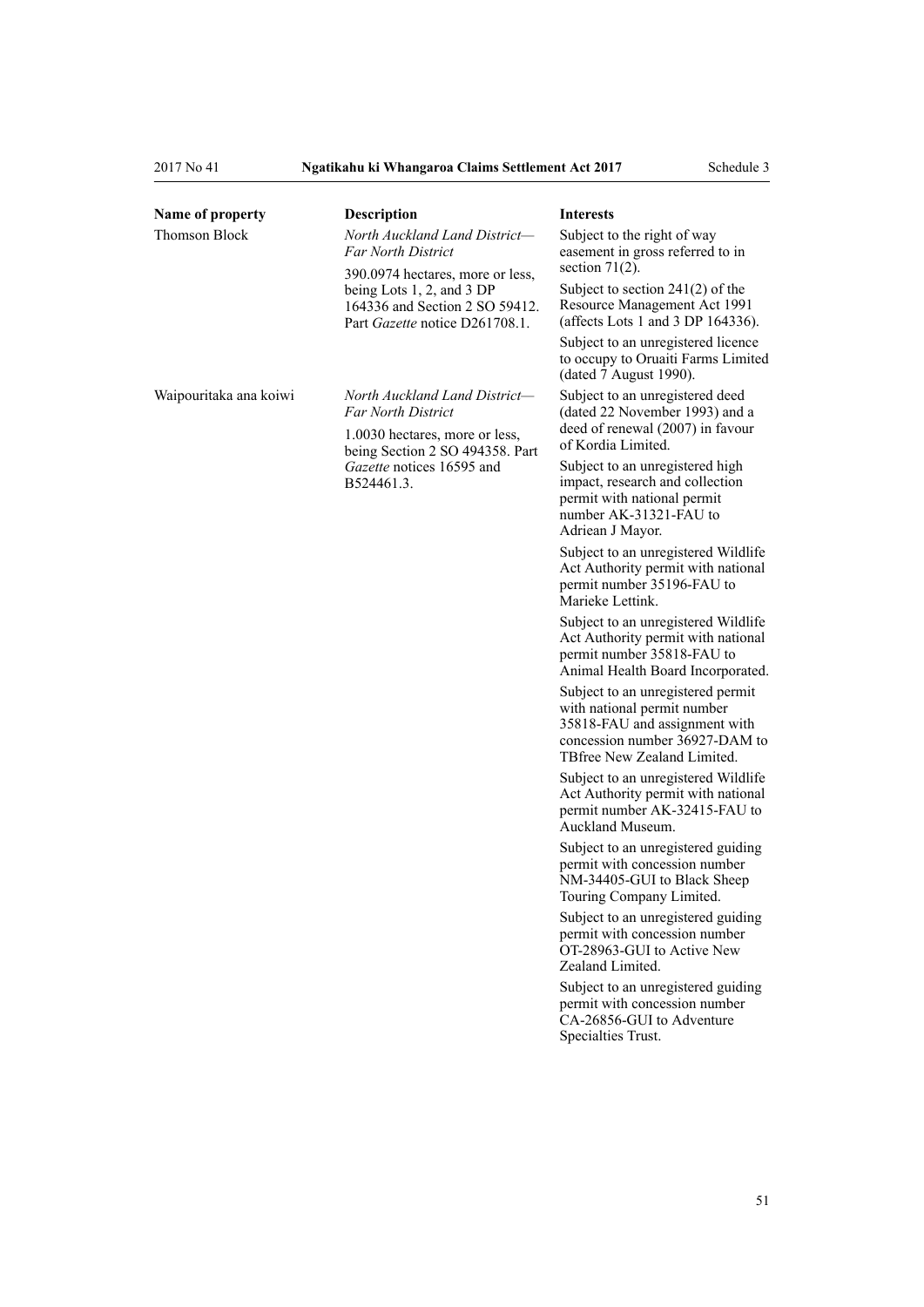# *Properties vested in fee simple to be administered as reserves*

| Name of property                | <b>Description</b>                                                                         | <b>Interests</b>                                                                                                                                                   |
|---------------------------------|--------------------------------------------------------------------------------------------|--------------------------------------------------------------------------------------------------------------------------------------------------------------------|
| Kōwhairoa Peninsula<br>property | North Auckland Land District-<br><b>Far North District</b>                                 | Subject to being a historic reserve,<br>as referred to in section $73(3)$ .                                                                                        |
|                                 | 283.8500 hectares, more or less,<br>being Section 4 SO 497509. Part<br>Proclamation 4666.  | Subject to an unregistered deed<br>(dated 22 November 1993) and a<br>deed of renewal (2007) in favour<br>of Kordia Limited.                                        |
|                                 |                                                                                            | Subject to an unregistered high<br>impact, research and collection<br>permit with national permit<br>number AK-31321-FAU to<br>Adriean J Mayor.                    |
|                                 |                                                                                            | Subject to an unregistered Wildlife<br>Act Authority permit with national<br>permit number 35196-FAU to<br>Marieke Lettink.                                        |
|                                 |                                                                                            | Subject to an unregistered Wildlife<br>Act Authority permit with national<br>permit number 35818-FAU to<br>Animal Health Board Incorporated.                       |
|                                 |                                                                                            | Subject to an unregistered permit<br>with national permit number<br>35818-FAU and assignment with<br>concession number 36927-DAM to<br>TBfree New Zealand Limited. |
|                                 |                                                                                            | Subject to an unregistered Wildlife<br>Act Authority permit with national<br>permit number AK-32415-FAU to<br>Auckland Museum.                                     |
|                                 |                                                                                            | Subject to an unregistered guiding<br>permit with concession number<br>NM-34405-GUI to Black Sheep<br>Touring Company Limited.                                     |
|                                 |                                                                                            | Subject to an unregistered guiding<br>permit with concession number<br>OT-28963-GUI to Active New<br>Zealand Limited.                                              |
| Waihi Bay property              | North Auckland Land District-<br><b>Far North District</b>                                 | Subject to being a scenic reserve,<br>as referred to in section $74(3)$ .                                                                                          |
|                                 | 1.0610 hectares, more or less,<br>being Section 1 SO 494358. Part<br>Gazette notice 16595. | Subject to an unregistered deed<br>(dated 22 November 1993) and a<br>deed of renewal (2007) in favour<br>of Kordia Limited.                                        |
|                                 |                                                                                            | Subject to an unregistered high<br>impact, research and collection<br>permit with national permit<br>number AK-31321-FAU to<br>Adriean J Mayor.                    |
|                                 |                                                                                            | Subject to an unregistered Wildlife<br>Act Authority permit with national<br>permit number 35196-FAU to<br>Marieke Lettink.                                        |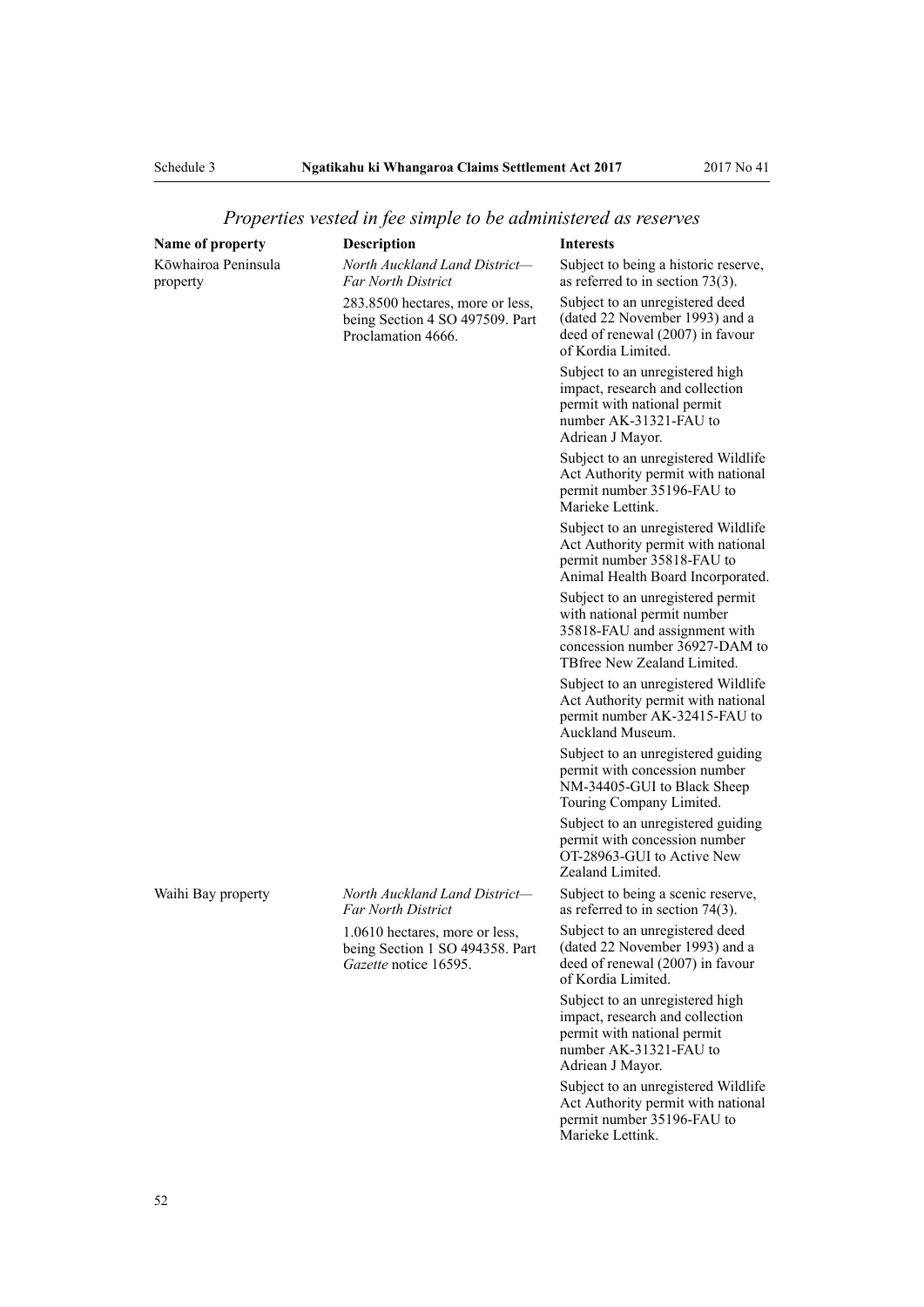| Name of property | <b>Description</b> | <b>Interests</b>                                                                                                                                                   |
|------------------|--------------------|--------------------------------------------------------------------------------------------------------------------------------------------------------------------|
|                  |                    | Subject to an unregistered Wildlife<br>Act Authority permit with national<br>permit number 35818-FAU to<br>Animal Health Board Incorporated.                       |
|                  |                    | Subject to an unregistered permit<br>with national permit number<br>35818-FAU and assignment with<br>concession number 36927-DAM to<br>TBfree New Zealand Limited. |
|                  |                    | Subject to an unregistered Wildlife<br>Act Authority permit with national<br>permit number AK-32415-FAU to<br>Auckland Museum                                      |
|                  |                    | Subject to an unregistered guiding<br>permit with concession number<br>NM-34405-GUI to Black Sheep<br>Touring Company Limited.                                     |
|                  |                    | Subject to an unregistered guiding<br>permit with concession number<br>OT-28963-GUI to Active New<br>Zealand Limited.                                              |
|                  |                    | Subject to an unregistered guiding<br>permit with concession number<br>CA-26856-GUI to Adventure<br>Specialties Trust.                                             |

# *Properties vested in fee simple subject to conservation covenants*

| Name of property    | <b>Description</b>                                                                | <b>Interests</b>                                                                                                                                                   |
|---------------------|-----------------------------------------------------------------------------------|--------------------------------------------------------------------------------------------------------------------------------------------------------------------|
| Paekauri            | North Auckland Land District-<br><b>Far North District</b>                        | Subject to the conservation<br>covenant referred to in section                                                                                                     |
|                     | 10.3600 hectares, more or less,<br>being Section 1 SO 494372.                     | $75(3)(a)$ .                                                                                                                                                       |
|                     |                                                                                   | Subject to the easement in gross for<br>a right of way and a right to convey<br>telecommunications and computer<br>media as referred to in section<br>$75(3)(b)$ . |
| Taemaro to Tokamatā | North Auckland Land District-<br><b>Far North District</b>                        | Subject to the conservation<br>covenant referred to in section<br>$76(3)$ .                                                                                        |
|                     | 38.8330 hectares, more or less,<br>being Sections 1, 2, 3, 4, and 5<br>SO 495026. |                                                                                                                                                                    |